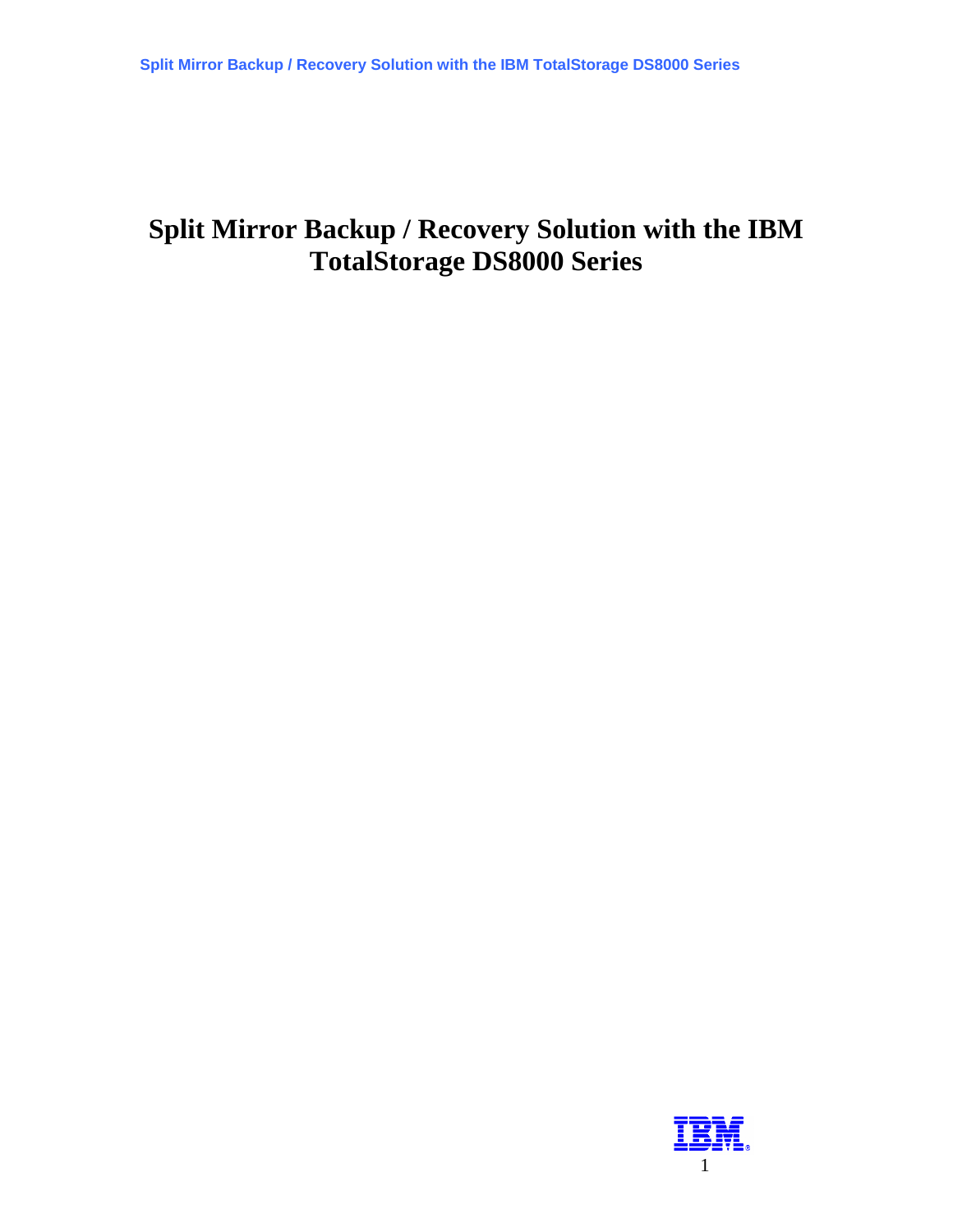## **CONTENTS**

| Abstract                                              | $\overline{4}$ |
|-------------------------------------------------------|----------------|
| 1. Introduction                                       | 5              |
| 2. Customer Requirements                              | 6              |
| 3. Introduction to the IBM TotalStorage DS8000 series | 7              |
| 4. DS8000 Architecture                                | 9              |
| 5. Advanced Copy Services:                            | 11             |
| 6. Installation Preparations and Lab Setup            | 12             |
| 7. SAP / Oracle Database Layout                       | 14             |
| 8. Split Mirror Backup and Recovery Process           | 15             |
| Phase Description of the SMBR Backup Process:         | 16             |
| Appendix                                              | 23             |
| 9. Sample Scripts                                     | 23             |
| 10. Input Config Files                                | 28             |
| 11. Hardware used                                     | 32             |
| 12. Software used                                     | 33             |
| $13.$ Logs                                            | 34             |
| References                                            | 44             |
|                                                       |                |

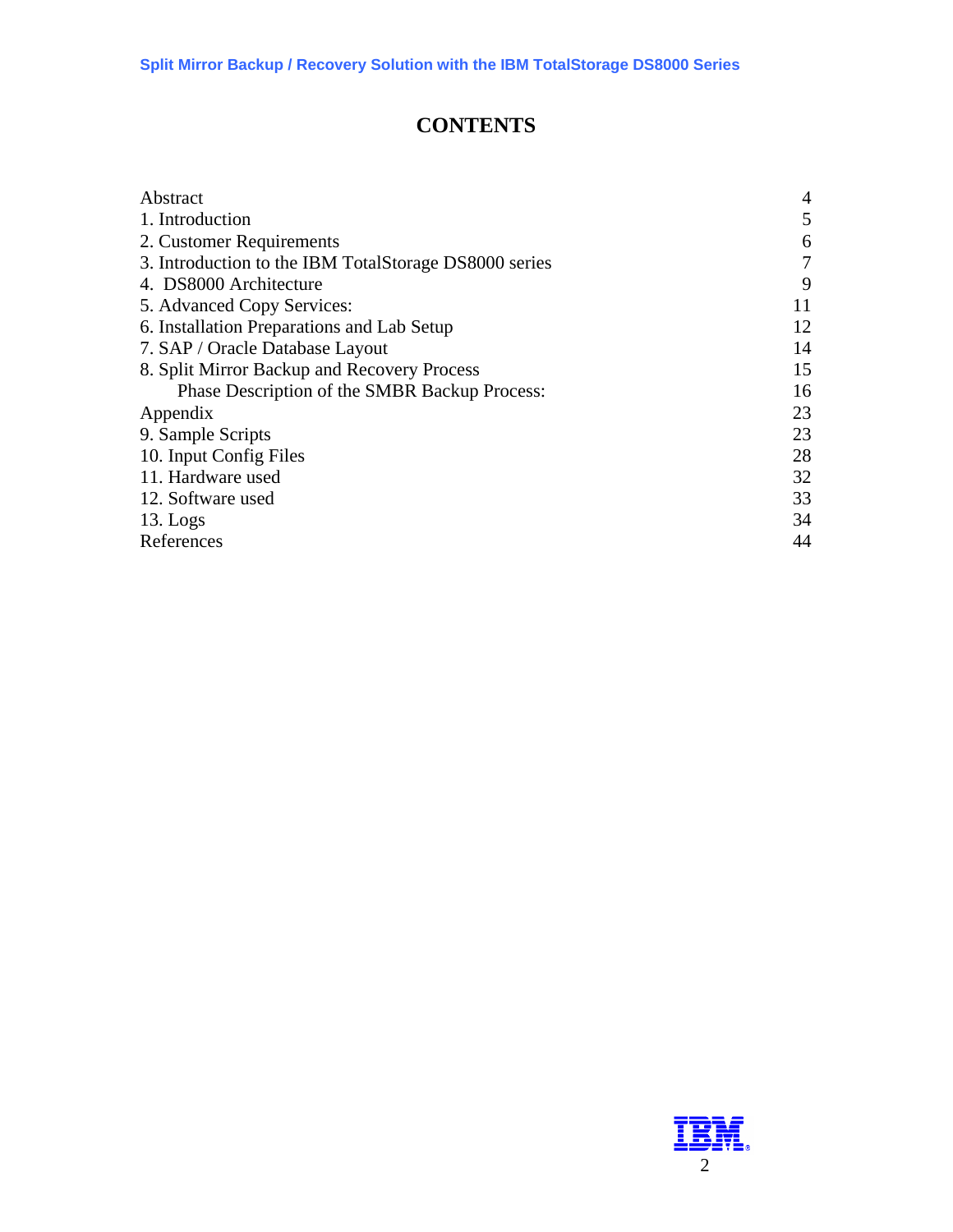The following terms are trademarks of International Business Machines Corporation in the United States, other countries, or both:

AIX ®, DB2 Universal Database®, Enterprise Storage Server (ESS) ®, FlashCopy®, IBM TotalStorage Server DS6000®, Tivoli ®

The following terms are trademarks of SAP AG in Germany, in the United States, other countries, or both: SAP®, SAP Logo®, mySAP.com®, R/3®, ABAP®, SSQJ®, Advanced Technology Group®, OSS®, SAP R/3 Note®,

The following terms are trademarks of Oracle Corporation in the United States, other countries, or both:

#### ORACLE®

The information provided in this document is distributed "AS IS" basis without any warranty either express or implied. IBM AND SAP DISCLAIM ALL EXPRESS AND IMPLIED WARRANTIES WITH RESPECT TO SUCH INFORMATION, INCLUDING ANY WARRANTIES OF MERCHANTIBILITY OR FITNESS FOR A PARTICULAR PURPOSE. The use of this information or the implementation of any of these techniques is a customer responsibility and depends on the customer's ability to evaluate and integrate them into their operating environment. While the information contained in this paper has been reviewed by IBM and SAP for accuracy, there is no guarantee that the same or similar results will be obtained elsewhere. Customers attempting to adapt these techniques to their own environments do so at their own risk. The performance data contained herein was obtained in a controlled environment based on the use of specific data. Actual results that may be obtained in other operating environments may vary significantly. These values do not constitute a guarantee of performance.

References in this document to IBM and SAP products, programs, or services do not imply that IBM or SAP intend to make such products available in all countries in which each company operates. Neither IBM nor SAP warrants the others products. Each company's products are warranted in accordance with the agreements under which they are provided.

Version: 1.4 June 23, 2005

Document Author: Sathees B Kodi/San Jose/IBM E-Mail: [satheesk@us.ibm.com](mailto:satheesk@us.ibm.com) Ph: 1-408-256-3065 (T/L: 276-3065)

Document Owner: Amit Mathur/San Francisco/IBM E-Mail: [amitmat@us.ibm.com](mailto:amitmat@us.ibm.com) Ph: 1-408-256-9932 (T/L: 276-9932)

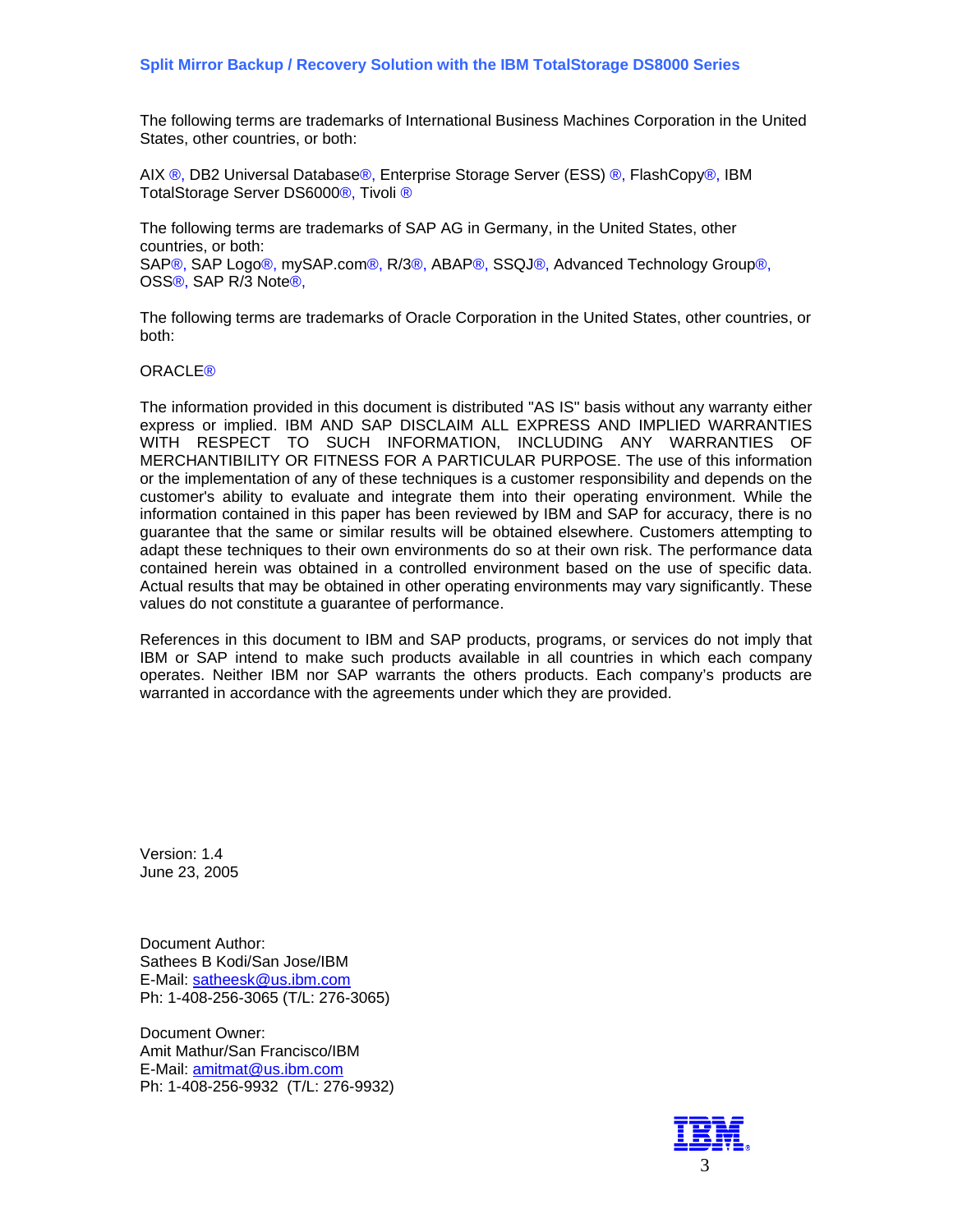# **Abstract**

<span id="page-3-0"></span>This white paper explores the use of an IBM TotalStorage DS8000 series storage server as an essential component of advanced infrastructure solutions, such as one implementing a High Availability Split Mirror Backup / Recovery (SMBR) solution for  $SAP^{\circledast}$  R/3<sup> $\circledast$ </sup> on the Oracle RDBMS and the AIX operating system environments.

It sets forth a methodology for a "zero" downtime backup of SAP databases used in the above SMBR environment. This solution is illustrated on an IBM TotalStorage DS8300 IBM's recently announced enterprise class storage server and uses Advanced Copy functions to demonstrate a "no impact", server-less backup of a live SAP R3 system without loss of transactions in flight when backing up data.

"Near Instant" availability of a point-in-time copy of an SAP production database using Oracle's HOT BACKUP feature and IBM's consistency group technology provides the ability to deliver a global consistent copy of the database using the log information written during the online backup. The ability to provide consistent copies of the database provides flexibility to place an emergency system at the users disposal while recovering the live database from a disaster. Beyond Backup / Recovery, a consistent copy of the database may be used for various purposes, such as creation of a reporting, rroduction-fix or a repository instance for a system running SAP® Business Information Warehouse ( SAP BW) system.

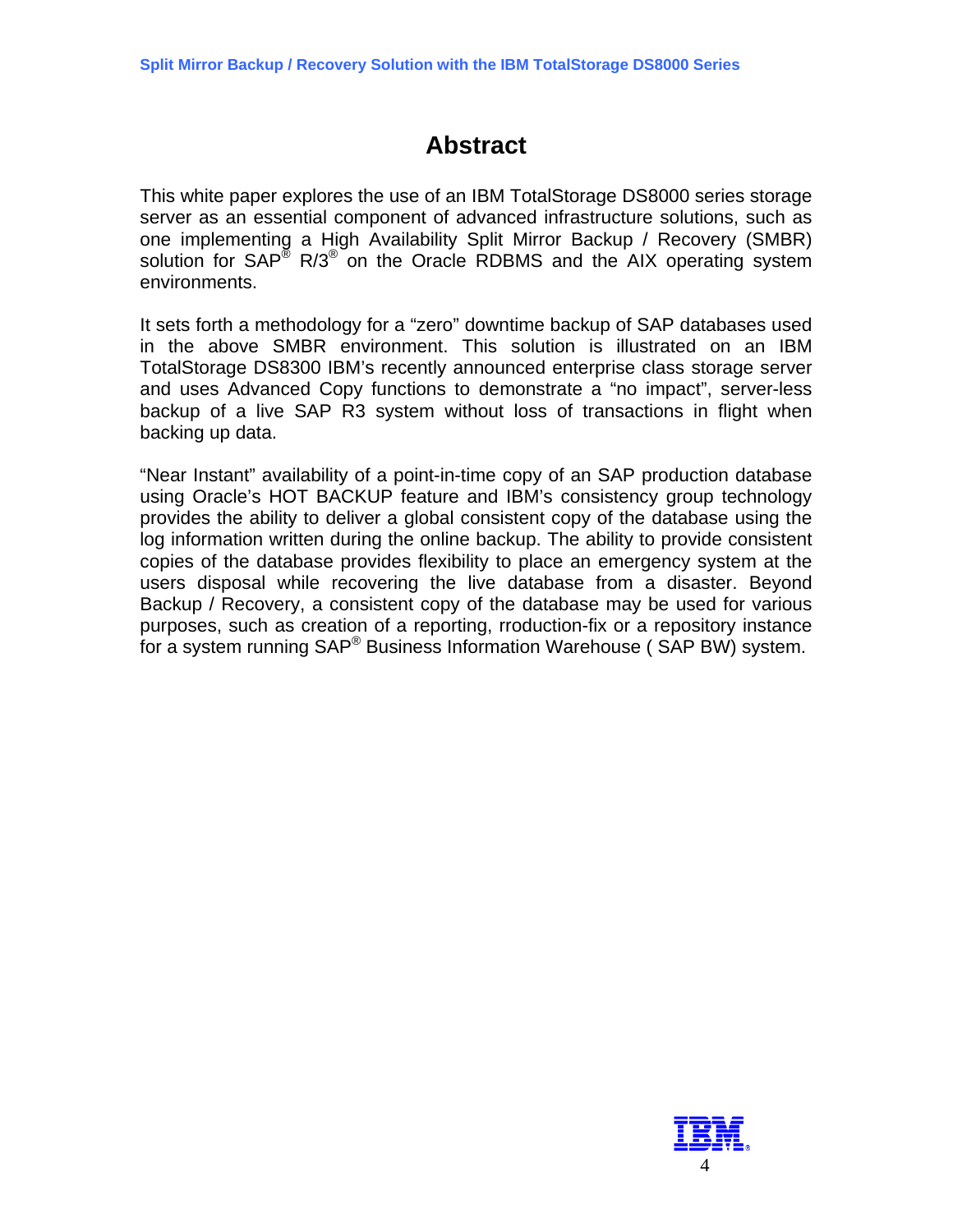# <span id="page-4-0"></span>**1. Introduction**

SAP's Advanced Technology Group (ATG) has developed split mirror scenarios, using live databases that constantly copy or mirror data using storage subsystems, supporting continous operation during the split (and resynchronization) of the mirror.

This innovative solution demonstrates how customers can use split mirror backup to perform an online backup of Oracle database while avoiding downtime using IBM Metro Mirror (Formerly known as Peer to Peer Remote Copy (PPRC) in Synchronous mode). This Split Mirror Backup solution also uses the IBM Consistency Group technology in which all writes are suspended simultaneously to provide a global consistent copy as a backup. This paper describes in detail how the SAP R/3 Split Mirror solution can be implemented on the DS8300 using SAP R/3 Enterprise / Oracle 9i / AIX 5L platform. A solution similar to the one described in the following pages was implemented on an IBM ESS with SAP R/3 on Oracle / AIX and was first demonstrated in December 2000.

The importance and the value of this Split Mirror Backup solution is that customer backups can be done in a few minutes instead of the typical long hours without this Split Mirror Backup solution. The whole process will be done in few minutes. This Split Mirror Backup solution is automated through shell scripts and user needs to provide the input values to the environment config file and data config file giving more flexibility to the customers. This Split Mirror Backup solution takes the advantage of Oracle hot backup methodology and copy services functions like FlashCopy with freeze option using consistency group technology.

The Split Mirror Backup solution discussed in the whitepaper was implemented with a dual DS8300 configuration using the DS8000's advanced functions – the local copy function FlashCopy (FC) and the IBM Remote mirror and copy (Also known as metro mirror). The core SAP R/3 system was loaded using a tool developed by SAP - SSQJ to simulate online transactions.

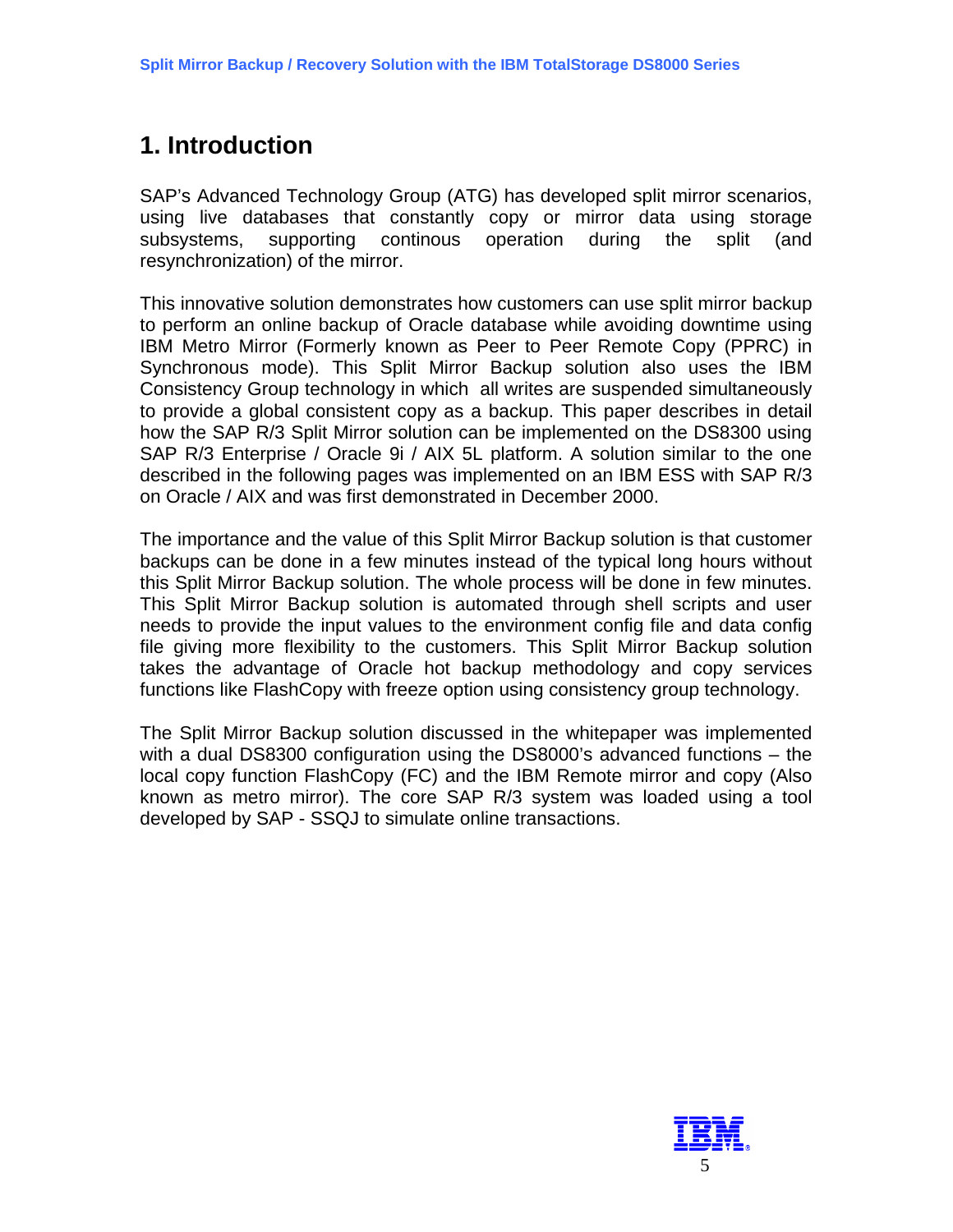# <span id="page-5-0"></span>**2. Customer Requirements**

The latest trend towards very large databases (VLDB), accompanied by the need for high availability in a global enterprise environment means that customers now demand production systems are available on a 24 x 7 basis. This also means that in case of a disaster, the system has to be available within minutes or hardly longer than the time needed for the physical reload of the database from secondary or remote storage media. The high availability requirement also implies that backup and the creation of an emergency system may not cause any downtime of the live production system. Finally all procedures to achieve this must be automated.

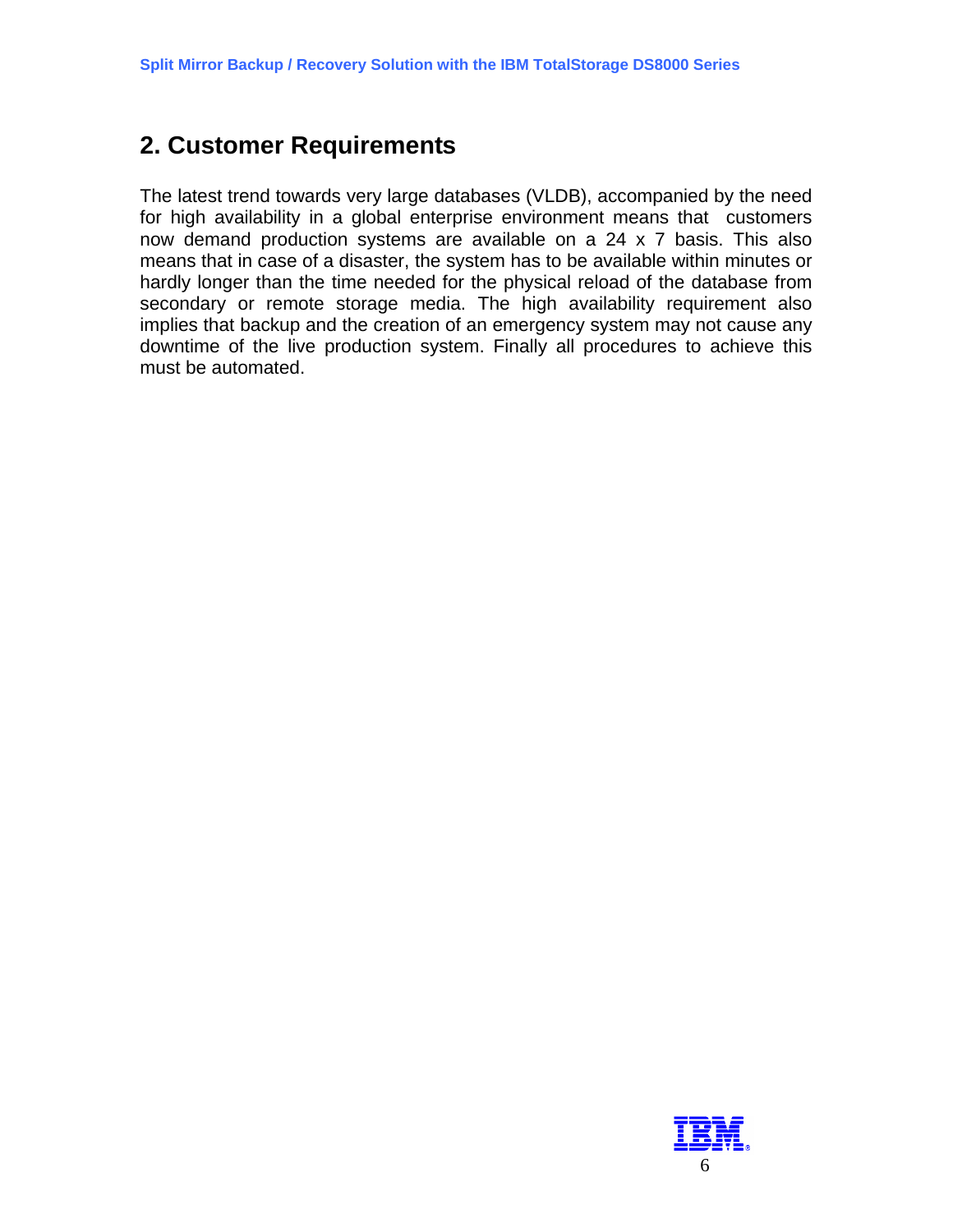## <span id="page-6-0"></span>**3. Introduction to the IBM TotalStorage DS8000 series**

The IBM Total Storage DS8000 series is designed to be a high performance, high-capacity series of disk storage for business critical enterprise storage work loads. It is designed to support 24x7 operations. The DS8000 models use IBM POWER5® server technology (with IBM Virtualization Engine technology) and consists of a storage device and either one or two management consoles, two being the recommended configuration. The graphical user interface (GUI) or command-line interface (CLI) allows users to logically partition the storage, monitor I/O performance, and use the built in Copy Services functions

The DS8000 series is designed to provide high performance, connectivity and reliability allowing the workload to be consolidated into a single storage subsystem.

The following list provides an overview of some of features associated with the DS8000 series that allows it to address the customer requirements for performance and reliability.

### **POWER5 processor technology:**

The DS8000 features IBM's latest POWER5 technology.

### **Industry-standard fibre channel disk drives:**

The DS8000 series supports a selection of fibre channel disk drives, including 300 GB drives, allowing a DS8100 to scale up to 115.2 TB of capacity and a DS8300 to scale up to 192 TB of capacity.

### **Four-port fibre channel/FICON adapters:**

New adapters are designed to not only enhance connectivity, but increase configuration flexibility because the individual ports can be configured to support fibre channel or FICON.

### **New processor memory offerings:**

The DS8100 offers up to 128 GB of processor memory and the DS8300 offers up to 256 GB of processor memory. In addition, the Non-Volatile Storage (NVS) scales to the processor memory size selected, which can also help improve performance. Improved caching algorithms can also help enhance performance versus the ESS Model 800 through new technologies for managing cache space.

## **More host attachments than the IBM TotalStorage Enterprise storage server Model 800:**

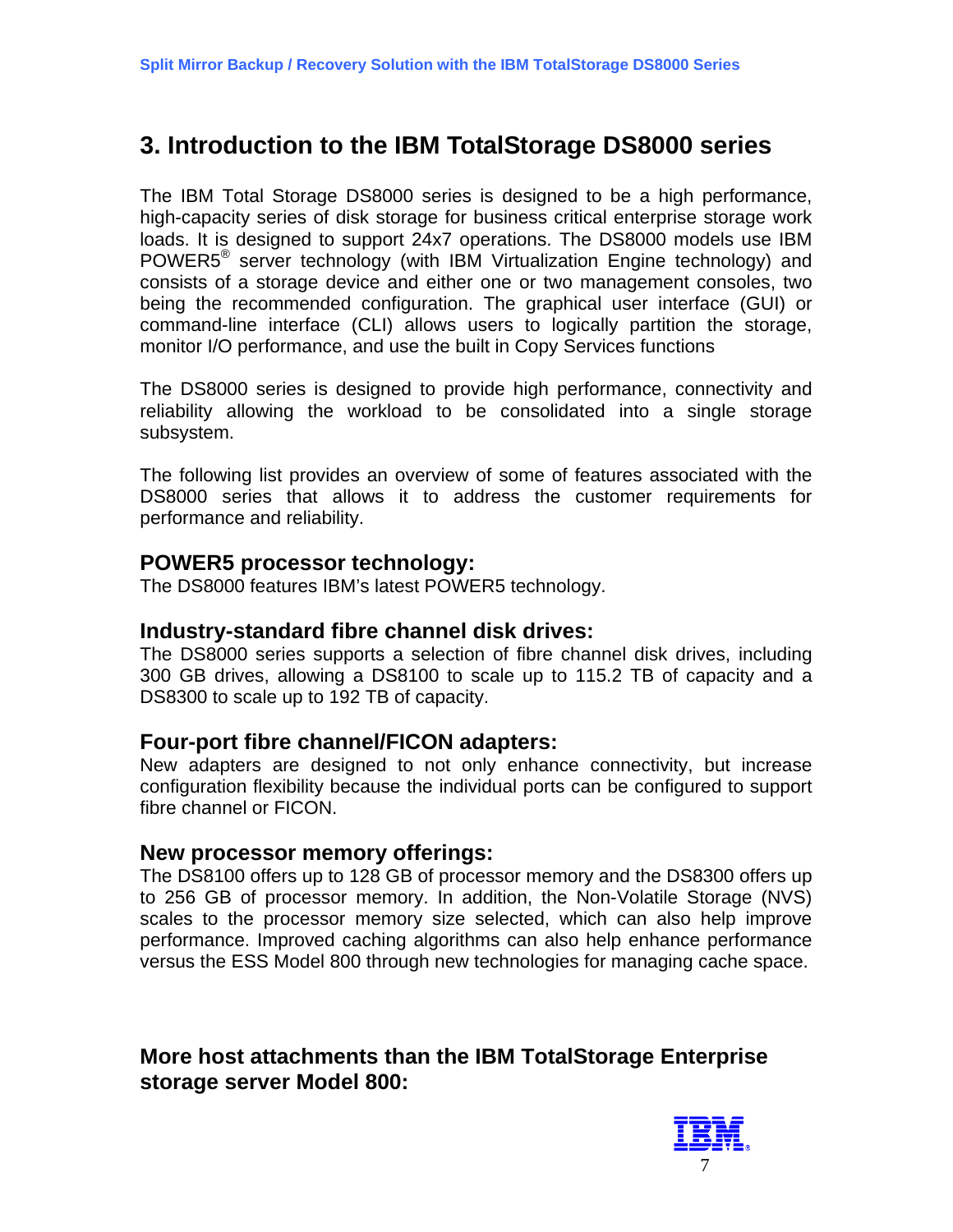The DS8100 offers up to 16 host adapters and the DS8300 offers up to 32 host adapters. This can be an intermix of ESCON and fibre channel/FICON adapters, further increasing your ability to share your disk storage.

### **New internal fabric:**

The DS8000 series features a new internal fabric which can help provide increased bandwidth and fault tolerant internal interconnection, which is also used in the IBM pSeries® Server. It is called RIO-2 (Remote I/O) and can operate at speeds up to 1 GHz and offers a 2 GB per second sustained bandwidth per link.

## **High availability:**

The DS8000 series is designed and implemented with component redundancy to help avoid many potential single points of failure.

## **Functional enhancements for flexibility and ease-of-use**

The DS8000 series offers functional enhancements and new capabilities that are designed to increase flexibility and usability.

## **Logical Unit Number (LUN) and volume management**

- Non-disruptive LUN and volume creation and deletion is now supported. When a LUN or volume is deleted, the capacity can be re-formatted and reused.
- LUNs and volumes can be configured to span arrays. Therefore, the size of the volume/LUN is not constrained by the size of the array. LUNs up to 2 TB are supported. CKD volumes up to 65,520 cylinders are supported.

### **Addressing capabilities:**

More Logical Subsystems (LSS), logical devices, and logical paths can be defined versus the current DS8000.

- Up to 256 LSS
- Up to 65,280 logical devices
- Up to 130,560 FICON logical paths (512 logical paths per control unit image)
- Up to 8,000 procDS8000 logins (509 per SCSI-FCP port)

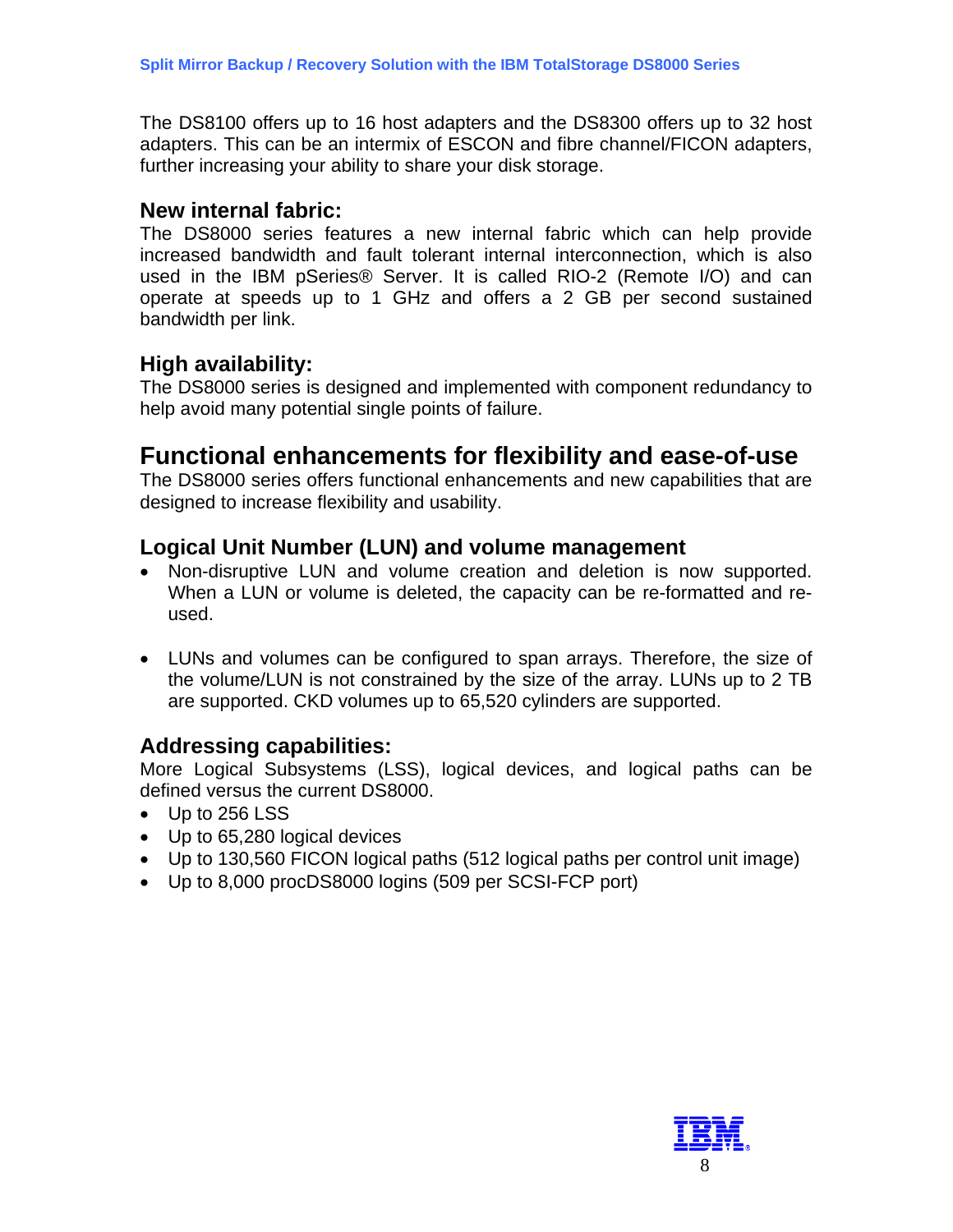# <span id="page-8-0"></span>**4. DS8000 Architecture**

The DS8000 series architecture consists of two processor complexes as shown in Figure-1. Each processor complex has access to multiple host adapters to connect to channel, FICON and ESCON hosts. Each DS8000 series system can potentially have up to 32 host adapters. To access the disk subsystem, each complex uses several four port fibre-channel arbitrated loop (FC-AL) device adapters. A DS8000 series system can potentially have up to sixteen of these adapters arranged into eight pairs. Each adapter connects the complex to two separate switched fibre channel networks. Each switched network attaches disk enclosures that each contains up to 16 disks. Each enclosure contains two 20 port fibre channel switches. Of these 20 ports, 16 are used to attach to the 16 disks in the enclosure and the remaining four are used to either interconnect with other enclosures or to the device adapters. Each disk is attached to both switches. Whenever the device adapter connects to a disk, it uses a switched connection to transfer data. This means that all data travels via the shortest possible path.

The attached hosts interact with software which is running on the complexes to access data on logical volumes. Each complex will host at least one instance of this software (which is called a *server*), which runs in a logical partition (an LPAR). The servers manage all read and write requests to the logical volumes on the disk arrays. During write requests, the servers use fast-write where the data is written to volatile memory on one complex and persistent memory on the other complex. The server then reports the write as complete before it has been written to disk. This provides much faster write performance. Persistent memory is also called NVS or non-volatile storage.

When a host performs a read operation, the servers fetch the data from the disk arrays via the high performance switched disk architecture. The data is then cached in volatile memory in case it is required again. The servers attempt to anticipate future reads by an algorithm known as SARC (Sequential pre-fetching in Adaptive Replacement Cache*)*. Data is held in cache as long as possible using this smart algorithm. If a cache hit occurs where requested data is already in cache, then the host does not have to wait for it to be fetched from the disks.

Both the device and host adapters operate on a high bandwidth fault-tolerant interconnect known as the RIO-G. The RIO-G design allows the sharing of host adapters between servers and supports exceptional performance and reliability.

The Figure -1 below shows the colors as indicators of how the DS8000 hardware is shared between the servers (the cross hatched color is green and the lighter color is yellow). On the left hand side, the green server is running on the left hand processor complex. The green server uses the N-way SMP of the complex to perform its operations. It records its write data and caches its read data in the

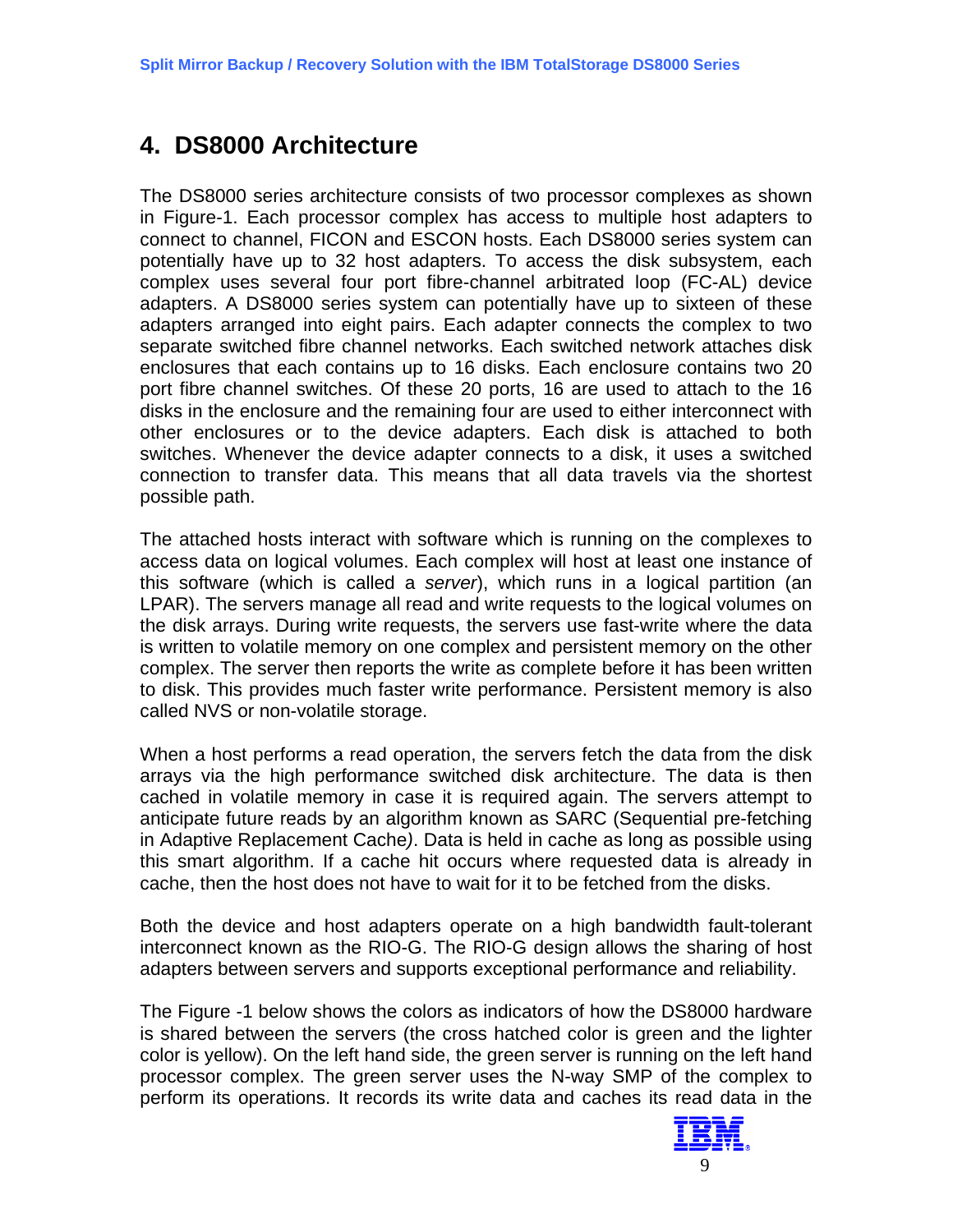volatile memory of the left hand complex. For fast write data it has a persistent memory area on the right hand processor complex. To access the disk arrays under its management (the disks also being pictured in green), it has its own device adapter (again in green). The yellow server on the right operates in an identical fashion. The host adapters (in dark red) are deliberately not colored green or yellow because they are shared between both servers. For complete details on DS8000 architecture please refer IBM Red Book "The IBM TotalStorage DS8000 Series: Concepts and Architecture" (SG24-6452-00).



Figure-1

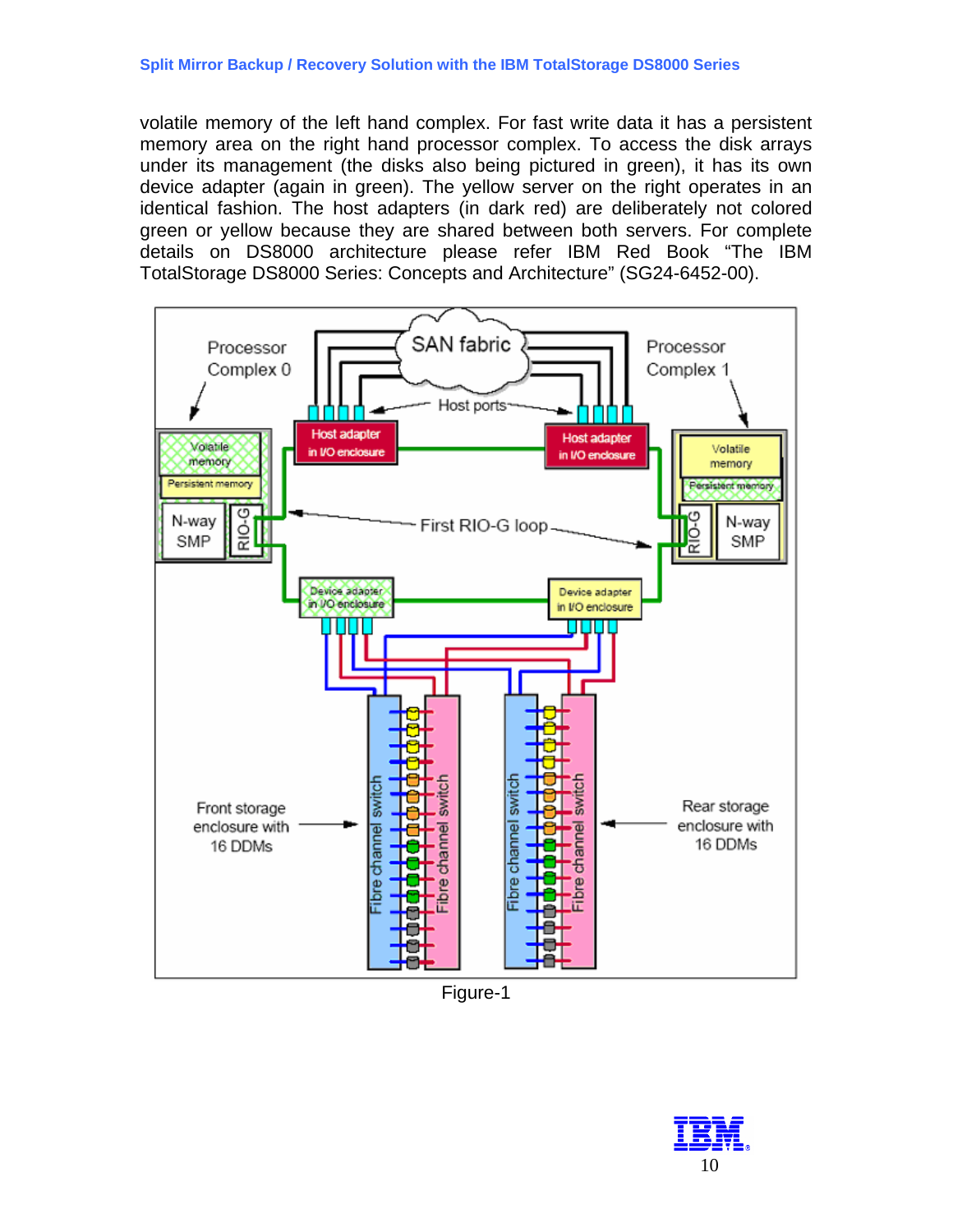# <span id="page-10-0"></span>**5. Advanced Copy Services:**

Copy Functions run on DS8000 series storage units and support open systems and zSeries environments. These functions are supported also on the previous generation of storage systems called the IBM TotalStorage Enterprise Storage Server (ESS).

Many design characteristics of the DS8000 and data copying and mirroring capabilities of Advanced Copy Functions features contribute to the protection of your data. The licensed features included in Copy Services are the following:

FlashCopy, which is a Point-in-Time Copy function

Remote Mirror and Copy functions, previously known as Peer-to-Peer Remote Copy or PPRC, which include:

- IBM TotalStorage Metro Mirror, previously known as Synchronous PPRC
- IBM TotalStorage Global Copy, previously known as PPRC Extended **Distance**
- IBM TotalStorage Global Mirror, previously known as Asynchronous PPRC
- z/OS Global Mirror, previously known as Extended Remote Copy (XRC)
- z/OS Metro/Global Mirror.

### **Consistency Group Technology**

IBM's Consistency Group Technology supports the consistency between any set of source and target volumes defined in a Consistency group for local copy within a storage system or remote mirror and copy between storage systems. The split mirror backup solution uses the consistency technology at FlashCopy level as well as at remote mirror and Copy level. With Copy Functions, you can create *Consistency Groups* for FlashCopy and PPRC. Consistency Group is a function to keep *data consistency* in the backup copy. Data consistency means that the order of dependent writes is kept in the copy. For more details on the Consistency Group technology refer to the IBM Red Book "IBM TotalStorage Enterprise Storage Server Implementing ESS Copy Services in Open Environments."

### **PPRC Consistency Groups**

To maintain consistency of data across volumes at the recovery (target) site, volumes in a remote mirror and copy relationship can be collected into a *PPRC Consistency Group*. A PPRC consistency group is a set of volume pairs that have the same primary and secondary LSS for which the PPRC Consistency Group option has been activated.

### **Consistency Group FlashCopy**

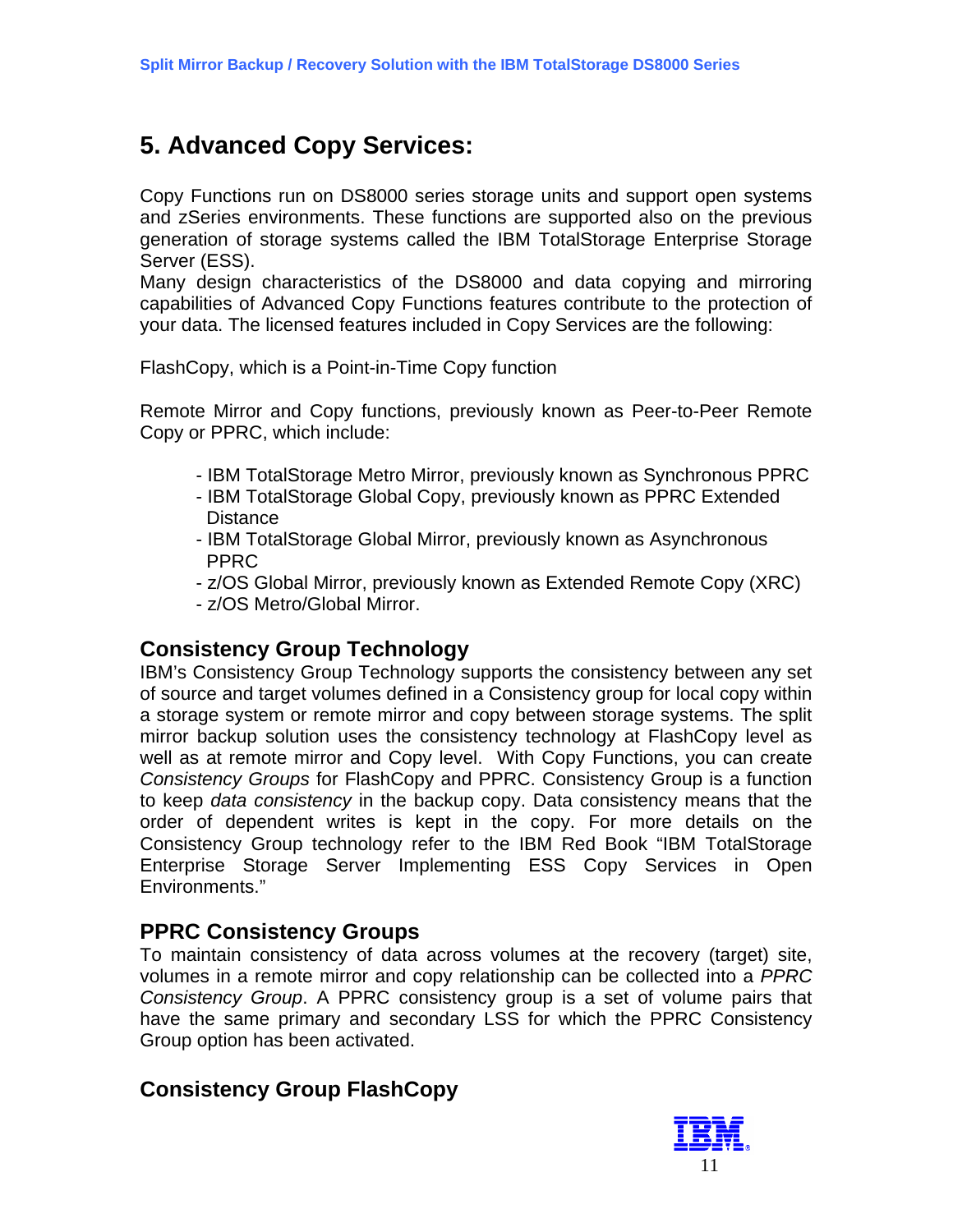<span id="page-11-0"></span>If a consistent point-in-time copy across many logical volumes is required, and the user does not wish to quiesce host I/O or database operations, then the user may use the Consistency Group FlashCopy function to create a consistent copy across multiple logical volumes in multiple storage units.

In order to create this consistent copy, the user would issue a set of Establish FlashCopy commands with a *freeze* option, which will hold off host I/O to the source volumes. In other words, the Consistency Group FlashCopy function provides the capability to temporarily queue (at the host I/O level, not the application level) subsequent write operations to the source volumes that are part of the Consistency Group. During the temporary queuing, the FlashCopy establish is completed. The temporary queuing continues until this condition is reset by the "u*nfreezeflash"* command or the time-out value expires (the default is two minutes).

## **6. Installation Preparations and Lab Setup**

This section is used describe the initial setup and activities associated with creation of the environment required for this project.

The production host (AIX LPAR) name is "host-a". The Backup host name is "host-b". The two hosts are connected to the both DS8300s as shown in Figure 2. These two hosts are connected to these storage servers through SAN switch using Fibre cables. The primary DS8300 server name is OSLSQ04. The secondary or backup DS8300 server name is OSLSQ05. The metro mirror also knows as PPRC synchronous mirroring relationship is established between these two DS8300s and PPRC paths connected using fibre cables. In the lab setup only one PPRC path is used for this Split Mirror Backup solution.

The host system operating software used in this solution is AIX 5L (5.2.0.0) and application software used is SAP R/3 Enterprise with Oracle 9i. The tool used to create load simulation on the SAP system is SSQJ 9.C that is designed by SAP. SSQJ is a generic test measurement tool that was developed with ABAP/4 and function modules in core SAP R/3.

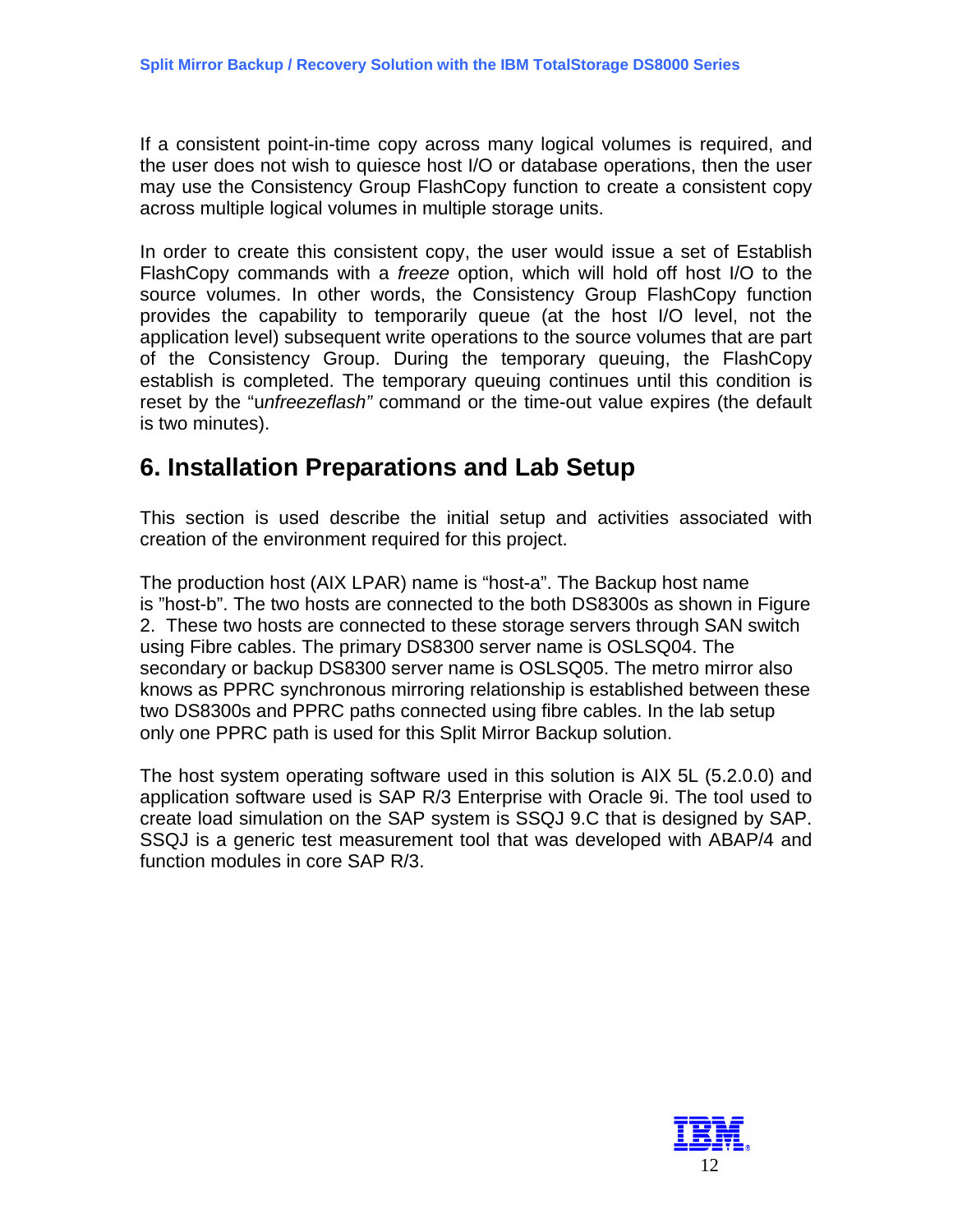

Figure 2

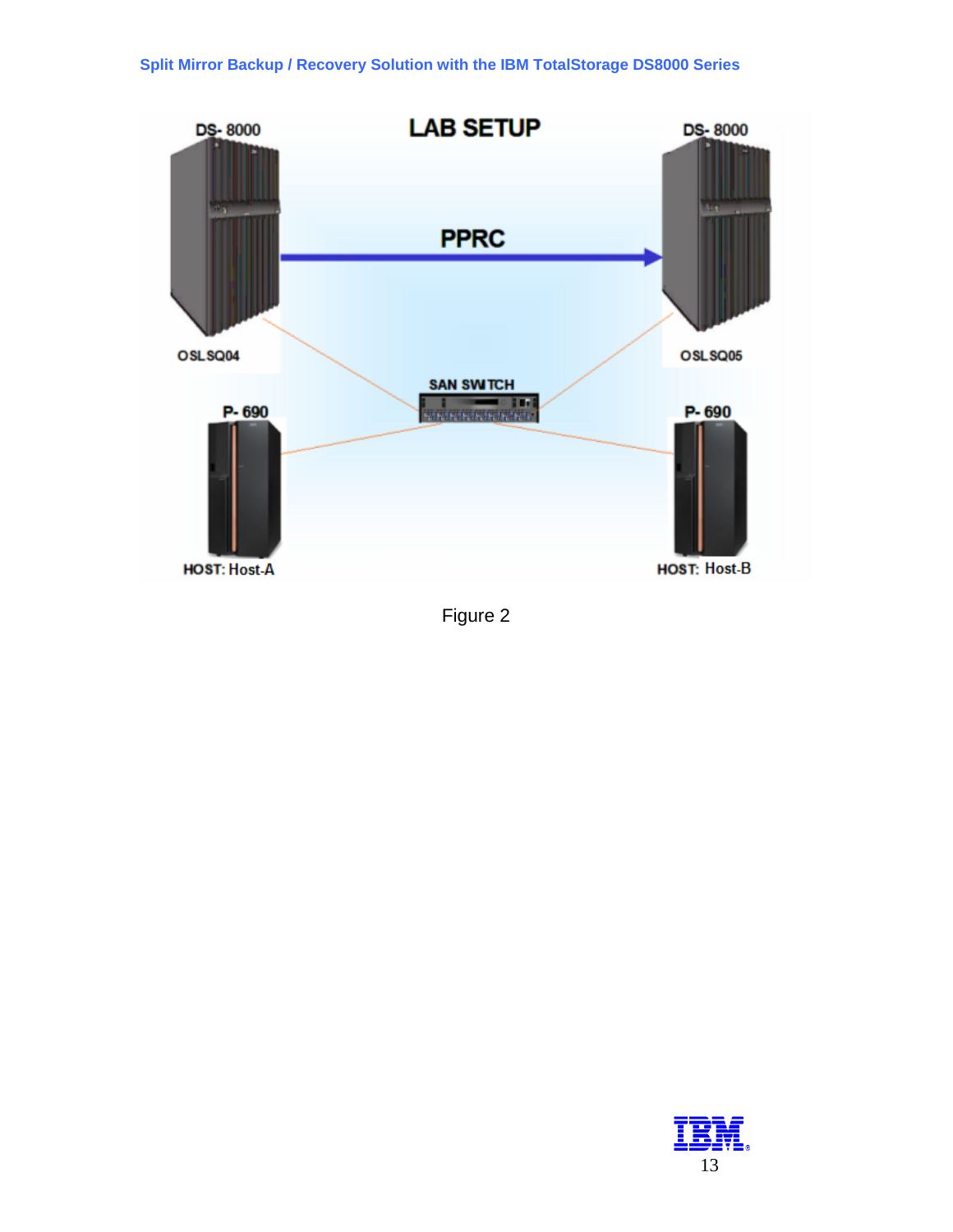# <span id="page-13-0"></span>**7. SAP / Oracle Database Layout**

The SAP and Oracle file systems used in this Split Mirror Backup solution is depicted in the following table as shown below. The LUN sizes used are 1 GB, 2 GB, 5 GB, 10 GB, 20 GB, 40GB and 60GB. The LUNs on a DS8300 can be created across the ranks from a single extent pool. This gives more potential flexibility and performance benefit to the customers. It is preferable to have the file system /oracle/S01/oraarch on a separate disk (LUN) in order to re-sync the archive log files in the hot backup process. The disk group S01sap07vg (File system /oracle/S01/sapdata5) is created to store SSQJ tablespaces. Figure 3 below provides the information on SAP and Oracle disk groups, File systems and LUN sizes and their functions.

| <b>Disk Group</b> | <b>File System Name</b> | <b>Function</b>                       | $LUN#$ /<br>Range                 | <b>File</b><br><b>System</b><br><b>Size</b> |
|-------------------|-------------------------|---------------------------------------|-----------------------------------|---------------------------------------------|
| S01sap00vg        | /usr/sap/S01            | work & global directory               |                                   | 5 GB                                        |
|                   | /sapmnt/S01             | <b>SAP</b> executables                | 101C-101E                         | $2$ GB                                      |
|                   | /usr/sap/trans          | <b>Transport Directory</b>            |                                   | 10 GB                                       |
|                   | /oracle/S01/origlogA    | Online redo log files<br>set I        |                                   | 512 MB                                      |
|                   | /oracle/S01/mirrlogB    | Online redo log files<br>set II       | 100C-1010                         | 512 MB                                      |
| S01sap01vg        | /oracle/S01/mirrlogA    | Mirror of origlogA files              |                                   | 512 MB                                      |
|                   | /oracle/S01/origlogB    | Mirror of origlogB files              |                                   | 512 MB                                      |
|                   | /oracle/S01/sapreorg    | Temporary data<br>staging             |                                   | 2 GB                                        |
| S01sap02vg        | /oracle                 | Oracle base directory                 |                                   | 256 MB                                      |
|                   | /oracle/client          | <b>Oracle Client</b>                  | 1011.                             | 512 MB                                      |
|                   | /oracle/S01             | Oracle Instance<br>specific directory | 101F-1023                         | 3 GB                                        |
|                   | /oracle/S01/920_64      | <b>Oracle Executables</b>             |                                   | 4 GB                                        |
|                   | /oracle/stage/920_64    | <b>Oracle Staging Area</b>            |                                   |                                             |
| S01sap03vg        | /oracle/S01/sapdata1    | SAP R/3 data files                    | 102C, 1012                        | 30 GB                                       |
| S01sap04vg        | /oracle/S01/sapdata2    | SAP R/3 data files                    | 102D, 1013                        | 30 GB                                       |
| S01sap05vg        | /oracle/S01/sapdata3    | SAP R/3 data files                    | 102E, 103C<br>103E, 1040,<br>1041 | 60 GB                                       |
| S01sap06vg        | /oracle/S01/sapdata4    | SAP R/3 data files                    | 1038,1039,<br>103D, 103F          | 80 GB                                       |
| S01sap07vg        | /oracle/S01/sapdata5    | SAP R/3 data files                    | 1088 - 1089                       | 80 GB                                       |
| S01sap08vg        | /oracle/S01/oraarch     | Archive log files                     | 102F-1030                         | 40 GB                                       |



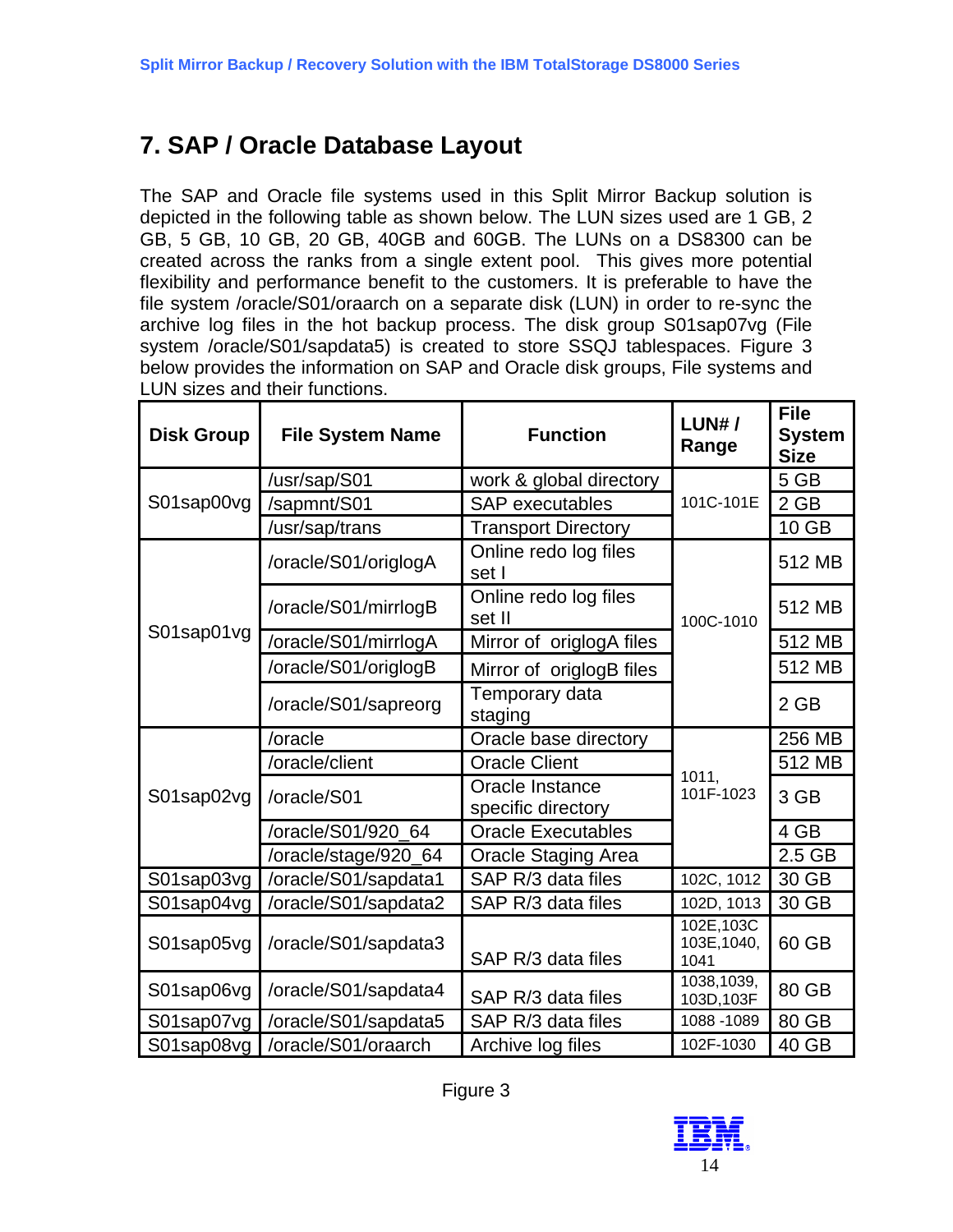# <span id="page-14-0"></span>**8. Split Mirror Backup and Recovery Process**

Initially the production system is in normal READ/WRITE operation state. In the lab all volumes (Data & Log) are in sync, which are in a constant metro mirror relationship (synchronous PPRC) between source  $DB_A$  and target  $DB_B$  across the primary DS8000 and secondary DS80000 as shown below in Figure 4. This allows the secondary site to be up-to-date at any point of time. The following SMBR scenario is tested in the lab.

The entire process is automated through shell scripts. The scripts are very simplified, and customizations are limited to customers having to fill the environment config file and data config file. One main script can run the whole split mirror process and will complete the local safety FlashCopy target and remote FlashCopy target at secondary server.

### **Split Mirror Backup and Recovery and Standby SAP R/3 System**

The SMBR process steps are listed below:

The typical split mirror backup and recovery process is shown in Figure 4. In this Split Mirror Backup solution FlashCopy consistency groups with freeze option is used along with Oracle Hot Backup methodology to make global consistent copy.





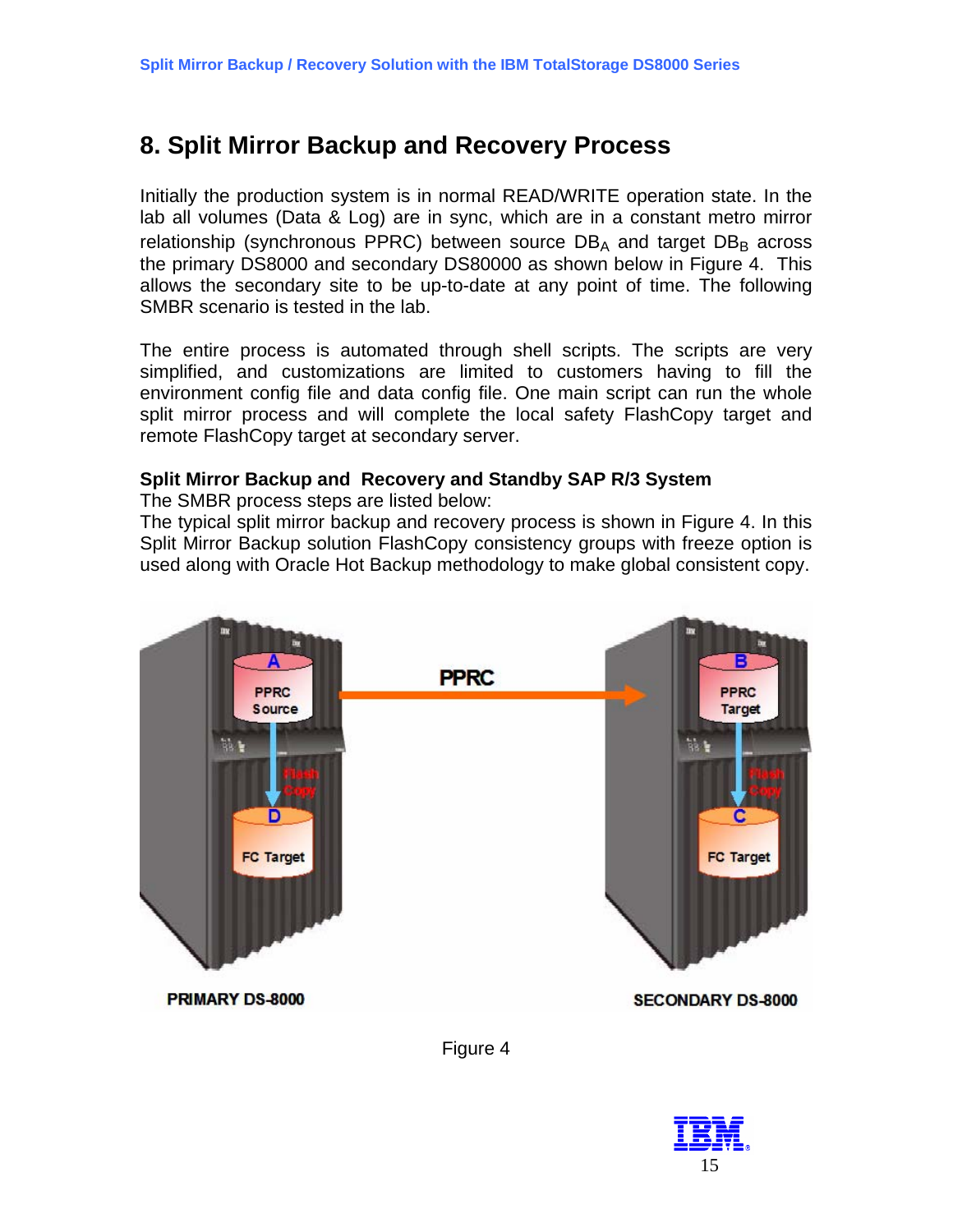<span id="page-15-0"></span> $DB<sub>c</sub>$  volumes have been used to bring up an SAP instance after successful backup to tape. Using the SAP R/3 Homogeneous System Copy procedures for post copy BASIS administration tasks such as changing the RFC settings, locking user IDs, TMS setup and batch job cancellations etc., will confirm that the actual production related activities are deactivated in the test SAP instance on  $DB<sub>c</sub>$  volumes.

The first step in SMBR process would be to logoff all the users from the production-fix / reporting / standby instance i.e.  $DB<sub>c</sub>$  (on the backup (target) host) before stopping respective SAP and Oracle processes. The SAP / Oracle instance on the Safety FlashCopy target volumes  $DB<sub>D</sub>$  in the primary ESS is also stopped.

### **Phase Description of the SMBR Backup Process:**

The scripts are divided into various phases to make scripts user friendly for the customers.

### **1. Begin Phase:**

- 1. Establish pprc path from  $DB_A$  to  $DB_B$  and ensure status as 'Full Duplex'.
- 2. Stop SAP, Database and Listener processes on Host connected to DB<sub>C</sub>.
- 3. Unmount the filesystems, Vary off the volume groups, Export volume groups and remove devices on target host connected to data volumes DB<sub>C</sub>.

### **2. FlashCopy Phase on Primary DS8000:**

- 1. Withdraw Prior FlashCopy (FC) relation between  $DB_A$  and  $DB_D$
- 2. Unmount the filesystems, Vary off the volume groups, Export volume groups and delete all previously existing disk groups on  $DB<sub>C</sub>$ .
- 3. Alter Tablespace Begin Backup on DB<sub>A</sub>; Suspend the Database.
- 4. FlashCopy Data volumes  $DB_A$  to  $DB_D$  (Safety Copy).
- 5. Unfreeze the FlashCopy source volumes  $DB_A$  to  $DB_D$ .
- 6. Alter database Resume; on DB<sub>A</sub> Database.
- 7. Alter Tablespace End Backup; on  $DB_A$  Database.
- 8. Alter system archive log current; on DB<sub>A</sub> Database.
- 9. Alter database backup controlfile 'where archive log are located'; on  $DB_A$ Database.
- 10. Alter system archive log current; on DBA Database.
- 11. Resync the archive volumes.

### **3. REMOTE MIRROR AND COPY Phase between Primary DS8000 & Secondary DS8000:**

- 1. Withdraw Prior FlashCopy (FC) relation between  $DB_B$  and  $DB_C$ .
- 2. Alter Tablespace Begin Backup on DB<sub>A</sub>; Suspend the Database.
- 3. Freeze PPRC relations between DB<sub>A</sub> and DB<sub>B</sub>. (**OPTIONAL**) This step is not required for high availability point of view.

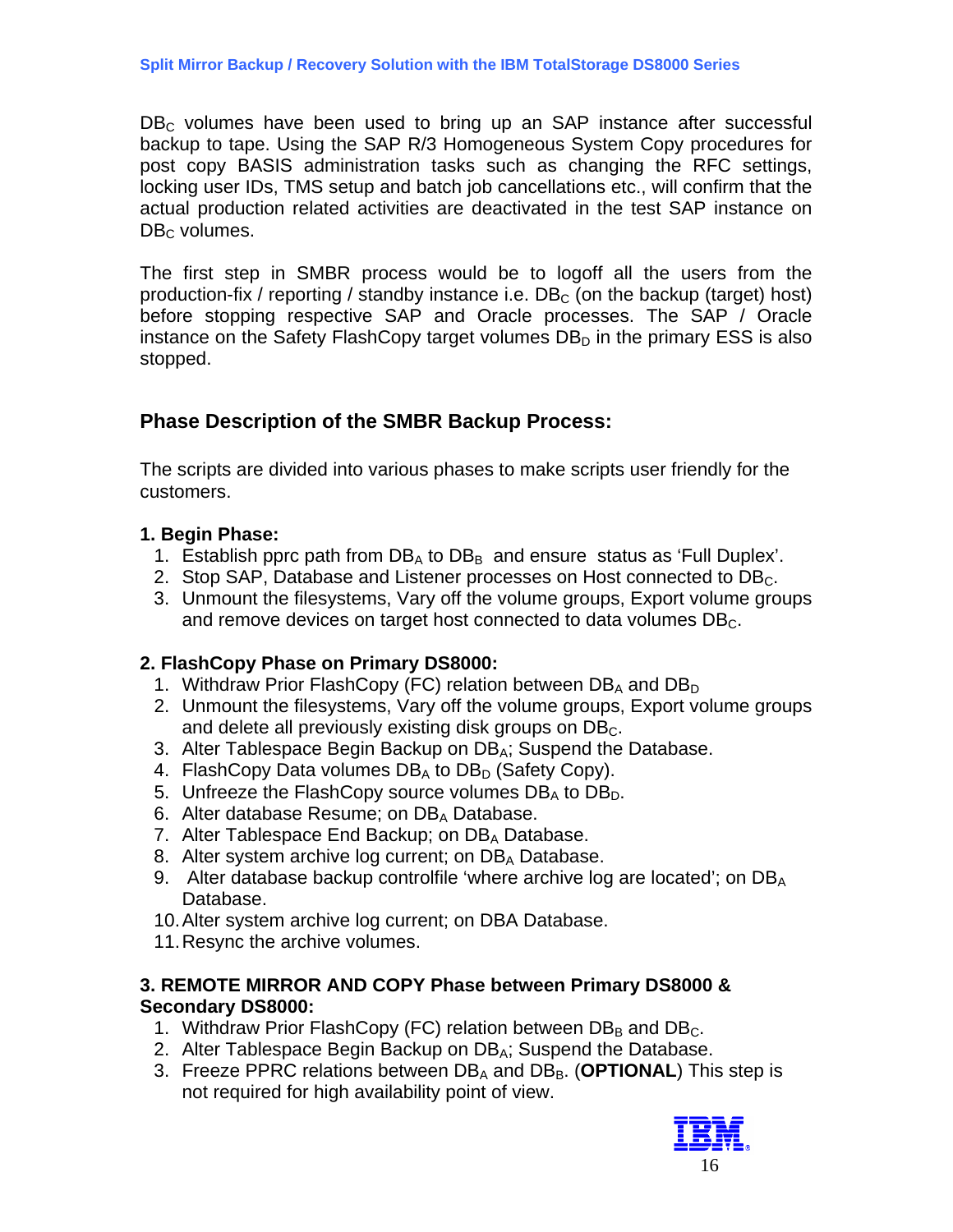- 4. Unfreeze PPRC source volumes DB<sub>A</sub>. (OPTIONAL)
- 5. End backup steps for  $DB_A$  Database, Repeat step 6 through 10 of phase 2.

In phase 3, pprcfreeze and pprcunfreeze commands are not mandatory. These commands will make sure no data is passing through  $DB<sub>A</sub>$  to  $DB<sub>B</sub>$ during the freeze. Again it is only option. For the customers who are looking for high availability, they can ignore pprc freeze option.

### **4. FlashCopy Phase on Secondary DS8000:**

- 1. FlashCopy Data volumes  $DB_B$  to  $DB_C$ .
- 2. Unfreeze FlashCopy volumes on DB<sub>A</sub>

### **5. PPRC Phase between Primary DS8000 and Secondary DS8000:**

- 1. Re-establish PPRC path between DB<sub>A</sub> and DB<sub>B</sub>. (**OPTIONAL**)
- 2. Resume PPRC relation between DB<sub>A</sub> and DB<sub>B</sub>. (**OPTIONAL**)
- 3. Make sure PPRC status between  $DB_A$  and  $DB_B$  is 'Full Duplex'.

### **6. FlashCopy Phase on Secondary DS8000:**

1. Perform an incremental FlashCopy for Archive Volumes between DBB and  $DB<sub>C</sub>$ .

### **7. Second Instance Phase (target host):**

- 1. Run the following AIX commands config manager, convert all hdisks to vpaths using "cfallvpath" command, import the volume groups, vary on volume groups and mount filesystems scripts on the target host.
- 2. Create users and groups oracle and sap, dba and sapsys on target host if needed.
- 3. Make change to profile, user env, and permissions on target host for SAP<SID>adm and ora<SID>.
- 4. Make changes to /etc/services for SAP related entries. And other changes required by the SAP installation on AIX (refer SAP and AIX documentation).
- 5. Start oracle listener on target host.
- 6. Recover oracle database on target host
- 7. Startup mount; set autorecovery on; recover database using backup controlfile until cancel; alter database open resetlogs; on target host database.
- 8. Delete all print jobs and their lists on Target on target host database.
- 9. Update RFC on target host SAP
- 10. Start SAP on target host.
- 11. Logon to SAP on target host and run following SAP transaction "sick", to verify if the system shows-up any errors.

#### **8. New Backup Cycle Initialization Phase:**

In order to be prepared for a new backup cycle, the systems ( $DB_B$ ,  $DB_C$  and  $DB<sub>D</sub>$ ) must be set back to the start situation

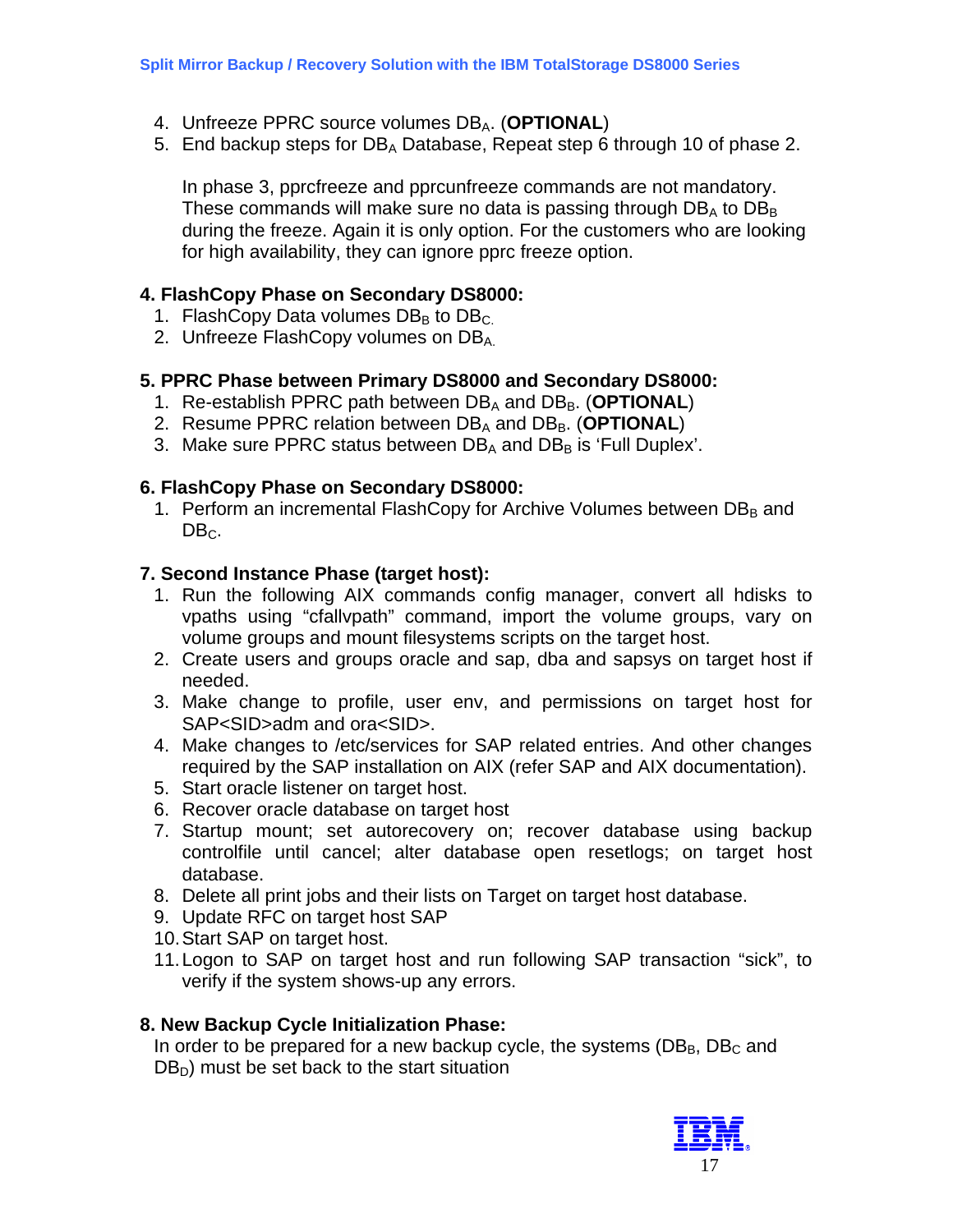In this SMBR solution, the following tasks were created using DS8000 DSCLI command sets:

Please review the dscli documentation for following dscli commands, lspprc, mkpprc, mkpprcpath, mkflash, resyncflash, rmflash, unfreezeflash, freezepprc, unfreezepprc etc. The following SMBR steps will give the clear explanation on how to use these DSCLI commands.

#### **SMBR Implementation Steps in Detail**

#### **Each SMBR step is described as follows:**

#### **Synchronize DBA to DBB**

#### **1. Begin Phase:**

Ensure that the pprc Paths exist (and LUN's are in Full Duplex on both  $DB_A$  and target  $DB_B$ ) between PPRC source ( $DB_A$ ) and target ( $DB_B$ ) volumes; 'establish' if they do not already exist:

IF PPRC EXIST:

The lspprc command displays the status information for each remote mirror and copy volume relationship in the list.

*Dscli> lspprc -dev IBM.2107-7505831 -remotedev IBM.2107-7510621 -l 1051:141F 100C-1012:1418-141E 101B-1022:1408-140F 1045- 104A:1436-143B 102B-102E:1426-1429 1037-1038:142E-142F 1088- 1089:1440-1441 102F:142A 1030:142B Date/Time: April 26, 2005 3:28:24 PM CDT IBM DSCLI Version: 5.0.3.5 DS: IBM.2107-7505831*

IF PPRC PATH DOES NOT EXIST: mkpprcpath: command establishes or replaces a remote mirror and copy (formerly PPRC) path between source and target logical subsystems (LSSs) over a fibre channel connection.

*Dscli> mkpprcpath -dev IBM.2107-7505831 -remotedev IBM.2107- 7510621 -consistgrp -srclss 10 -tgtlss 14 -remotewwnn 5005076303FFC0E4 I0201:I0201 Date/Time: April 26, 2005 3:20:26 PM CDT IBM DSCLI Version: 5.0.3.5 DS: IBM.2107-7505831 CMUC00149I mkpprcpath: Remote Mirror and Copy path 10:14 successfully established.* 

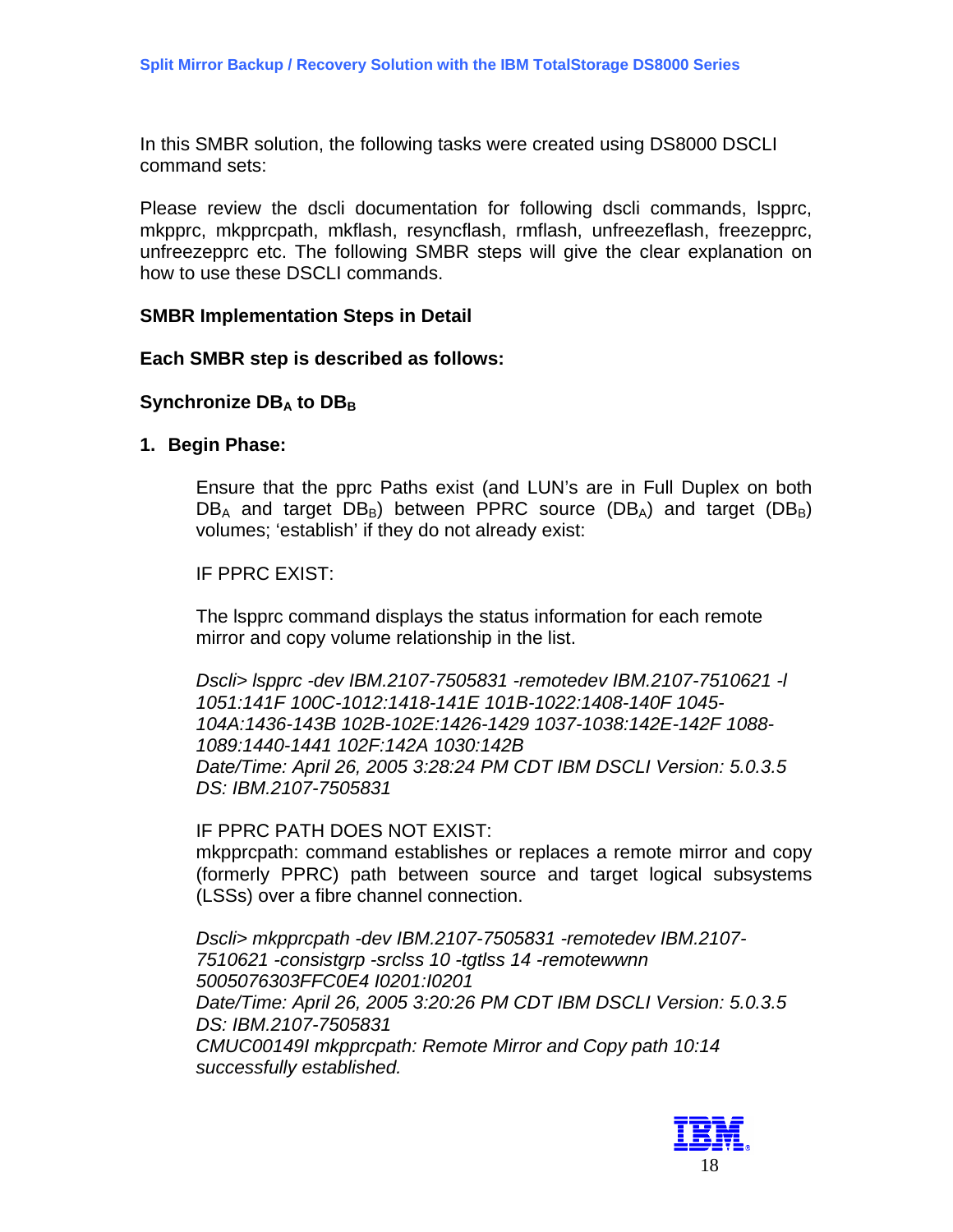*========================================* 

lspprcpath: list of existing remote mirror and copy (formerly PPRC) path definitions.

*dscli> lspprcpath -dev IBM.2107-7505831 10 Date/Time: April 26, 2005 3:16:51 PM CDT IBM DSCLI Version: 5.0.3.5 DS: IBM.2107-7505831 Src Tgt State SS Port Attached Port* 

*10 14 Success FF14 I0201 I0201* 

mkpprc: command establishes a remote mirror and copy (formerly PPRC) relationship for a volume pair.

*Dscli> mkpprc -dev IBM.2107-7505831 -remotedev IBM.2107-7510621 type mmir 1051:141F 100C-1012:1418-141E 101B-1022:1408-140F 1045- 104A:1436-143B 102B-102E:1426-1429 1037-1038:142E-142F 1088- 1089:1440-1441 102F:142A 1030:142B* 

### **2. FlashCopy Phase on Primary DS8000**

Create a Safety FlashCopy of the Production Instance at PRIMARY-DS8000.

*Rmflash:* command removes a relationship between FlashCopy volume pairs.

*Dscli> rmflash -dev IBM.2107-7505831 -quiet 1051:112B 100C-1012:1124-112A 101B-1022:1114-111B 1045-104A:1142-1147 102B-102E:1132-1135 1037-1038:113A-113B 1088-1089:1190-1191 102F:1136 1030:1137* 

Source database: *SQL> alter Tablespace <PSAP…> Begin Backup; SQL> alter system suspend;* 

*Mkflash:* command initiates a point-in-time copy from source volumes to target volumes.

*Dscli> mkflash -dev IBM.2107-7505831 -freeze -record -persist 1051:112B 100C-1012:1124-112A 101B-1022:1114-111B 1045-104A:1142-1147 102B-102E:1132-1135 1037-1038:113A-113B 1088-1089:1190-1191 102F:1136 1030:1137* 

*unfreezeflash:* command resets a FlashCopy consistency group that was previously established with the -freeze flag when the mkflash or incflash commands were issued

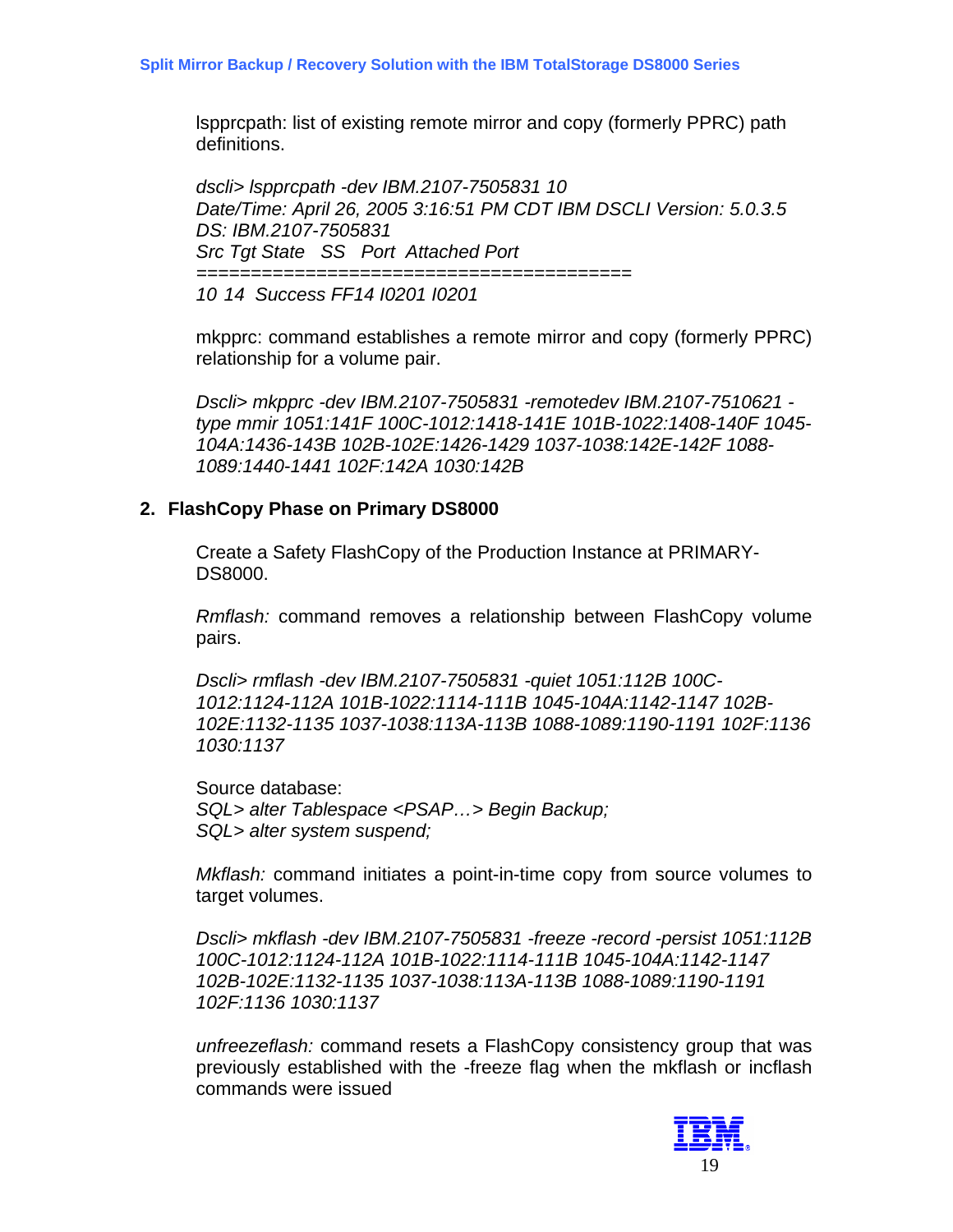*Dscli> unfreezeflash -dev IBM.2107-7505831 10* 

source database: *SQL> alter database Resume; SQL> alter Tablespace <PSAP…> End Backup; SQL> alter system archive log current; SQL> alter database backup controlfile to '/oracle/S01/oraarch/cntrlS01.dbf' REUSE; SQL> alter system archive log current;* 

*Resyncflash:* command (formerly called incflash for an incremental FlashCopy process) increments an existing FlashCopy pair that has been established with the -record and -persist flags.

*Dscli>* resyncflash *-dev IBM.2107-7505831* 1088:1189 – Archive luns only

### **3. PPRC Phase between Primary DS8000 & Secondary DS8000:**

Create PPRC Between  $DB_A$  &  $DB_B$ , PRIMARY DS8000 and SECONDARY DS8000.

Remove a FlashCopy between  $DB_B$  and  $DB_C$  PRIMARY-DS8000. *Rmflash:* command removes a relationship between FlashCopy volume pairs.

*Dscli> rmflash -dev \${CLI\_TARGET\_SQ\_DEV} -quiet \${FCS\_B\_TO\_C\_VOLS}* 

Source database: *SQL> alter Tablespace <PSAP…> Begin Backup; SQL> alter system suspend;* 

*Freezepprc:* command creates a new remote mirror and copy consistency group. It places the source logical subsystem (LSS) in the long busy state so that no I/Os can be directed to it.

*Dscli> freezepprc -dev \${CLI\_SOURCE\_SQ\_DEV} -remotedev \${CLI\_TARGET\_SQ\_DEV} \ \${A\_LSSID}:\${B\_LSSID}* 

*unfreezepprc:* command thaws an existing remote mirror and copy (formerly PPRC) consistency group. The command resets the queue full condition for the primary volume. All queued writes to the source volume are written.

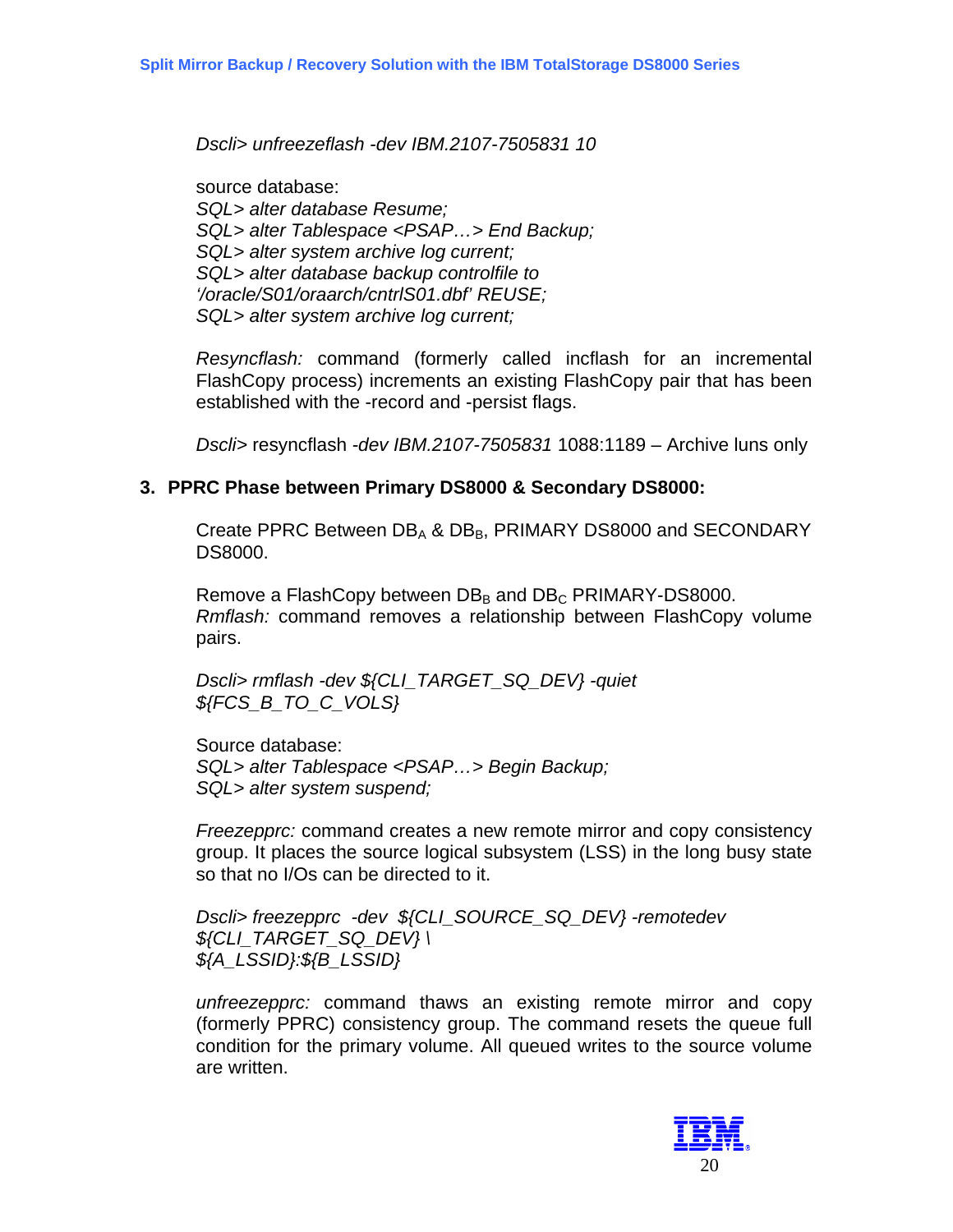*Dscli> unfreezepprc -dev \${CLI\_SOURCE\_SQ\_DEV} -remotedev \${CLI\_TARGET\_SQ\_DEV} \ \${A\_LSSID}:\${B\_LSSID}*  The above two DSCLI commands freezepprc and unfreezepprc are not required for high availability point of view. These two commands are not mandatory for split mirror process. This will command will make sure no data is transferred to secondary DS8000 server. source database: *SQL> alter database Resume; SQL> alter Tablespace <PSAP…> End Backup; SQL> alter system archive log current; SQL> alter database backup controlfile to '/oracle/S01/oraarch/cntrlS01.dbf' REUSE; SQL> alter system archive log current;* 

### **4. FlashCopy Phase on Secondary DS8000:**

Create a FlashCopy of the between  $DB_B$  and  $DB_C$  at secondary DS8000: *Mkflash:* command initiates a point-in-time copy from source volumes to target volumes.

*Dscli> mkflash -dev \${CLI\_TARGET\_SQ\_DEV} -freeze -record -persist \${FCS\_B\_TO\_C\_VOLS}* 

*unfreezeflash:* command resets a FlashCopy consistency group that was previously established with the -freeze flag when the mkflash or resyncflash commands were issued.

*Dscli>* unfreezeflash -dev \${CLI\_TARGET\_SQ\_DEV} \${B\_LSSID}

#### **5. PPRC Phase between Primary DS8000 & Secondary DS8000:**

Create PPRC PATH Between  $DB_A$  &  $DB_B$ , primary DS8000 and secondary DS8000

mkpprcpath: command establishes or replaces a remote mirror and copy (formerly PPRC) path between source and target logical subsystems (LSSs) over a fibre channel connection.

*Dscli> mkpprcpath -dev \${CLI\_SOURCE\_SQ\_DEV} -remotedev \${CLI\_TARGET\_SQ\_DEV} \ -consistgrp -srclss \${A\_LSSID} -tgtlss \${B\_LSSID} -remotewwnn \${REMOTEWWNN} \ \${SOURCE\_PORT\_ID}:\${TARGET\_PORT\_ID}* 

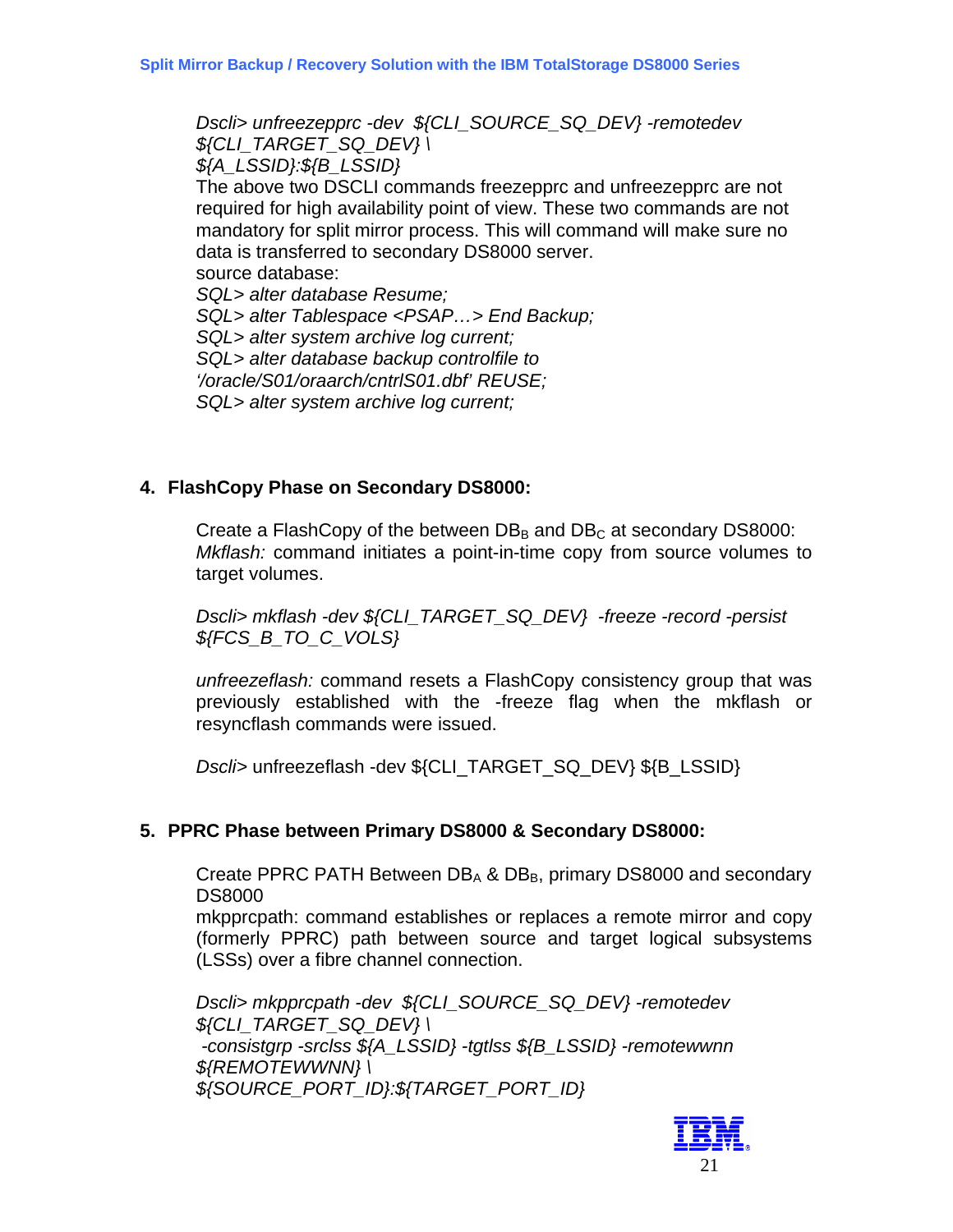*resumepprc:* command resumes a remote mirror and copy (formerly PPRC) relationship for a volume pair.

*Dscli> resumepprc -dev \${CLI\_SOURCE\_SQ\_DEV} -remotedev \${CLI\_TARGET\_SQ\_DEV} \ -type mmir \${PPRC\_A\_TO\_B\_VOLS}* 

Check if archive luns Between  $DB_A$  &  $DB_B$  are in Full Duplex State:

*Lspprc:* command displays a list of remote mirror and copy (formerly PPRC) volume relationships for a storage image, and status information for each remote mirror and copy volume relationship in the list.

*Dscli> lspprc -dev \${CLI\_SOURCE\_SQ\_DEV} -remotedev \${CLI\_TARGET\_SQ\_DEV} \ \${PPRC\_A\_TO\_B\_VOLS\_ARCH}* 

The above (Step 5) commands are not required if pprcfreeze option is not used in Split Mirror Backup process.

### **6. FlashCopy Phase on Secondary DS8000:**

resyncflash: command (formerly called incflash for an incremental FlashCopy process) increments an existing FlashCopy pair that has been established with the -record and -persist flags.

Resync archive luns Between  $DB_A$  &  $DB_c$ :

*Dscli> resyncflash -dev \${CLI\_TARGET\_SQ\_DEV} -record –persist \ \${FCS\_B\_TO\_C\_VOLS\_ARCH}* 

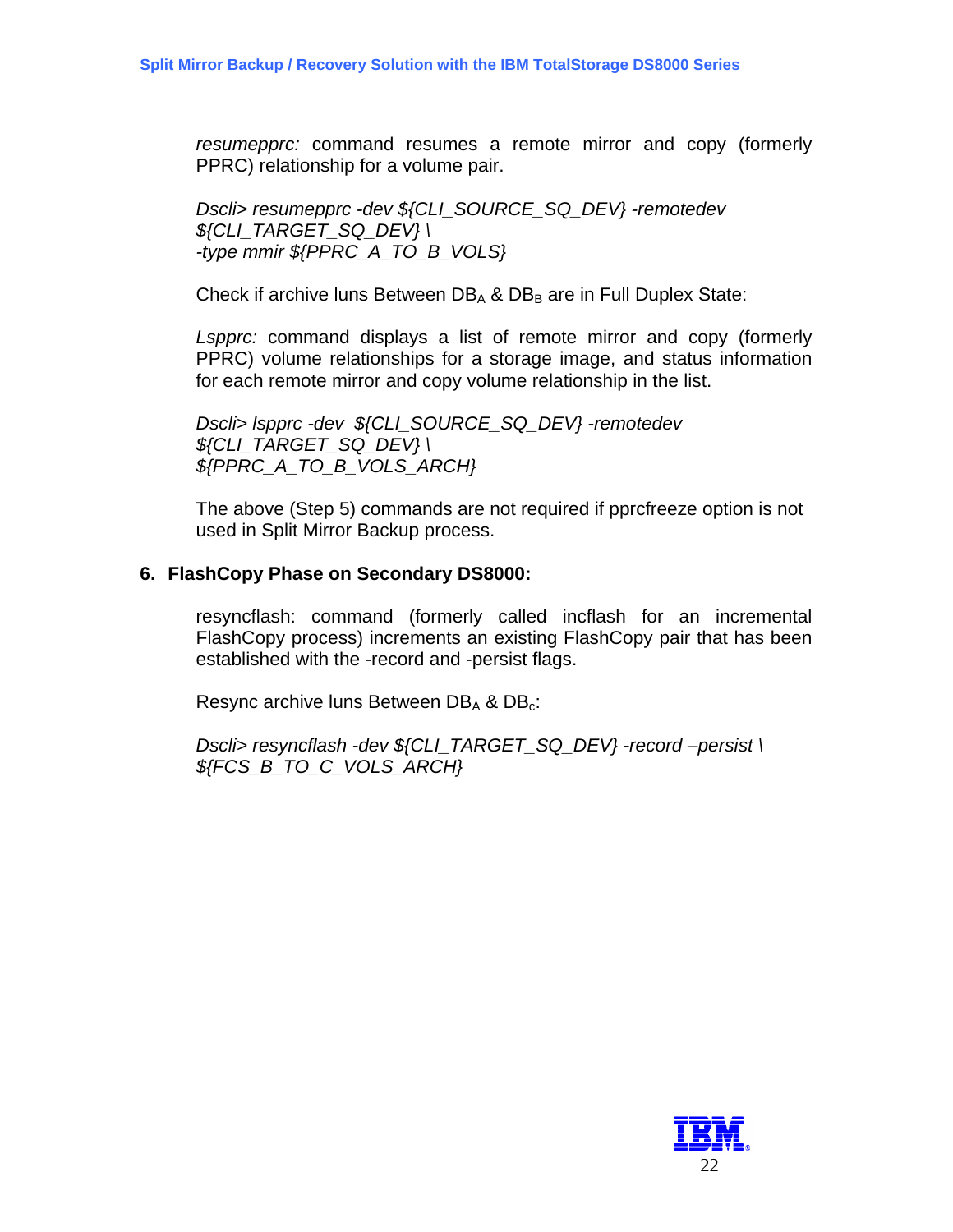# **Appendix**

# <span id="page-22-0"></span>**9. Sample Scripts**

Script for importing, varyoff volumes and mounting file systems. -------------------------------------------------------------------------------------

#!/usr/bin/ksh #importvg, varyonvg and mount filesystem.

TARGET HOST=thunderbird REMOTE\_SHELL\_CMD=/usr/bin/ssh TGT\_ORACLE\_SID=S01 SQL\_DIR=/scripts/pprc/SQL TGT\_FC\_ADAPTER=fcs1 TGT\_FC\_ADAPTER\_FSCSI=fscsi1

 $RC=0$ 

 $x=1$ 

############################################################################# #The cfgmgr command configures devices and optionally installs device software #into the system. The devices to be configured are controlled by the #Configuration Rules object class, which is part of the Device Configuration #database. Each configuration rule specifies three items: ############################################################################# \${REMOTE\_SHELL\_CMD} \${TARGET\_HOST} "cfgmgr -l \${TGT\_FC\_ADAPTER}"

############################################################################# #Get vpath's, SDD command cfallpath

############################################################################# \${REMOTE\_SHELL\_CMD} \${TARGET\_HOST} "cfallvpath"

############################################################################# #Check if the target mount point list were created

############################################################################# if [[ -f \${SQL\_DIR}/tgt\_mountpoints\_\${TARGET\_HOST}.lst ]] then

rm \${SQL\_DIR}/tgt\_mountpoints\_\${TARGET\_HOST}.lst

fi

echo "\n"

############################################################################# #Iterate through all the physical volumes, Import volume groups, create volume groups ############################################################################# for fypath in `\${REMOTE\_SHELL\_CMD} \${TARGET\_HOST} "lspv | grep None |tr -s ' '|cut -d ' ' f1|grep vpath"`

do

##make sure the status of vpath is not 'concurrent or active'

 \${REMOTE\_SHELL\_CMD} \${TARGET\_HOST} "lspv | grep None |tr -s ' '|cut -d ' ' -f1|grep \"\${fvpath}\"\$">/dev/null

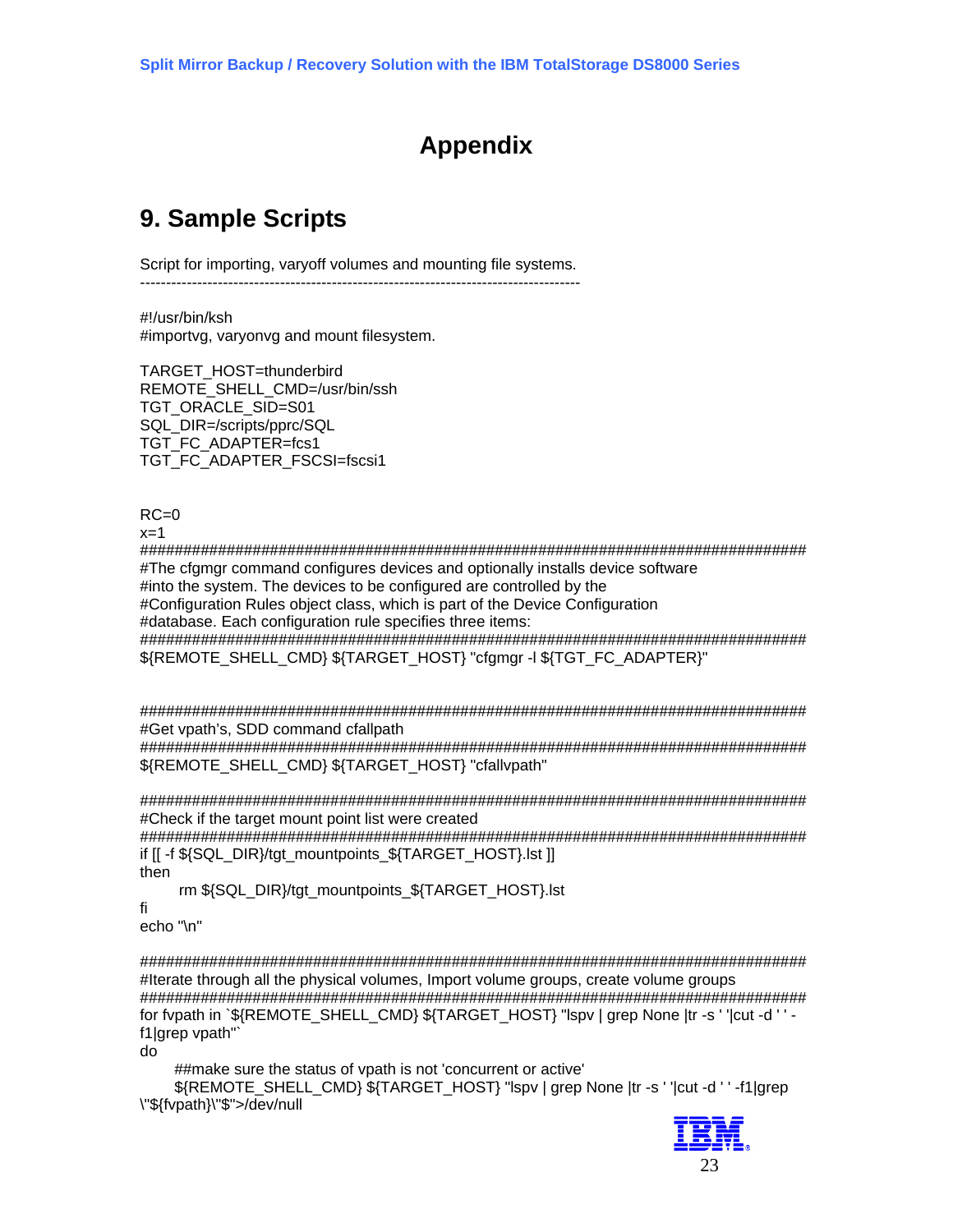```
RC = $?if [[ ${RC} = 0 ]]
    then
               ###----------------Import Volume Groups - Step--------------------##
         ${REMOTE_SHELL_CMD} ${TARGET_HOST} "importvg -y
${TGT_ORACLE_SID}sap0${x}vg ${fvpath}">/dev/null 2>&1
         RC = $?if [[\, \$ \{RC\} = 0 \, ]]then
               ###-----------------------Varryon - Step-----------------------##
              ${REMOTE_SHELL_CMD} ${TARGET_HOST} "varyonvg
${TGT ORACLE SID}sap0${x}vg">/dev/null 2>&1
              let x=x+1else
              echo "Importvg ${fvpath} - Failed on host ${TARGET HOST}"
         fi
    fi
    ${REMOTE SHELL CMD} ${TARGET HOST} "Ispv -I ${fvpath}|tr -s ' '|cut -d ' ' -f 5|grep ^[/]"
>> ${SQL_DIR}/tgt_mountpoints_${TARGET_HOST}.lst
done
###--------------------------- Mount - Step ------------------------##
for mount_pt in `cat ${SQL_DIR}/tgt_mountpoints_${TARGET_HOST}.lst|sort`
do
    ${REMOTE SHELL CMD} ${TARGET HOST} "mkdir -p ${mount pt}" > /dev/null
    ${REMOTE_SHELL_CMD} ${TARGET_HOST} "mount ${mount_pt}" > /dev/null
```
#### done

The main Split Mirror Backup / Recovery script is shown below. In the lab, Secured Shell (SSH) is configured for communication between source and target hosts. Customers need to setup the secured shell on the hosts to use the following Split Mirror Backup scripts in their environment.

### smbr\_main.sh Script

#!/usr/bin/ksh

```
RC=0SCRIPT DIR=`pwd`
echo ${SCRIPT DIR}
echo
echo "'date | tr -s ' ' | cut -f4 -d ' '' Step - 1: SOURCE ENV VARIABLE FOR SHELL."
echo
. ${SCRIPT DIR}/env source.sh
RC = $?if [[ ${RC} -ne 0 ]]
then
    echo "Error during ${SCRIPT_DIR}/env_source.sh execution."
    exit 2
fi
```
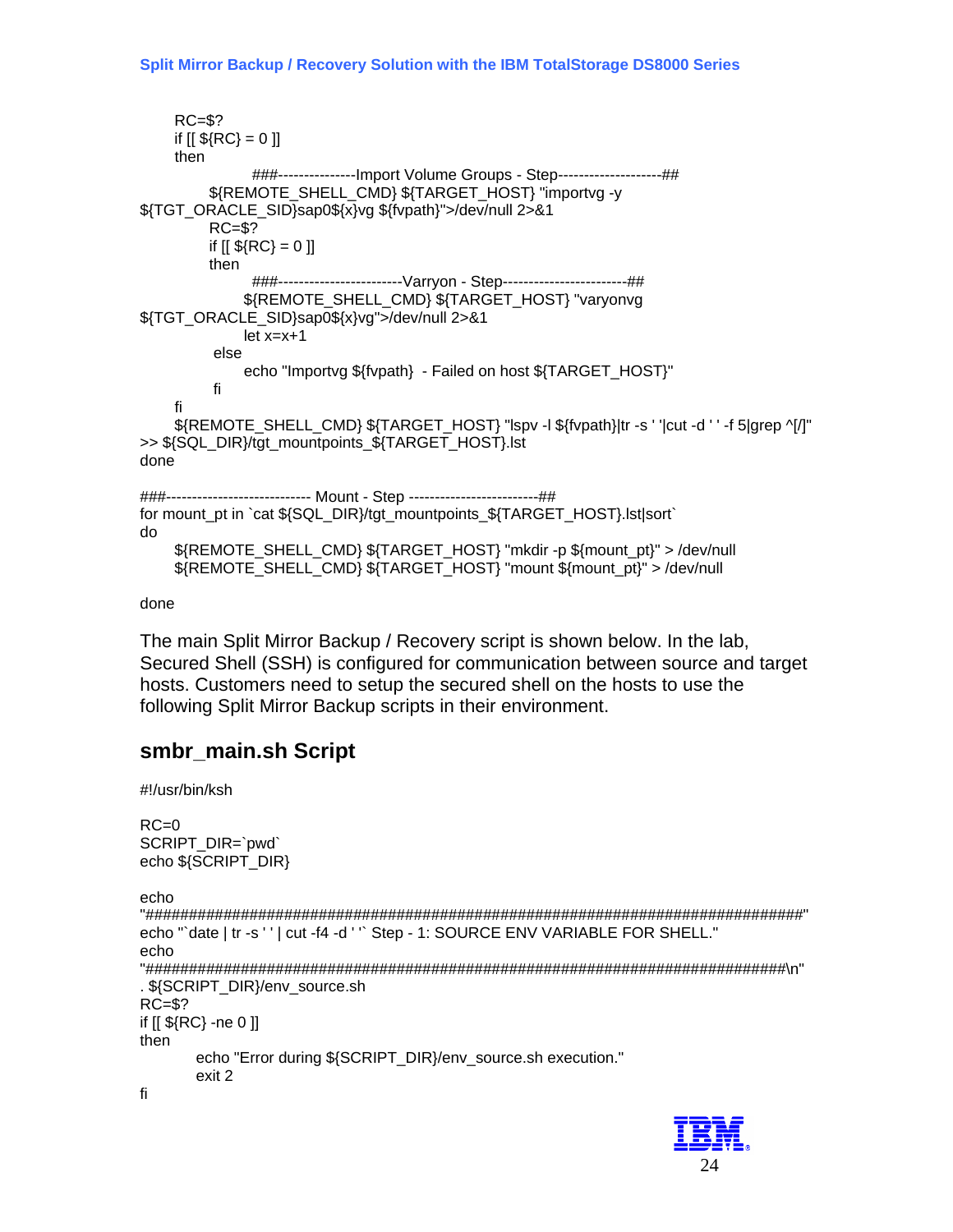```
echo
echo "`date | tr -s ' ' | cut -f4 -d ' '` Step - 2: Check for Current user: root, dscli, ssh"
echo
time . ${EXE DIR}/test env variable.sh 2>&1 | tee ${LOG DIR}/test env variable.log
egrep 'ERROR|Error|error' ${LOG DIR}/test env variable.log >/dev/null
RC = $?if [[\, \${RC}]=0 \, ]]then
   echo "Step-2: Check for Current user: root, dscli, ssh - Failed"
   exit 2
fi
echo
echo "`date | tr -s ' ' | cut -f4 -d ' '` Step - 3: Make sure pprc status 'Full Duplex' between A and B."
echo
time. ${EXE_DIR}/lspprc_A_to_B_scripts.sh 2>&1 | tee ${LOG_DIR}/lspprc_A_to_B_scripts.log
egrep 'ERROR|Error|error' ${LOG_DIR}/lspprc_A_to_B_scripts.log >/dev/null
RC = $?if [[ ${RC} = 0 ]]
then
   echo "Step-3 pprc status is not 'Full Duplex' between A and B: Error."
   exit 2
fi
echo
echo "'date | tr -s ' ' | cut -f4 -d ' " Step - 4: Check for database status: OPEN."
echo
chmod - R 777 ${SQL_DIR}
rm ${SQL DIR}/source db status.lst >/dev/null
su - ${SRC_DB_OWNER_ID} -c 'sqlplus -s "/as sysdba"'<<ENF>/dev/null
   set heading off
   set feedback off
     alter system resume:
   spool ${SQL_DIR}/source_db_status.lst
   select status from v\$instance;
   spool off
ENF
grep "OPEN" ${SQL_DIR}/source_db_status.lst >/dev/null
RC = $?if [[ ${RC} != 0 ]]
then
   echo "Step-4 Source database must have OPEN status. Error."
   exit 2
fi
echo
echo "`date | tr -s ' ' | cut -f4 -d ' '` Step - 5: STOP DATABASE and SAP on TARGET."
echo
œ
```
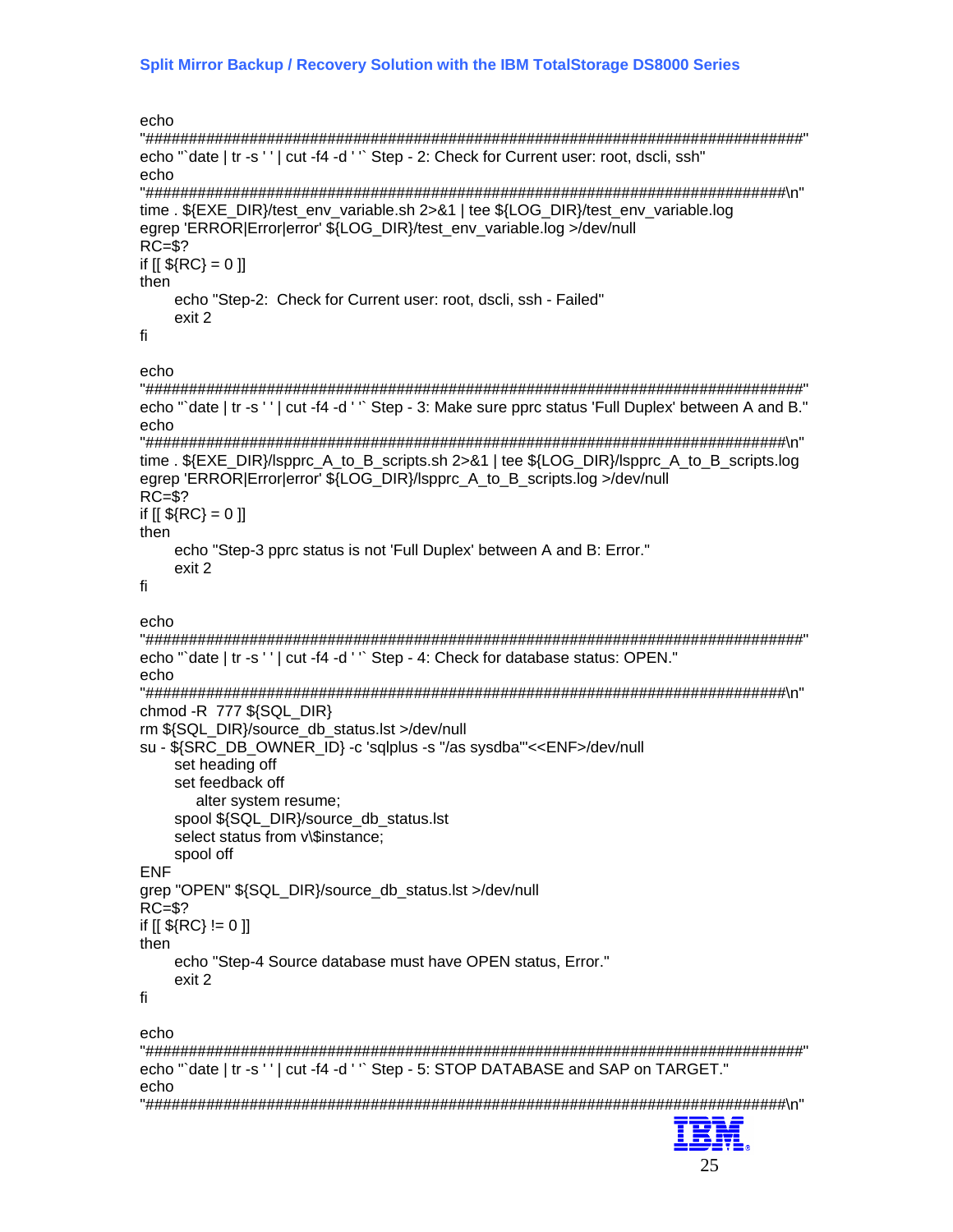```
time. ${EXE_DIR}/tgt_stop_sap.sh 2>&1 | tee ${LOG_DIR}/tgt_stop_sap.log
egrep 'ERROR|Error|error' ${LOG DIR}/tgt stop sap.log >/dev/null
RC = $?if [[ ${RC} = 0 ]]
then
     echo "Step-5: check the required env variables, and review logfile:
${LOG DIR}/tgt stop sap.log."
     exit 2
fi.
echo
echo "'date | tr -s ' ' | cut -f4 -d ' " Step - 6: FCS A to D flash copy."
echo
time ${EXE DIR}/FCS A to D script.sh 2>&1 | tee ${LOG DIR}/FCS A to D script.log
egrep 'ERROR|Error|error' ${LOG_DIR}/FCS_A_to_D_script.log >/dev/null
RC = $?if [[ ${RC} = 0 ]]
then
   echo "Step-6: error Executing FCS_A_to_D_script.sh, RC=${RC}"
   exit 2
fi
echo
echo "`date | tr -s ' ' | cut -f4 -d ' '` Step - 7: FCS A to B PPRC."
echotime . ${EXE DIR}/PPRC A to B script.sh 2>&1 | tee ${LOG DIR}/PPRC A to B script.log
egrep 'ERROR|Error|error' ${LOG_DIR}/PPRC_A_to_B_script.log>/dev/null
RC = $?if [[ ${RC} = 0 ]]
then
   echo "Step-7: error Executing PPRC_A_to_B_script.sh, RC=${RC}."
   exit 2
fi
echo
echo "`date | tr -s ' ' | cut -f4 -d ' '` Step - 8: FCS_B_to_C flash copy."
echo
time. ${EXE_DIR}/FCS_B_to_C_script.sh 2>&1 | tee ${LOG_DIR}/FCS_B_to_C_script.log
egrep 'ERROR|Error|error' ${LOG_DIR}/FCS_B_to_C_script.log>/dev/null
RC = $?if [[ ${RC} = 0 ]]
then
   echo "Step-8: error Executing FCS B to C script.sh, RC=${RC}."
   exit 2
fi.
echo
echo "`date | tr -s ' ' | cut -f4 -d ' '` Step - 9: START DATABASE and SAP on TARGET."
echo
```
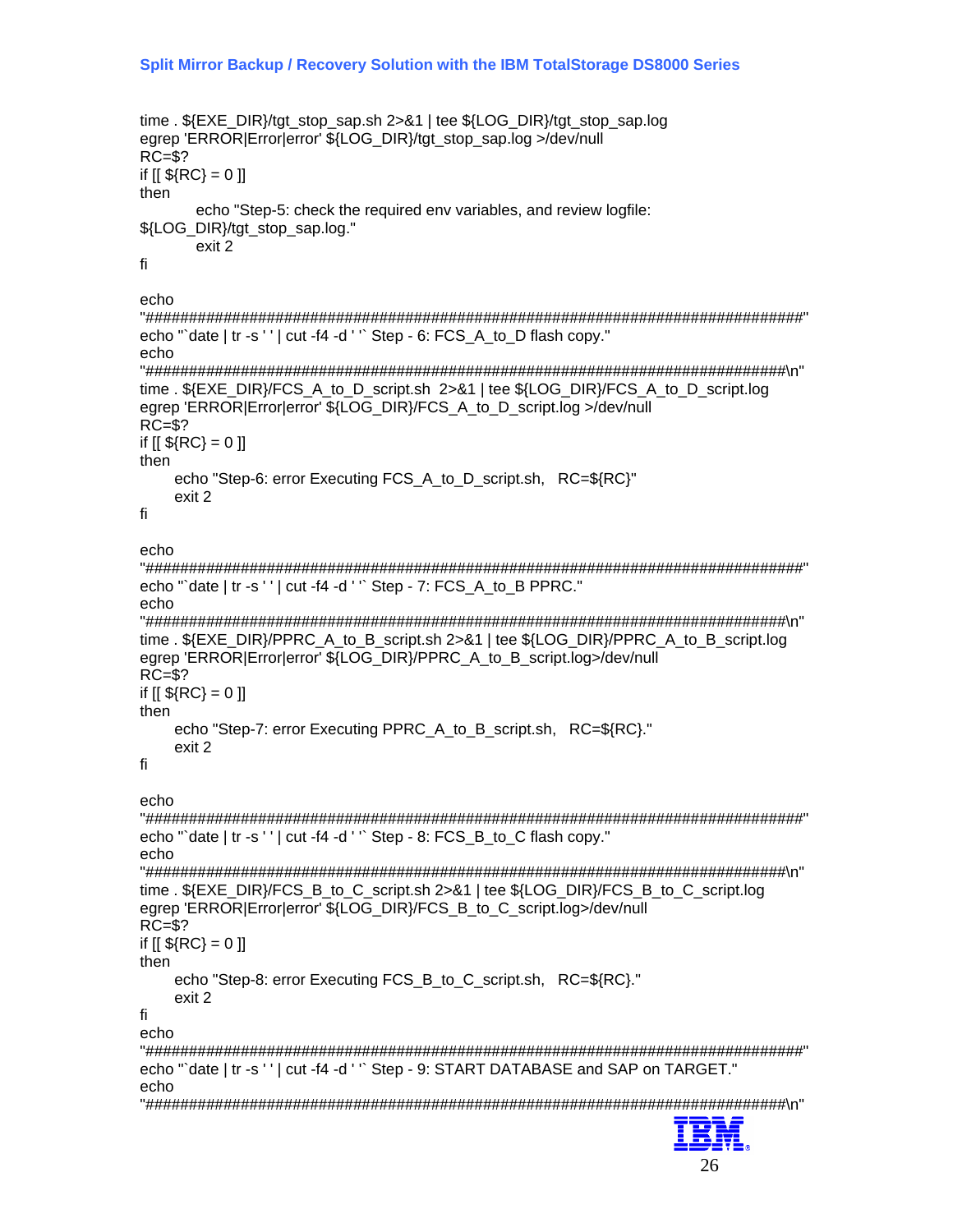```
time. ${EXE_DIR}/tgt_start_sap.sh 2>&1 | tee ${LOG_DIR}/tgt_start_sap.log
RC = $?if [[\, \${RC}\} != 0\, ]]then
    echo "Step-9: Error Executing ${EXE_DIR}/tgt_start_sap.sh."
    exit 2
fi
echo
```
echo "'date | tr -s ' ' | cut -f4 -d ' " SMBR Steps completed." echo 

Customer needs to provide the data to the Input Config File which is shown below in blue color.

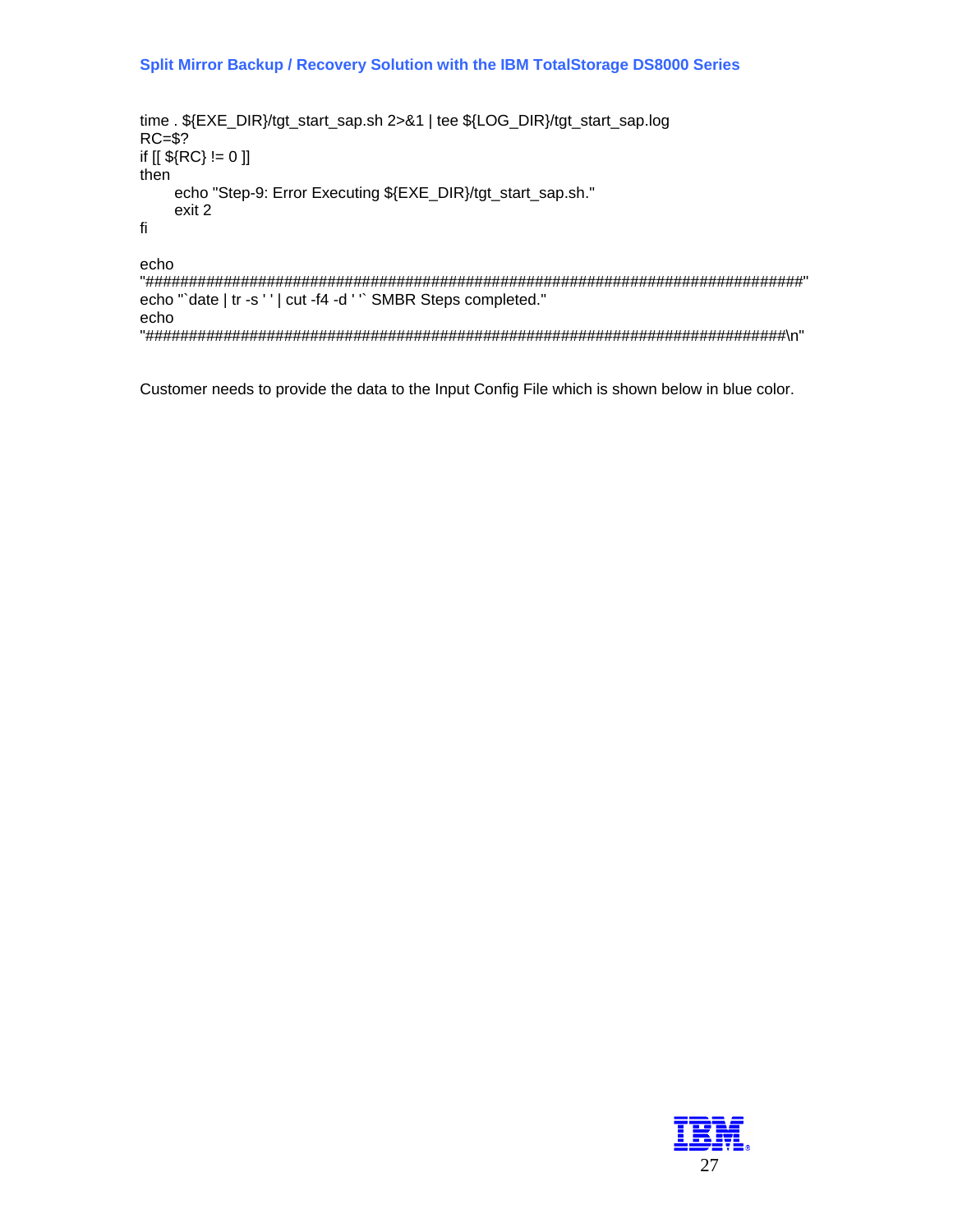## <span id="page-27-0"></span>**10. Input Config Files**

#### env\_source.sh file

#!/usr/bin/ksh

 $#$ 

# Envinomental variables for SMBR scripts 

SCRIPT DIR=/manju/scripts/pprc #Please don't user `pwd` - other scripts will not work - thanks IGNORE PPRC FREEZE=Y #Valid input Y and N, Y=Yes N=NO REMOTE SHELL CMD=/usr/bin/ssh TARGET HOST=thunderbird SOURCE HOST=lamborgini ORACLE SID=S01 ## Always Source oracle SID TGT\_ORACLE\_SID=\${ORACLE\_SID} ## For pprc with no SID Change ORACLE\_HOME=/oracle/\${ORACLE\_SID}/920\_64 SOURCE\_SAP\_SCHEMA=SAPS01

SAP SYSID=S01 TGT\_SAP\_SYSID=\${SAP\_SYSID} SRC\_DB\_OWNER\_ID=ora`echo \${ORACLE\_SID} | tr 'A-Z' 'a-z'` TGT\_DB\_OWNER\_ID=ora`echo \${TGT\_ORACLE\_SID} | tr 'A-Z' 'a-z'` SRC\_SAP\_OWNER\_ID=`echo \${SAP\_SYSID} | tr 'A-Z' 'a-z'`adm TGT\_SAP\_OWNER\_ID=`echo \${TGT\_SAP\_SYSID} | tr 'A-Z' 'a-z'`adm

TGT ORA USR HOME=/oracle/\${TGT ORACLE SID} TGT SAP USR HOME=/home/`echo \${TGT SAP SYSID} | tr 'A-Z' 'a-z'`adm SRC ORA USR HOME=/oracle/\${ORACLE SID} SRC SAP USR HOME=/home/\${SRC SAP OWNER ID} TGT SAP PROFILE DIR=/sapmnt/\${TGT SAP SYSID}/profile SRC SAP PROFILE DIR=/sapmnt/\${SAP SYSID}/profile

TGT FC ADAPTER=fcs1 TGT\_FC\_ADAPTER\_FSCSI=fscsil

##CLI\_SOURCE\_SQ\_IP=oslsq04 #SQ04 STORAGE #CLI\_TARGET\_SQ\_IP=oslsq05 #SQ05 STORAGE # Storage console configuration information 

CLI SOURCE SQ\_IP=9.43.225.101 #SQ04 STORAGE CLI TARGET SO IP=9.43.225.113 #SO05 STORAGE

CLI\_SOURCE\_SQ\_DEV=IBM.2107-7505831 #SQ04 CLI\_TARGET\_SQ\_DEV=IBM.2107-7510621 #SQ05

CLI SRC USER ID=admin CLI\_SRC\_PASSWD=admin CLI\_TGT\_USER\_ID=admin

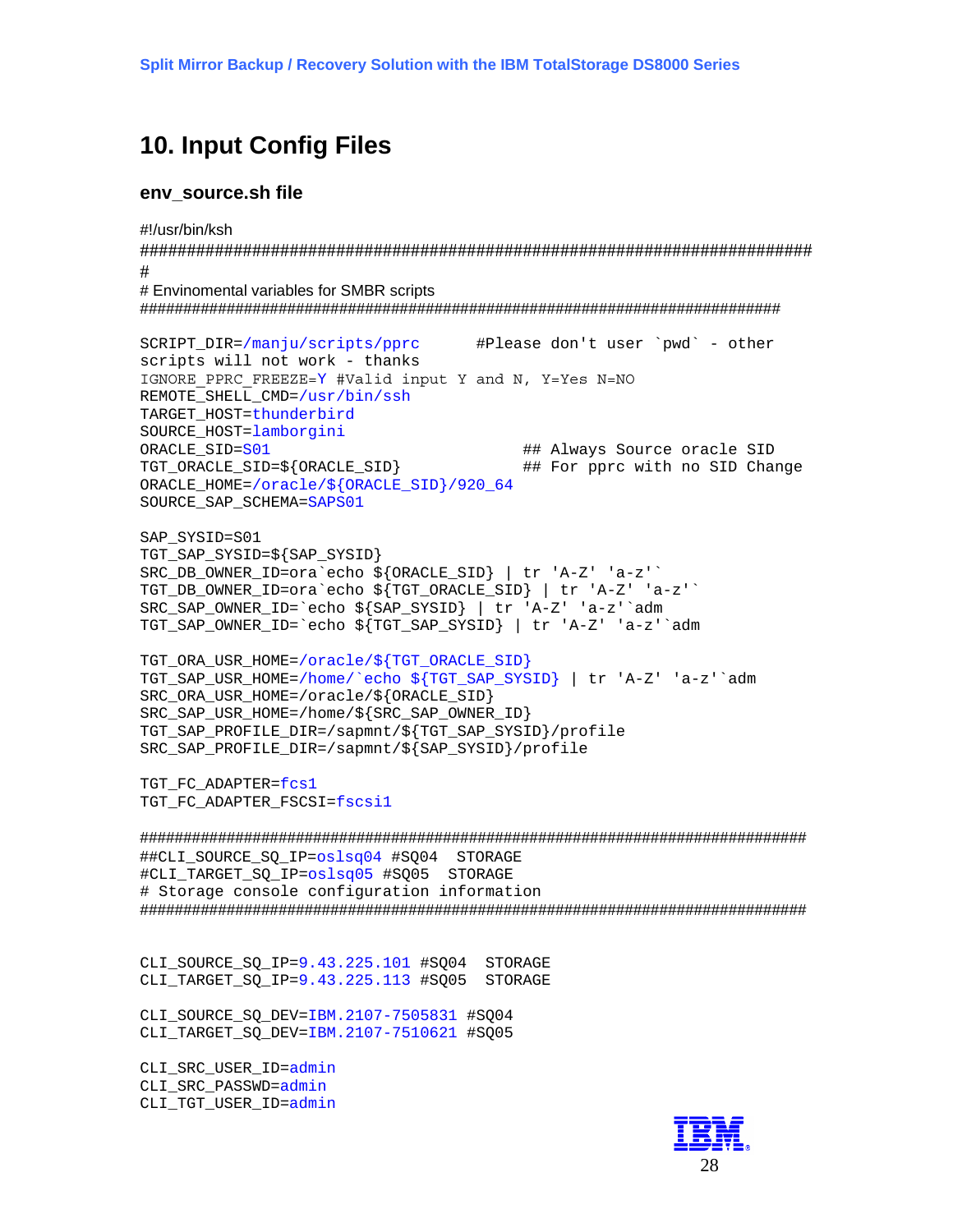CLI TGT PASSWD=sanj0se

SOURCE\_PORT\_ID=10201 TARGET\_PORT\_ID=10201

#SOURCE PORT ID=10330 #TARGET PORT ID=10202 REMOTEWWNN=5005076303FFC0E4

# Check to for Source hmc available

DSCLI SRC CMD="dscli -hmc1 \${CLI SOURCE SO IP} -hmc2 {CLI SOURCE SO IP} -user \${CLI SRC USER ID} -passwd \${CLI SRC PASSWD}"

# Check to for Target hmc available 

```
DSCLI_TGT_CMD="dscli -hmc1 ${CLI_TARGET_SQ_IP} -hmc2
${CLI TARGET SQ IP} -user ${CLI TGT USER ID} -passwd
${CLI} TGT PASSWD}"
```
LIBPATH=\$ORACLE HOME/lib:/sapmnt/\${SAP SYSID}/exe

# Check to for validity of DSCLI

```
DSCLI=/opt/ibm/dscli
if [[ ! -f $DSCLI/dscli ]]
then
      echo "$DSCLI directory is invalid"
      exit 3
fi
```
PATH=\$ORACLE HOME/bin:\$DSCLI:\$PATH

EXE DIR=\${SCRIPT DIR}/exe

# Check to for log directory availablity 

```
LOG_DIR = \frac{5}{2} SCRIPT_DIR /log
if [[ ! -d $LOG_DIR ]]
then
      mkdir -p $LOG DIR
      chmod -R 775 $LOG DIR
```
fi

# Check to for LUN's table location directory 

LUN\_PAIR=\${SCRIPT\_DIR}/lun\_pair

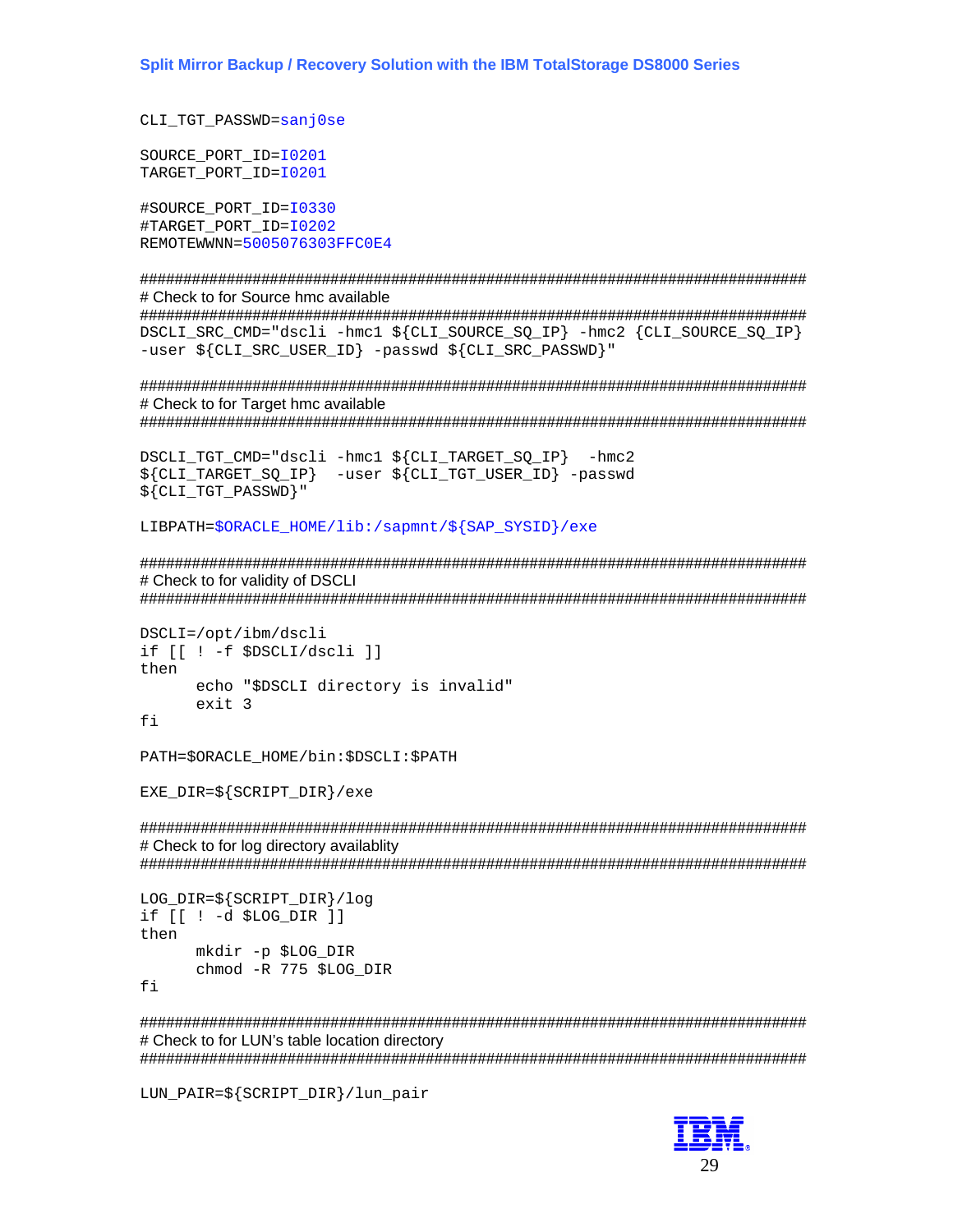```
if [[ ! -d ${LUN_PAIR}/lun_pair ]]
thenmkdir -p \{LUN_PAIR}
      chmod -R 775 \sharp[LUN_PAIR]
```
fi

# Check to for Table availablity

PPRC\_VOLS=\${LUN\_PAIR}/pprc\_vols.dat

```
if [ [ : -f ${PPRC_VOLS} ] ]then
      echo "${PPRC VOLS} file does not exist"
      exit 5
```
fi

# Check to for Dynamic SQL directory availablity

 $SQL$   $DIR="$   $\frac{2}{3}$   $SCRIPT$   $DIR$   $/SQL$ "

```
if [ [ : -d \${SQL_DIR} ] ]then
        mkdir -p \ (SQL DIR)
        chmod -R 777 \S{SQL DIR}
```
fi

# Check to for Backup control file location directory and file availablity

if [[ ! -d \$ {BACKUP CONTROLFILE NAME } ] ]

```
then
```
fi

```
BACKUP_CONTROLFILE_NAME="/oracle/${ORACLE_SID}/oraarch/cntrl${ORACLE_SI
D.dbf"
      if [[ -f $ {BACKUP CONTROLFILE NAME } ] ]
      then
```

```
rm ${BACKUP CONTROLFILE NAME}
f_i
```
# Source for A, B, C, and D vols in to variable's to be used with DSCLI commands 

```
. ${EXE_DIR}/pprc_vols_pair_data.sh
RC = $?if [ [ $ \$RC \} -ne 0 ] ]then
        echo "Error running ${EXE DIR}/pprc vols pair data.sh"
      exit33
fi
```
# LUN's table to be used with DSCLI command

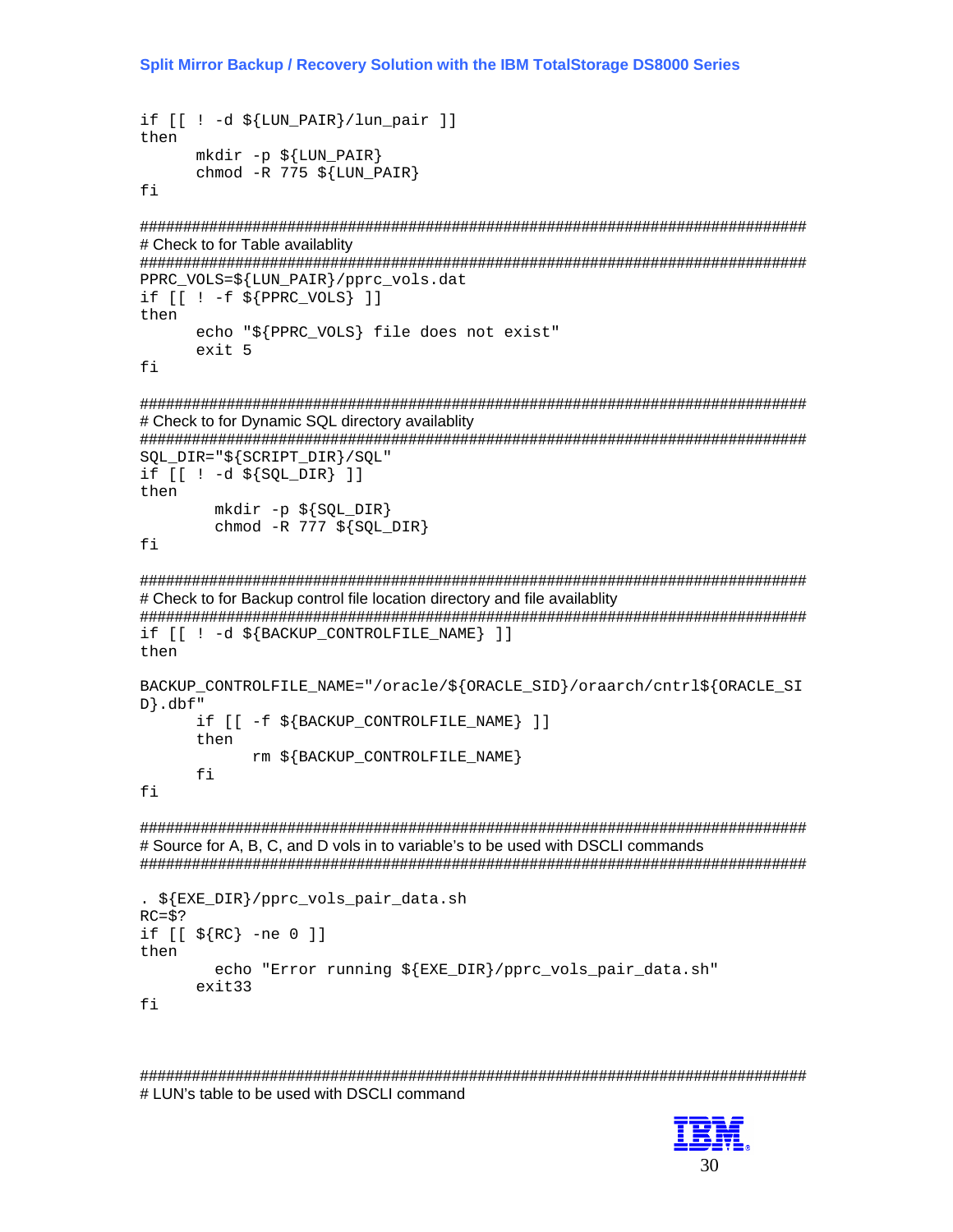```
#############################################################################
```
#### /lun\_pair/**pprc\_vols.dat**

```
## Example of 1 to 1 luns: 
######################### lunA:lunB:lunC:lunD 
## Example of grouped luns 
######################### lunA1-lunA4:lunB1-lunB4:lunC2-lunC5:lunD1-
lunD4 
## Example of grouped ARCHIVE luns 
######################### lunA6-lunA7:lunB6-lunB7:lunC8-lunC9:lunD6-
lunD7:ARCH 
1051:141F:111F:112B 
100C-1012:1418-141E:1118-111E:1124-112A 
101B-1022:1408-140F:1108-110F:1114-111B 
1045-104A:1436-143B:1136-113B:1142-1147 
102B-102E:1426-1429:1126-1129:1132-1135 
1037-1038:142E-142F:112E-112F:113A-113B 
1088-1089:1440-1441:1150-1151:1190-1191 
102F:142A:112A:1136:ARCH 
1030:142B:112B:1137:ARCH
```


.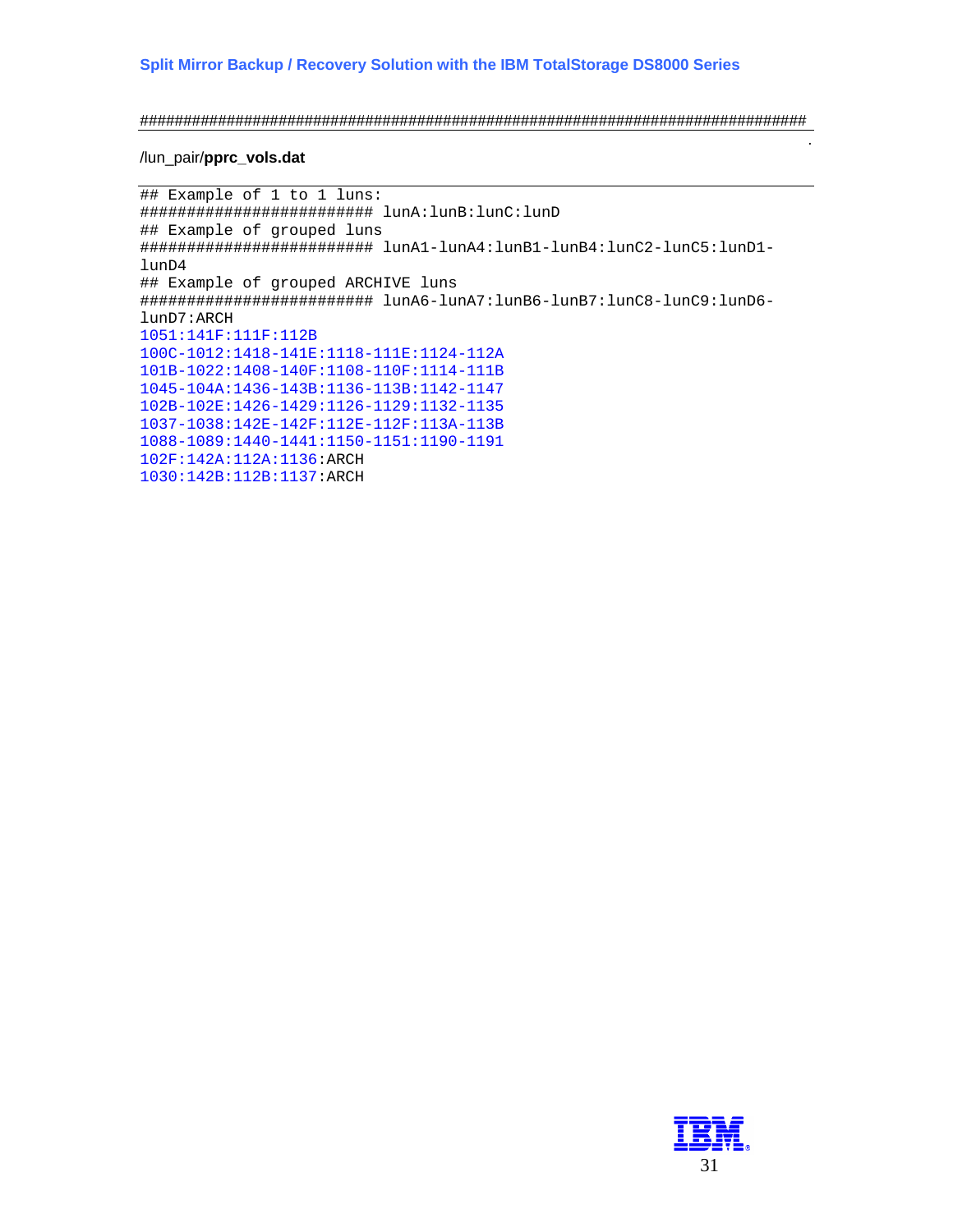# <span id="page-31-0"></span>**11. Hardware used**

The following hardware is used for Split Mirror Backup / Recovery solution in the lab.

|                       | <b>Server System</b>  | IBM pSeries 690<br>24 CPUs, 32 GB Memory         |             |               |
|-----------------------|-----------------------|--------------------------------------------------|-------------|---------------|
|                       | Host                  | Used as                                          | <b>CPUs</b> | Memory        |
|                       | Lamborgini            | <b>Production System</b>                         | 6           | 6 GB          |
|                       | Thunderbird           | Backup System                                    | 4           | 5 GB          |
|                       | <b>Storage System</b> | IBM DS8000 1 (IBM.2107-7505831)                  |             |               |
|                       | <b>Disk</b>           | Characteristics                                  | <b>Size</b> | Number        |
|                       | <b>Physical Drive</b> | RAID <sub>5</sub>                                | $2$ GB      | $2 \times 8$  |
|                       | <b>Physical Drive</b> | RAID <sub>5</sub>                                | 5 GB        | $2 \times 8$  |
|                       | <b>Physical Drive</b> | RAID <sub>5</sub>                                | 10 GB       | $2 \times 12$ |
|                       | <b>Physical Drive</b> | RAID <sub>5</sub>                                | 20 GB       | $2 \times 4$  |
|                       | <b>Physical Drive</b> | RAID <sub>5</sub>                                | 40 GB       | $2 \times 4$  |
|                       |                       |                                                  |             |               |
| <b>Storage System</b> |                       | IBM DS8000 2 (IBM.2107-7510621)                  |             |               |
|                       | <b>Disk</b>           | Characteristics                                  | <b>Size</b> | Number        |
|                       | <b>Physical Drive</b> | RAID <sub>5</sub>                                | 2 GB        | $2 \times 8$  |
|                       | <b>Physical Drive</b> | RAID <sub>5</sub>                                | 5 GB        | $2 \times 8$  |
|                       | <b>Physical Drive</b> | RAID <sub>5</sub>                                | 10 GB       | $2 \times 12$ |
|                       | <b>Physical Drive</b> | RAID <sub>5</sub>                                | 20 GB       | $2 \times 4$  |
|                       | <b>Physical Drive</b> | RAID <sub>5</sub>                                | 40 GB       | $2 \times 4$  |
|                       | <b>Connection</b>     | Switched Fibre Fabric (1 Brocade 16 Port Switch) |             |               |
|                       | Switch to             | Characteristics                                  |             | Number        |
|                       | Server-Node           | Emulex LP9802                                    |             | 1             |
|                       |                       |                                                  |             |               |

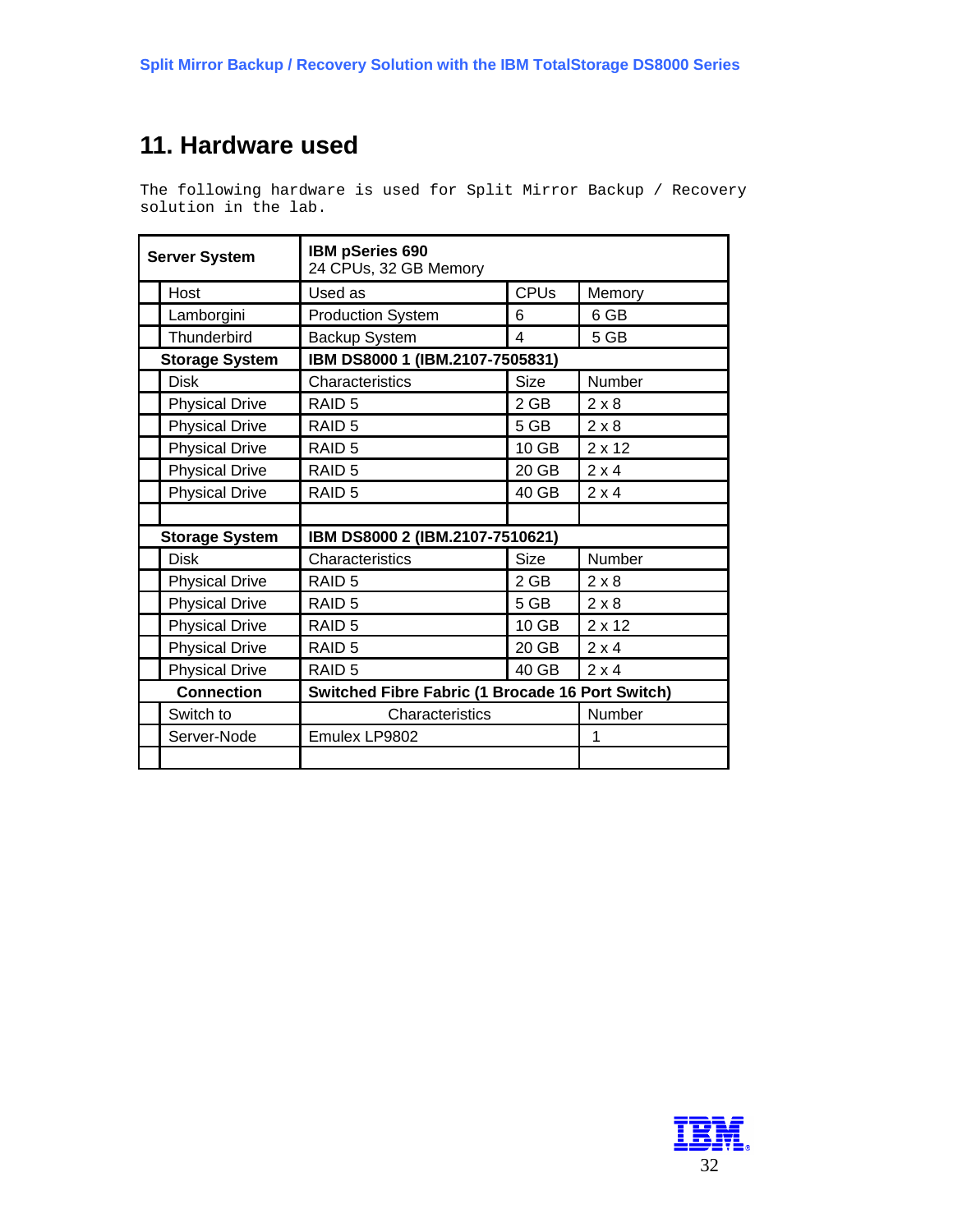# <span id="page-32-0"></span>**12. Software used**

The following software is used for the Split Mirror Backup / Recovery solution in the lab.

| <b>Type</b>             | <b>Software</b>                          | <b>Version</b>     |
|-------------------------|------------------------------------------|--------------------|
| Storage                 | IBM DS8000 Microcode level               | 6.0.0.319          |
|                         | <b>IBM DSCLI</b>                         | 5.0.3.61           |
| <b>Operating System</b> | AIX 5L                                   | $5.2.0.0 -04$      |
| Database System         | Oracle 9i                                | 9.2.0.6            |
| <b>SAP</b>              | S01 - Production Central and DB Instance | 4.7                |
|                         | B01 - Backup Central and DB Instance     | 4.7                |
| Miscellaneous           | OpenSSH                                  | 3.8.1p1            |
|                         | OpenSSL                                  | 0.9.7 <sub>d</sub> |

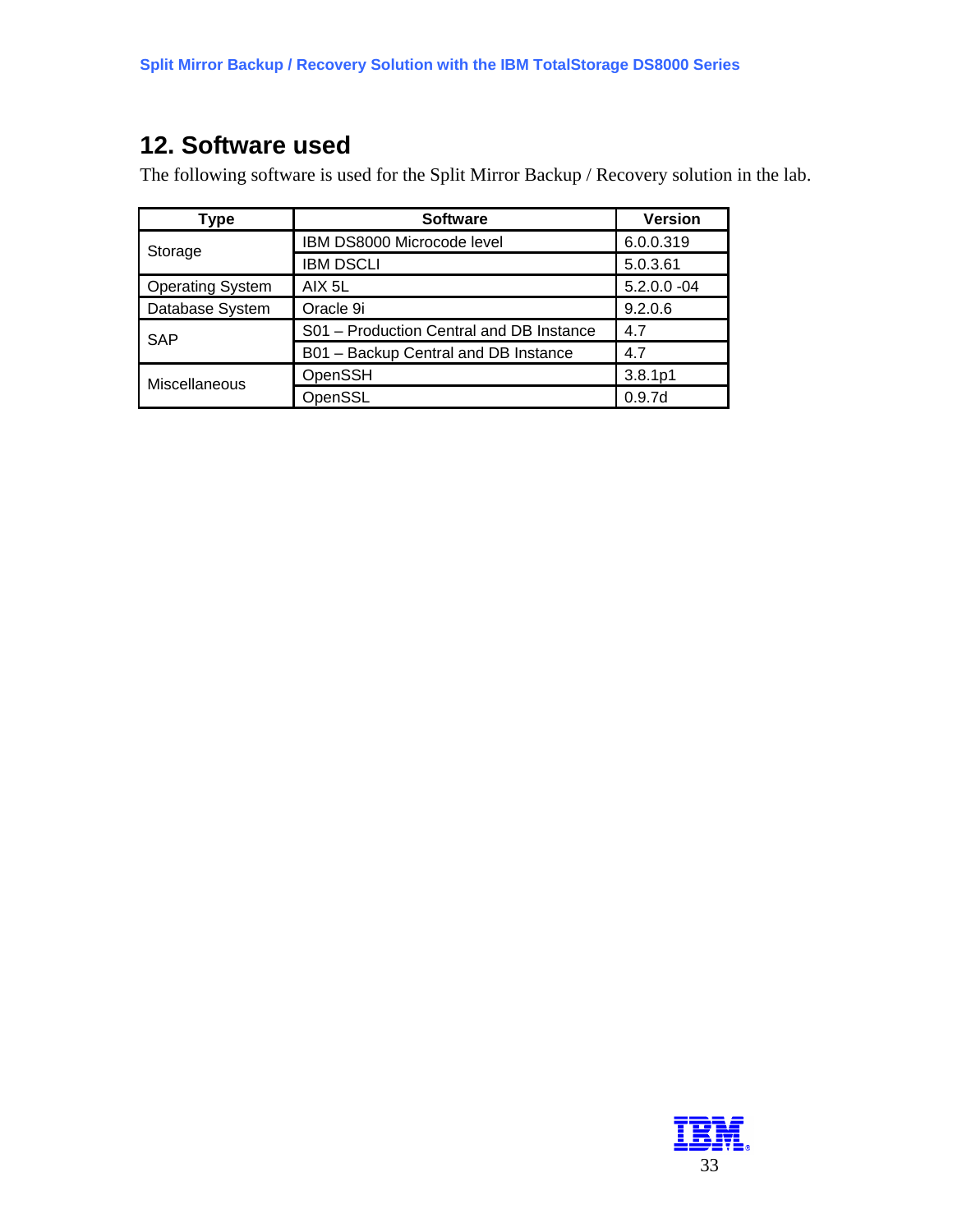# <span id="page-33-0"></span>**13. Logs**

The Split Mirror Backup & Recovery process log output is directed to the following three log files. FlashCopy phase log, PPRC phase log and FlashCopy phase at Target DS8000.

FCS\_A\_to\_D\_script.log PPRC\_A\_to\_B\_script.log FCS\_B\_to\_C\_script.log

Basically the log output is divided into three files to make it more easy for customer to identify the errors.

#### **/log/FCS\_A\_to\_D\_script.log**

| 09:01:54 #### REMOVE FLASH FCS_A_TO_D_VOLS DCSLI.                    |  |                                        |  |                          |                                                                    |  |
|----------------------------------------------------------------------|--|----------------------------------------|--|--------------------------|--------------------------------------------------------------------|--|
| Date/Time: April 20, 2005 9:01:58 AM CDT IBM DSCLI Version: 5.0.3.13 |  |                                        |  |                          |                                                                    |  |
| DS: IBM.2107-7505831                                                 |  |                                        |  |                          |                                                                    |  |
|                                                                      |  |                                        |  |                          | CMUC00140I rmflash: FlashCopy pair 1051:112B successfully removed. |  |
|                                                                      |  |                                        |  |                          | CMUC00140I rmflash: FlashCopy pair 100C:1124 successfully removed. |  |
| CMUC00140I rmflash:                                                  |  |                                        |  |                          | FlashCopy pair 100D:1125 successfully removed.                     |  |
| CMUC00140I rmflash:                                                  |  |                                        |  |                          | FlashCopy pair 100E:1126 successfully removed.                     |  |
| CMUC00140I rmflash:                                                  |  |                                        |  |                          | FlashCopy pair 100F:1127 successfully removed.                     |  |
| CMUC00140I rmflash:                                                  |  |                                        |  |                          | FlashCopy pair 1010:1128 successfully removed.                     |  |
| CMUC00140I rmflash:                                                  |  |                                        |  |                          | FlashCopy pair 1011:1129 successfully removed.                     |  |
| CMUC00140I rmflash:                                                  |  |                                        |  |                          | FlashCopy pair 1012:112A successfully removed.                     |  |
| CMUC00140I rmflash:                                                  |  |                                        |  |                          | FlashCopy pair 101B:1114 successfully removed.                     |  |
| CMUC00140I rmflash:                                                  |  |                                        |  |                          | FlashCopy pair 101C:1115 successfully removed.                     |  |
| CMUC00140I rmflash:                                                  |  |                                        |  |                          | FlashCopy pair 101D:1116 successfully removed.                     |  |
| CMUC00140I rmflash:                                                  |  |                                        |  |                          | FlashCopy pair 101E:1117 successfully removed.                     |  |
| CMUC00140I rmflash:                                                  |  |                                        |  |                          | FlashCopy pair 101F:1118 successfully removed.                     |  |
| CMUC00140I rmflash:                                                  |  |                                        |  | FlashCopy pair 1020:1119 | successfully removed.                                              |  |
| CMUC00140I rmflash:                                                  |  |                                        |  |                          | FlashCopy pair 1021:111A successfully removed.                     |  |
| CMUC00140I rmflash:                                                  |  |                                        |  | FlashCopy pair 1022:111B | successfully removed.                                              |  |
| CMUC00140I rmflash:                                                  |  |                                        |  | FlashCopy pair 1045:1142 | successfully removed.                                              |  |
| CMUC00140I rmflash:                                                  |  |                                        |  |                          | FlashCopy pair 1046:1143 successfully removed.                     |  |
| CMUC00140I rmflash:                                                  |  |                                        |  |                          | FlashCopy pair 1047:1144 successfully removed.                     |  |
| CMUC00140I rmflash:                                                  |  |                                        |  |                          | FlashCopy pair 1048:1145 successfully removed.                     |  |
| CMUC00140I rmflash:                                                  |  |                                        |  |                          | FlashCopy pair 1049:1146 successfully removed.                     |  |
| CMUC00140I rmflash:                                                  |  |                                        |  |                          | FlashCopy pair 104A:1147 successfully removed.                     |  |
| CMUC00140I rmflash:                                                  |  |                                        |  |                          | FlashCopy pair 102B:1132 successfully removed.                     |  |
| CMUC00140I rmflash:                                                  |  |                                        |  |                          | FlashCopy pair 102C:1133 successfully removed.                     |  |
| CMUC00140I rmflash:                                                  |  |                                        |  |                          | FlashCopy pair 102D:1134 successfully removed.                     |  |
| CMUC00140I rmflash:                                                  |  |                                        |  |                          | FlashCopy pair 102E:1135 successfully removed.                     |  |
| CMUC00140I rmflash:                                                  |  |                                        |  |                          | FlashCopy pair 1037:113A successfully removed.                     |  |
| CMUC00140I rmflash:                                                  |  |                                        |  |                          | FlashCopy pair 1038:113B successfully removed.                     |  |
| CMUC00140I rmflash:                                                  |  |                                        |  |                          | FlashCopy pair 1088:1190 successfully removed.                     |  |
| CMUC00140I rmflash:                                                  |  |                                        |  |                          | FlashCopy pair 1089:1191 successfully removed.                     |  |
| CMUC00140I rmflash:                                                  |  |                                        |  |                          | FlashCopy pair 102F:1136 successfully removed.                     |  |
| CMUC00140I rmflash:                                                  |  |                                        |  |                          | FlashCopy pair 1030:1137 successfully removed.                     |  |
|                                                                      |  |                                        |  |                          |                                                                    |  |
| 0m16.54s<br>real                                                     |  |                                        |  |                          |                                                                    |  |
| 0m5.49s<br>user                                                      |  |                                        |  |                          |                                                                    |  |
| 0m0.57s<br>sys                                                       |  |                                        |  |                          |                                                                    |  |
|                                                                      |  | 09:02:10 #### BEGIN BACKUP DATABASE A. |  |                          |                                                                    |  |
|                                                                      |  |                                        |  |                          |                                                                    |  |

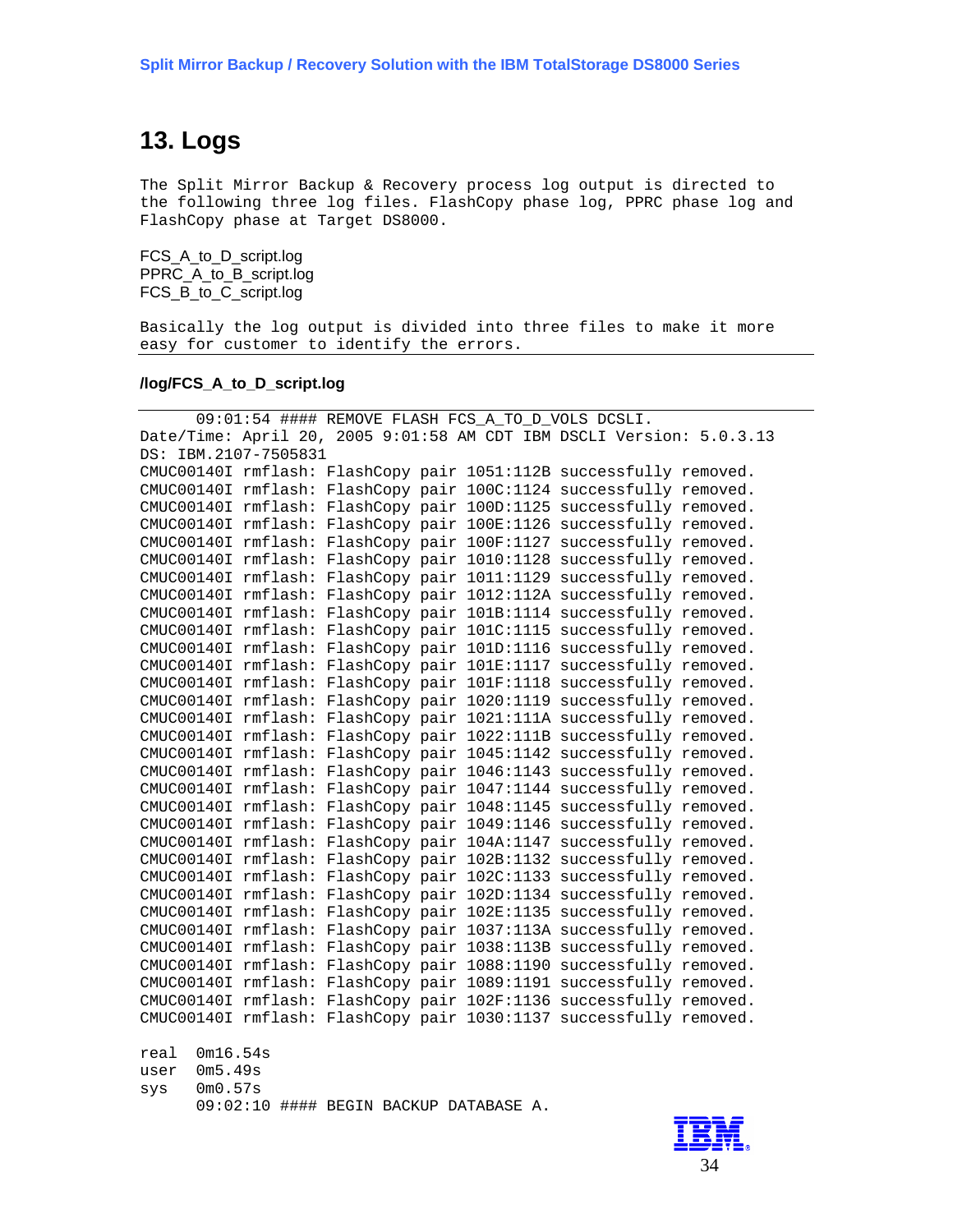09:02:10 #### TABLESPCE - BEGIN BACKUP - IN BACK GROUND Started. 09:02:13 #### SYSTEM - Tablespace is in backup mode - START. 09:02:13 #### PSAPSSQJI - Tablespace is in backup mode - START. 09:02:13 #### PSAPSSQJD - Tablespace is in backup mode - START. 09:02:13 #### PSAPS01USR - Tablespace is in backup mode - START. 09:02:13 #### PSAPS01620 - Tablespace is in backup mode - START. 09:02:13 #### PSAPS01 - Tablespace is in backup mode - START. 09:02:13 #### PSAPROLL - Tablespace is in backup mode - START. 09:02:14 #### PSAPS01USR - Tablespace is in backup mode completed - END. 09:02:21 #### PSAPS01 - Tablespace is in backup mode completed - END. 09:02:21 #### PSAPS01620 - Tablespace is in backup mode completed - END. 09:02:24 #### SYSTEM - Tablespace is in backup mode completed - END. 09:02:29 #### PSAPROLL - Tablespace is in backup mode completed - END. 09:04:31 #### PSAPSSQJD - Tablespace is in backup mode completed - END. 09:05:06 #### PSAPSSQJI - Tablespace is in backup mode completed - END. 09:05:11 #### Source database is in SUSPENDED state. 09:05:11 #### TABLESPCE - BEGIN BACKUP - IN BACK GROUND Completed. real 3m0.49s user 0m0.36s sys 0m2.04s 09:05:11 #### MAKE FLASH FCS\_A\_TO\_D\_VOLS. Date/Time: April 20, 2005 9:05:15 AM CDT IBM DSCLI Version: 5.0.3.13 DS: IBM.2107-7505831 CMUC00137I mkflash: FlashCopy pair 1051:112B successfully created. CMUC00137I mkflash: FlashCopy pair 100C:1124 successfully created. CMUC00137I mkflash: FlashCopy pair 100D:1125 successfully created. CMUC00137I mkflash: FlashCopy pair 100E:1126 successfully created. CMUC00137I mkflash: FlashCopy pair 100F:1127 successfully created. CMUC00137I mkflash: FlashCopy pair 1010:1128 successfully created. CMUC00137I mkflash: FlashCopy pair 1011:1129 successfully created. CMUC00137I mkflash: FlashCopy pair 1012:112A successfully created. CMUC00137I mkflash: FlashCopy pair 101B:1114 successfully created. CMUC00137I mkflash: FlashCopy pair 101C:1115 successfully created. CMUC00137I mkflash: FlashCopy pair 101D:1116 successfully created. CMUC00137I mkflash: FlashCopy pair 101E:1117 successfully created. CMUC00137I mkflash: FlashCopy pair 101F:1118 successfully created. CMUC00137I mkflash: FlashCopy pair 1020:1119 successfully created. CMUC00137I mkflash: FlashCopy pair 1021:111A successfully created. CMUC00137I mkflash: FlashCopy pair 1022:111B successfully created. CMUC00137I mkflash: FlashCopy pair 1045:1142 successfully created. CMUC00137I mkflash: FlashCopy pair 1046:1143 successfully created. CMUC00137I mkflash: FlashCopy pair 1047:1144 successfully created.

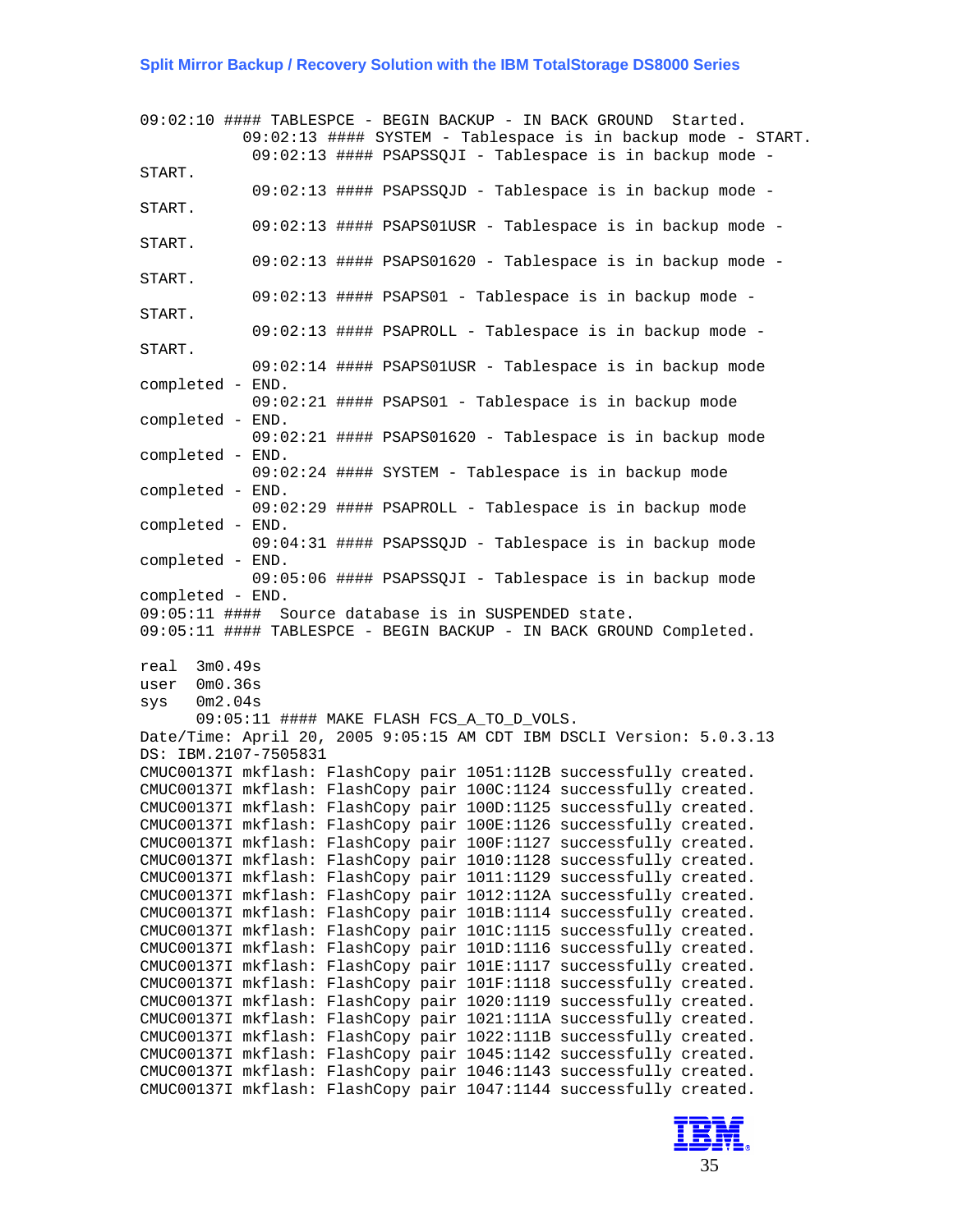CMUC00137I mkflash: FlashCopy pair 1048:1145 successfully created. CMUC00137I mkflash: FlashCopy pair 1049:1146 successfully created. CMUC00137I mkflash: FlashCopy pair 104A:1147 successfully created. CMUC00137I mkflash: FlashCopy pair 102B:1132 successfully created. CMUC00137I mkflash: FlashCopy pair 102C:1133 successfully created. CMUC00137I mkflash: FlashCopy pair 102D:1134 successfully created. CMUC00137I mkflash: FlashCopy pair 102E:1135 successfully created. CMUC00137I mkflash: FlashCopy pair 1037:113A successfully created. CMUC00137I mkflash: FlashCopy pair 1038:113B successfully created. CMUC00137I mkflash: FlashCopy pair 1088:1190 successfully created. CMUC00137I mkflash: FlashCopy pair 1089:1191 successfully created. CMUC00137I mkflash: FlashCopy pair 102F:1136 successfully created. CMUC00137I mkflash: FlashCopy pair 1030:1137 successfully created. real 0m15.72s user 0m5.35s sys 0m0.33s 09:05:26 #### UNFREEZE FLASH A\_to\_D. Date/Time: April 20, 2005 9:05:29 AM CDT IBM DSCLI Version: 5.0.3.13 DS: IBM.2107-7505831 CMUC00172I unfreezeflash: FlashCopy consistency group for logical subsystem 10: successfully reset. real 0m13.32s user 0m4.48s sys 0m0.23s 09:05:40 #### END BACKUP DATABASE A. 09:05:40 #### Source database - resumed step Completed. 09:05:40 #### DATABASE - Alter system resume - Completed. 09:05:40 #### TABLESPCE - END BACKUP - IN BACK GROUND - START. 09:05:40 #### SYSTEM - Tablespace not in backup mode - START. 09:05:40 #### PSAPSSQJI - Tablespace not in backup mode - START. 09:05:40 #### PSAPSSQJD - Tablespace not in backup mode - START. 09:05:41 #### PSAPS01USR - Tablespace not in backup mode - START. 09:05:41 #### PSAPS01620 - Tablespace not in backup mode - START. 09:05:41 #### PSAPS01 - Tablespace not in backup mode - START. 09:05:41 #### PSAPROLL - Tablespace not in backup mode - START. 09:05:44 #### PSAPS01USR - Tablespace not in backup mode completed - END. 09:05:47 #### SYSTEM - Tablespace not in backup mode completed - END. 09:05:47 #### PSAPROLL - Tablespace not in backup mode completed - END. 09:05:47 #### PSAPSSQJI - Tablespace not in backup mode completed - END. 09:05:47 #### PSAPSSQJD - Tablespace not in backup mode completed - END. 09:05:49 #### PSAPS01620 - Tablespace not in backup mode completed - END.

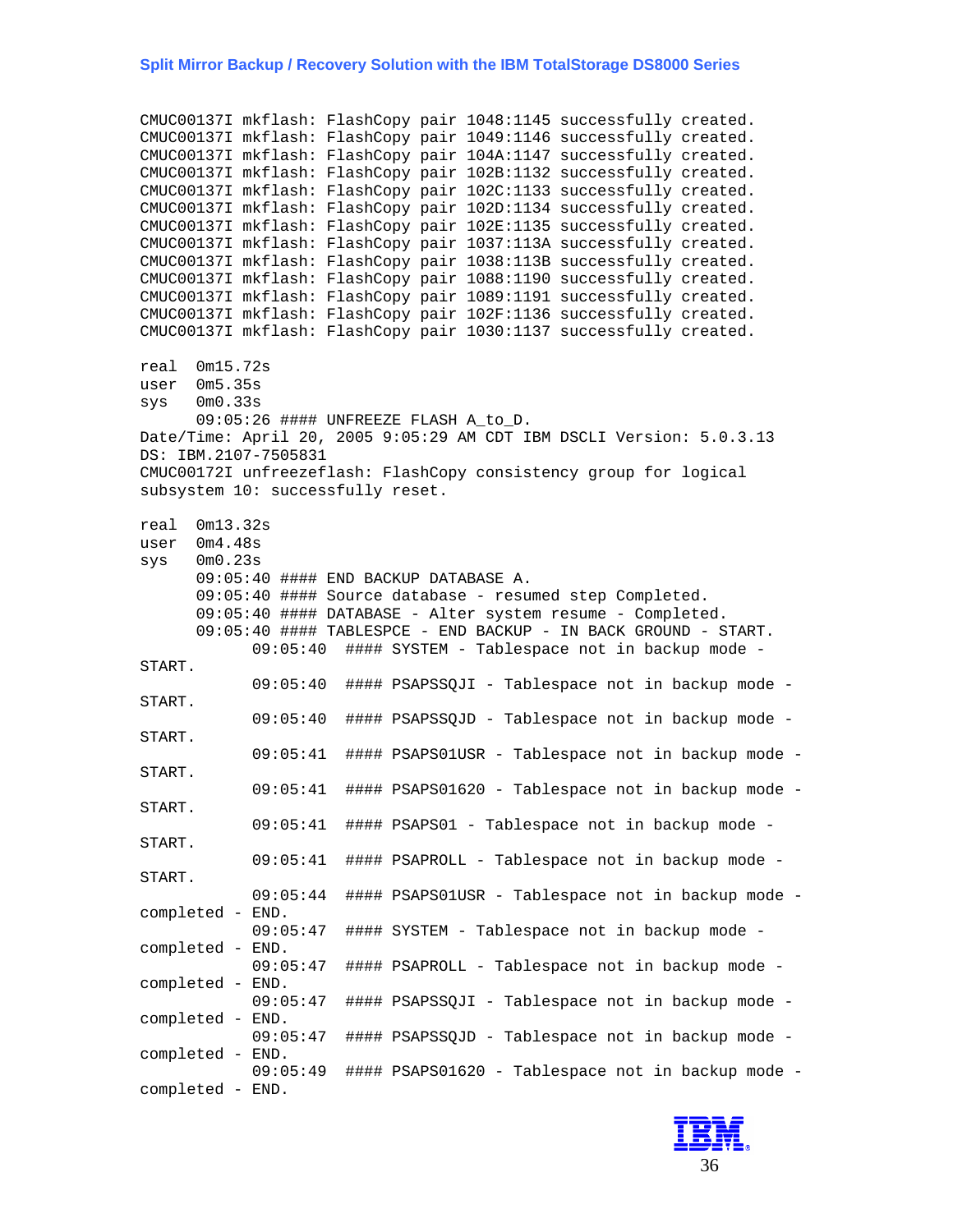09:05:52 #### PSAPS01 - Tablespace not in backup mode completed - END. 09:06:00 #### Source: Backup Controlfile to '/oracle/S01/oraarch/cntrlS01.dbf' - Completed. 09:06:00 #### System altered: Archive log current - Completed. 09:06:00 #### TABLESPCE - END BACKUP - IN BACK GROUND Completed - END. real 0m20.70s user 0m0.50s sys 0m1.92s 09:06:00 #### MAKE FLASH FCS\_A\_TO\_D\_VOLS\_ARCH. Date/Time: April 20, 2005 9:06:03 AM CDT IBM DSCLI Version: 5.0.3.13 DS: IBM.2107-7505831 CMUC00168I resyncflash: FlashCopy volume pair 102F:1136 successfully resynched. CMUC00168I resyncflash: FlashCopy volume pair 1030:1137 successfully resynched. real 0m14.34s user 0m4.76s sys 0m0.25s 09:06:15 #### FCS\_A\_to\_D COMPLETED.

#### /log/**PPRC\_A\_to\_B\_script.log**

```
09:06:15 #### REMOVE FLASH - FCS_B_to_C. 
Date/Time: April 20, 2005 9:06:18 AM CDT IBM DSCLI Version: 5.0.3.13 
DS: IBM.2107-7510621 
CMUC00140I rmflash: FlashCopy pair 141F:111F successfully removed. 
CMUC00140I rmflash: FlashCopy pair 1418:1118 successfully removed. 
CMUC00140I rmflash: FlashCopy pair 1419:1119 successfully removed. 
CMUC00140I rmflash: FlashCopy pair 141A:111A successfully removed. 
CMUC00140I rmflash: FlashCopy pair 141B:111B successfully removed. 
CMUC00140I rmflash: FlashCopy pair 141C:111C successfully removed. 
CMUC00140I rmflash: FlashCopy pair 141D:111D successfully removed. 
CMUC00140I rmflash: FlashCopy pair 141E:111E successfully removed. 
CMUC00140I rmflash: FlashCopy pair 1408:1108 successfully removed. 
CMUC00140I rmflash: FlashCopy pair 1409:1109 successfully removed. 
CMUC00140I rmflash: FlashCopy pair 140A:110A successfully removed. 
CMUC00140I rmflash: FlashCopy pair 140B:110B successfully removed. 
CMUC00140I rmflash: FlashCopy pair 140C:110C successfully removed. 
CMUC00140I rmflash: FlashCopy pair 140D:110D successfully removed. 
CMUC00140I rmflash: FlashCopy pair 140E:110E successfully removed. 
CMUC00140I rmflash: FlashCopy pair 140F:110F successfully removed. 
CMUC00140I rmflash: FlashCopy pair 1436:1136 successfully removed. 
CMUC00140I rmflash: FlashCopy pair 1437:1137 successfully removed. 
CMUC00140I rmflash: FlashCopy pair 1438:1138 successfully removed. 
CMUC00140I rmflash: FlashCopy pair 1439:1139 successfully removed. 
CMUC00140I rmflash: FlashCopy pair 143A:113A successfully removed. 
CMUC00140I rmflash: FlashCopy pair 143B:113B successfully removed. 
CMUC00140I rmflash: FlashCopy pair 1426:1126 successfully removed. 
CMUC00140I rmflash: FlashCopy pair 1427:1127 successfully removed. 
CMUC00140I rmflash: FlashCopy pair 1428:1128 successfully removed. 
CMUC00140I rmflash: FlashCopy pair 1429:1129 successfully removed.
```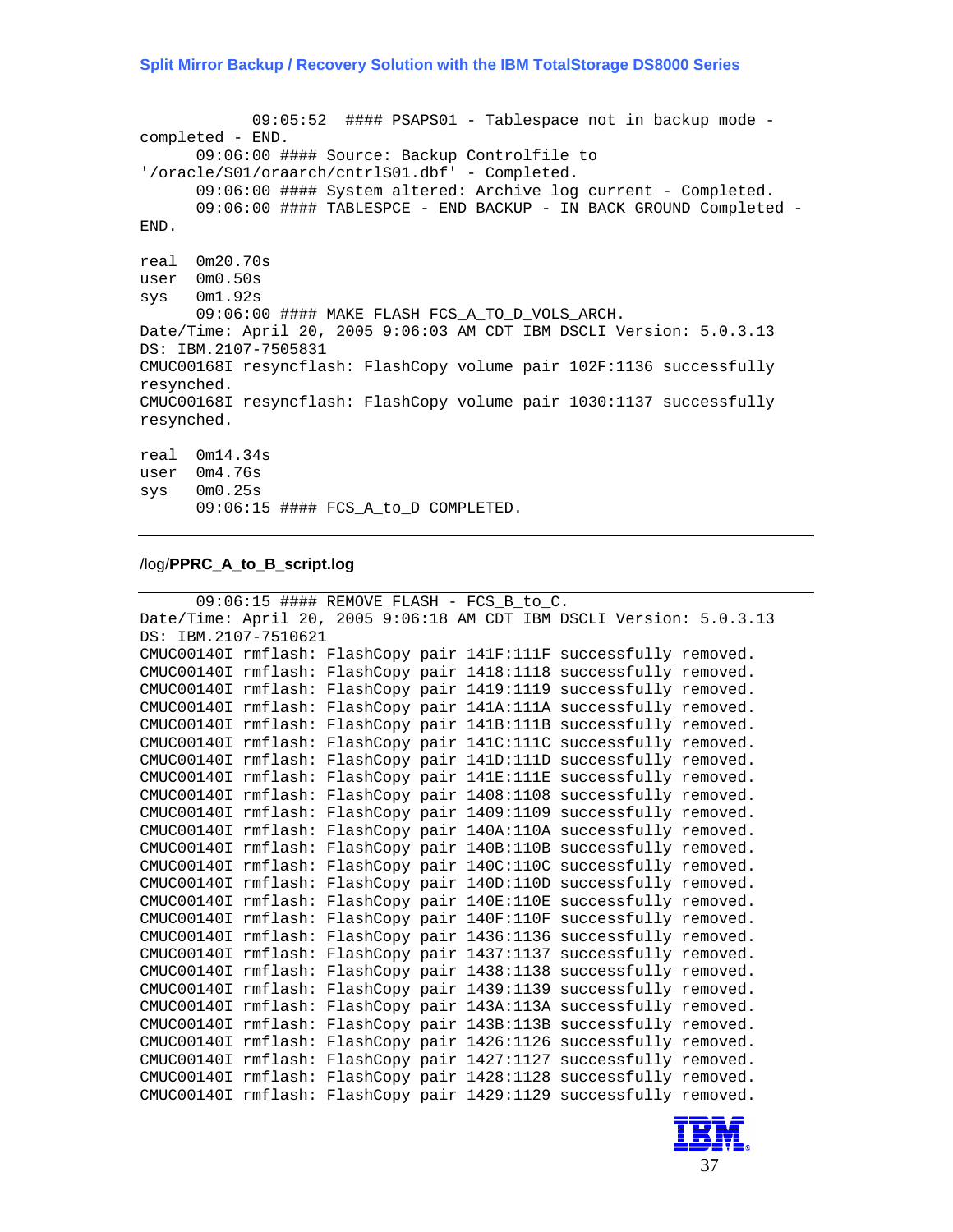CMUC00140I rmflash: FlashCopy pair 142E:112E successfully removed. CMUC00140I rmflash: FlashCopy pair 142F:112F successfully removed. CMUC00140I rmflash: FlashCopy pair 1440:1150 successfully removed. CMUC00140I rmflash: FlashCopy pair 1441:1151 successfully removed. CMUC00140I rmflash: FlashCopy pair 142A:112A successfully removed. CMUC00140I rmflash: FlashCopy pair 142B:112B successfully removed. real 0m13.62s user 0m5.03s sys 0m0.34s 09:06:28 #### BEGIN BACKUP - DATABASE A. 09:06:28 #### TABLESPCE - BEGIN BACKUP - IN BACK GROUND Started. 09:06:29 #### SYSTEM - Tablespace is in backup mode - START. 09:06:29 #### PSAPSSQJI - Tablespace is in backup mode - START. 09:06:29 #### PSAPS01USR - Tablespace is in backup mode - START. 09:06:29 #### PSAPSSQJD - Tablespace is in backup mode - START. 09:06:29 #### PSAPS01620 - Tablespace is in backup mode - START. 09:06:29 #### PSAPROLL - Tablespace is in backup mode - START. 09:06:29 #### PSAPS01 - Tablespace is in backup mode - START. 09:06:39 #### PSAPS01USR - Tablespace is in backup mode completed - END. 09:06:42 #### PSAPS01620 - Tablespace is in backup mode completed - END. 09:06:50 #### PSAPS01 - Tablespace is in backup mode completed - END. 09:06:56 #### SYSTEM - Tablespace is in backup mode completed - END. 09:06:56 #### PSAPROLL - Tablespace is in backup mode completed - END. 09:08:28 #### PSAPSSQJD - Tablespace is in backup mode completed - END. 09:08:32 #### PSAPSSQJI - Tablespace is in backup mode completed - END. 09:08:39 #### Source database is in SUSPENDED state. 09:08:39 #### TABLESPCE - BEGIN BACKUP - IN BACK GROUND Completed. real 2m10.85s user 0m0.43s sys 0m1.72s 09:08:39 #### FREEZE PPRC - PPRC\_A\_to\_B. Date/Time: April 20, 2005 9:08:42 AM CDT IBM DSCLI Version: 5.0.3.13 DS: IBM.2107-7505831 CMUC00161W freezepprc: Remote Mirror and Copy consistency group 10:14 successfully created. real 0m13.40s user 0m4.71s sys 0m0.24s

09:08:53 #### UNFREEZE PPRC - PPRC A to B.

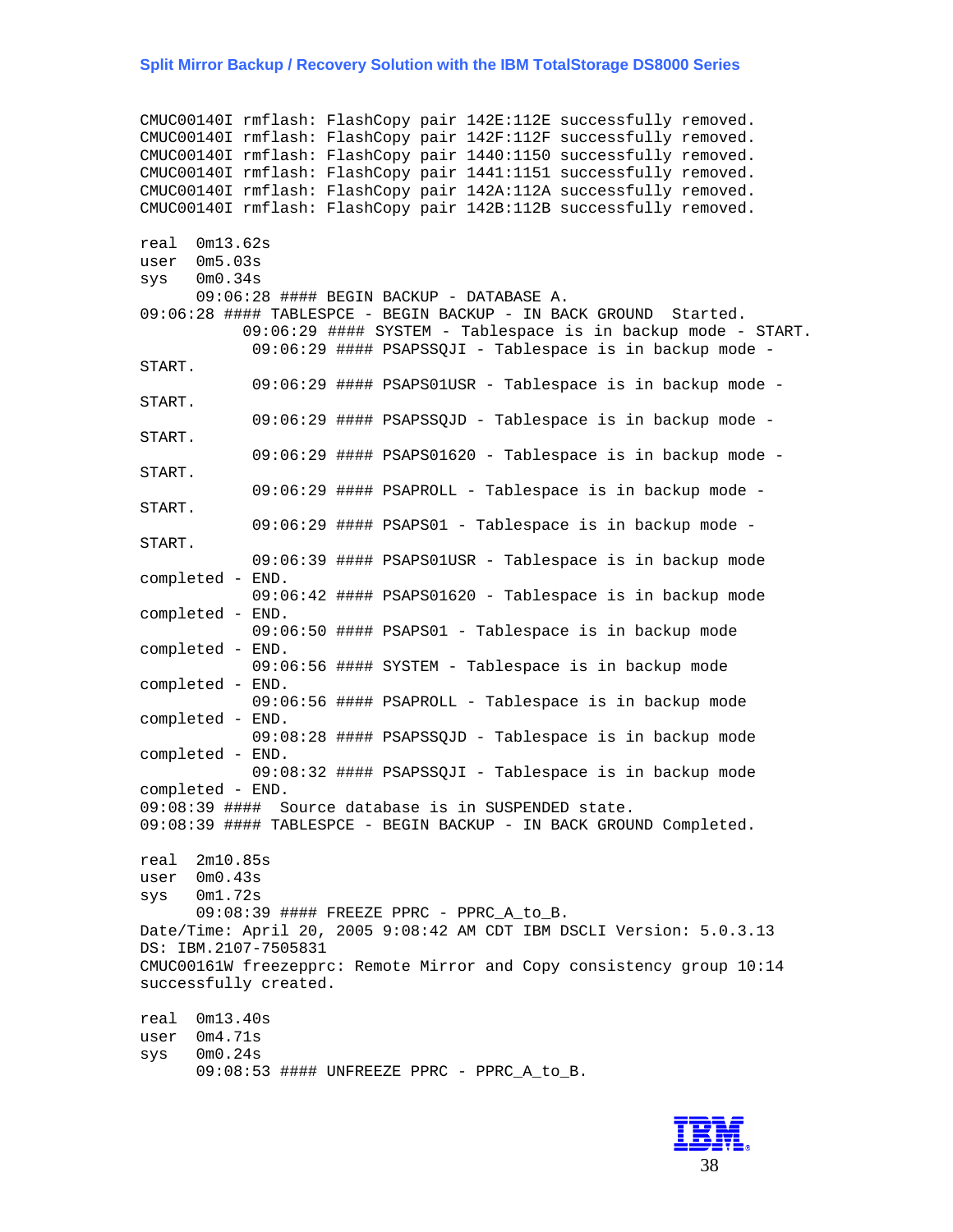Date/Time: April 20, 2005 9:08:55 AM CDT IBM DSCLI Version: 5.0.3.13 DS: IBM.2107-7505831 CMUC00198I unfreezepprc: Remote Mirror and Copy pair 10:14 successfully thawed.

```
real 0m13.05s 
user 0m4.59s 
sys 0m0.28s 
      09:09:06 #### END BACKUP - DATABASE A. 
      09:09:06 #### Source database - resumed step Completed. 
      09:09:07 #### DATABASE - Alter system resume - Completed. 
      09:09:07 #### TABLESPCE - END BACKUP - IN BACK GROUND - START. 
            09:09:07 #### SYSTEM - Tablespace not in backup mode - 
START. 
            09:09:07 #### PSAPSSQJI - Tablespace not in backup mode - 
START. 
            09:09:07 #### PSAPSSQJD - Tablespace not in backup mode - 
START. 
            09:09:07 #### PSAPS01USR - Tablespace not in backup mode - 
START. 
            09:09:07 #### PSAPS01620 - Tablespace not in backup mode - 
START. 
            09:09:07 #### PSAPS01 - Tablespace not in backup mode - 
START. 
            09:09:07 #### PSAPROLL - Tablespace not in backup mode - 
START. 
            09:09:07 #### PSAPROLL - Tablespace not in backup mode - 
completed - END. 
            09:09:07 #### SYSTEM - Tablespace not in backup mode - 
completed - END. 
            09:09:07 #### PSAPSSQJD - Tablespace not in backup mode - 
completed - END. 
            09:09:15 #### PSAPSSQJI - Tablespace not in backup mode - 
completed - END. 
            09:09:15 #### PSAPS01USR - Tablespace not in backup mode - 
completed - END. 
            09:09:16 #### PSAPS01620 - Tablespace not in backup mode - 
completed - END. 
            09:09:18 #### PSAPS01 - Tablespace not in backup mode - 
completed - END. 
      09:09:57 #### Source: Backup Controlfile to 
'/oracle/S01/oraarch/cntrlS01.dbf' - Completed. 
      09:09:57 #### System altered: Archive log current - Completed. 
      09:09:57 #### TABLESPCE - END BACKUP - IN BACK GROUND Completed - 
END. 
real 0m51.03s 
user 0m0.44s 
sys 0m2.10s 
      09:09:57 #### PPRC_A_to_B COMPLETED.
```
/log/**FCS\_B\_to\_C\_script.log**

09:09:57 #### MAKE FLASH - FCS\_B\_TO\_C\_VOLS.

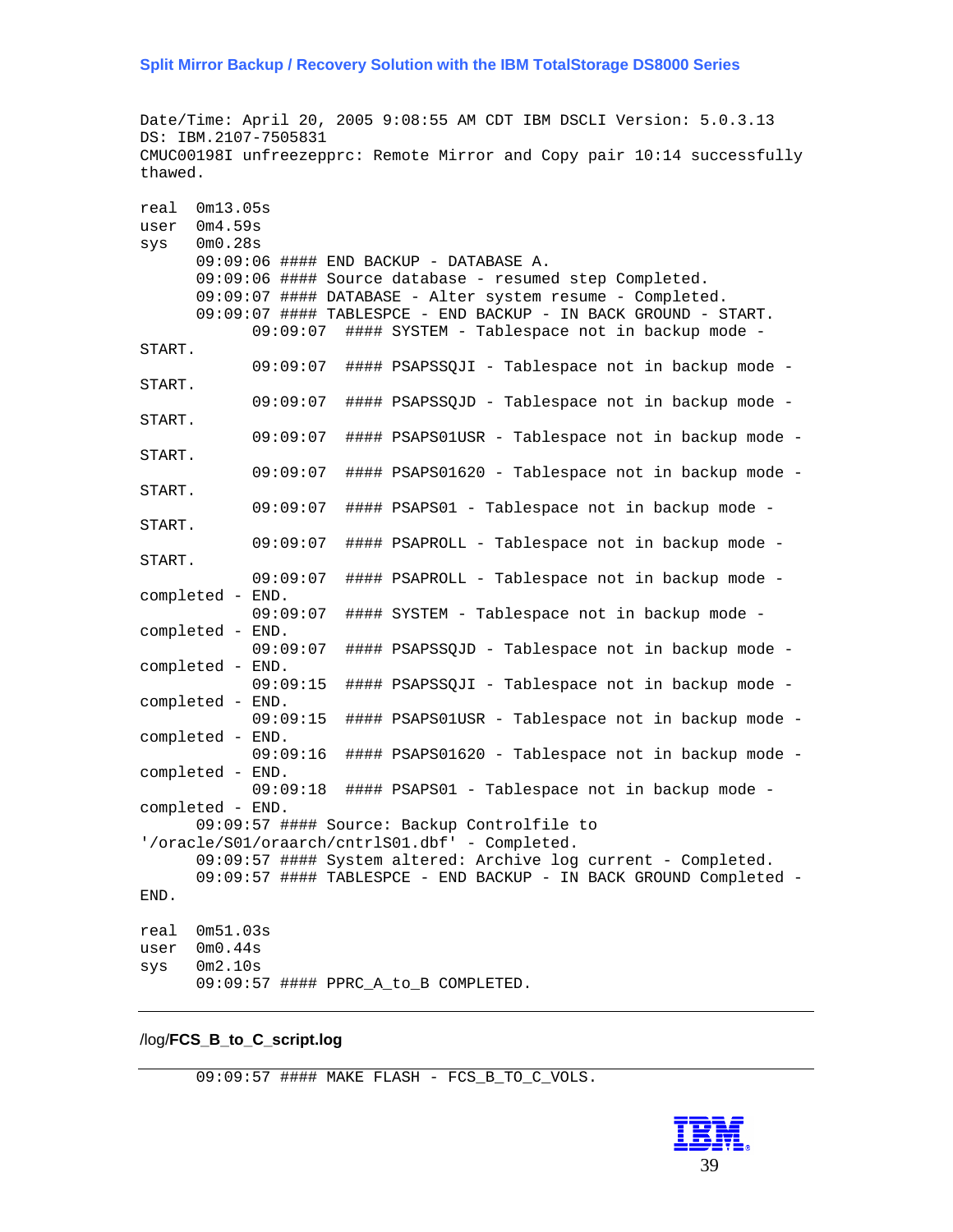Date/Time: April 20, 2005 9:10:00 AM CDT IBM DSCLI Version: 5.0.3.13 DS: IBM.2107-7510621 CMUC00137I mkflash: FlashCopy pair 141F:111F successfully created. CMUC00137I mkflash: FlashCopy pair 1418:1118 successfully created. CMUC00137I mkflash: FlashCopy pair 1419:1119 successfully created. CMUC00137I mkflash: FlashCopy pair 141A:111A successfully created. CMUC00137I mkflash: FlashCopy pair 141B:111B successfully created. CMUC00137I mkflash: FlashCopy pair 141C:111C successfully created. CMUC00137I mkflash: FlashCopy pair 141D:111D successfully created. CMUC00137I mkflash: FlashCopy pair 141E:111E successfully created. CMUC00137I mkflash: FlashCopy pair 1408:1108 successfully created. CMUC00137I mkflash: FlashCopy pair 1409:1109 successfully created. CMUC00137I mkflash: FlashCopy pair 140A:110A successfully created. CMUC00137I mkflash: FlashCopy pair 140B:110B successfully created. CMUC00137I mkflash: FlashCopy pair 140C:110C successfully created. CMUC00137I mkflash: FlashCopy pair 140D:110D successfully created. CMUC00137I mkflash: FlashCopy pair 140E:110E successfully created. CMUC00137I mkflash: FlashCopy pair 140F:110F successfully created. CMUC00137I mkflash: FlashCopy pair 1436:1136 successfully created. CMUC00137I mkflash: FlashCopy pair 1437:1137 successfully created. CMUC00137I mkflash: FlashCopy pair 1438:1138 successfully created. CMUC00137I mkflash: FlashCopy pair 1439:1139 successfully created. CMUC00137I mkflash: FlashCopy pair 143A:113A successfully created. CMUC00137I mkflash: FlashCopy pair 143B:113B successfully created. CMUC00137I mkflash: FlashCopy pair 1426:1126 successfully created. CMUC00137I mkflash: FlashCopy pair 1427:1127 successfully created. CMUC00137I mkflash: FlashCopy pair 1428:1128 successfully created. CMUC00137I mkflash: FlashCopy pair 1429:1129 successfully created. CMUC00137I mkflash: FlashCopy pair 142E:112E successfully created. CMUC00137I mkflash: FlashCopy pair 142F:112F successfully created. CMUC00137I mkflash: FlashCopy pair 1440:1150 successfully created. CMUC00137I mkflash: FlashCopy pair 1441:1151 successfully created. CMUC00137I mkflash: FlashCopy pair 142A:112A successfully created. CMUC00137I mkflash: FlashCopy pair 142B:112B successfully created. real 0m14.00s user 0m5.07s sys 0m0.34s 09:10:11 #### UNFREEZE FLASH - FCS B TO C VOLS. Date/Time: April 20, 2005 9:10:14 AM CDT IBM DSCLI Version: 5.0.3.13 DS: IBM.2107-7510621 CMUC00172I unfreezeflash: FlashCopy consistency group for logical subsystem 14: successfully reset. real 0m13.14s user 0m4.68s sys 0m0.31s 09:10:24 #### LIST PPRC - PPRC\_A\_to\_B. Date/Time: April 20, 2005 9:10:27 AM CDT IBM DSCLI Version: 5.0.3.13 DS: IBM.2107-7505831 CMUC00149I mkpprcpath: Remote Mirror and Copy path 10:14 successfully established. real 0m13.62s user 0m4.81s sys 0m0.37s

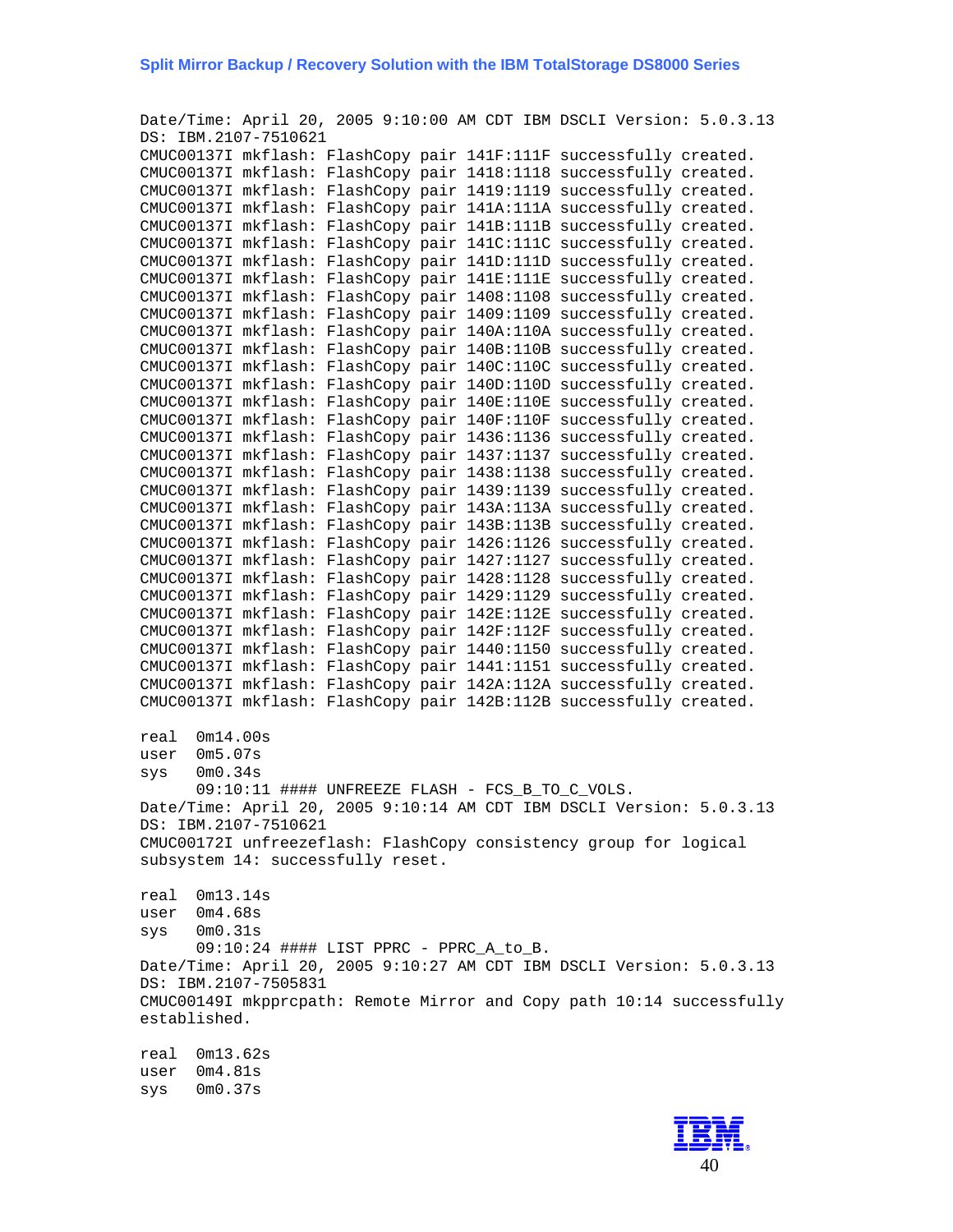$09:10:38$  #### RESUME PPRC - PPRC A to B. Date/Time: April 20, 2005 9:10:40 AM CDT IBM DSCLI Version: 5.0.3.13 DS: IBM.2107-7505831 CMUC00158I resumepprc: Remote Mirror and Copy volume pair 1051:141F relationship successfully resumed. This message is being returned before the copy completes. CMUC00158I resumepprc: Remote Mirror and Copy volume pair 100C:1418 relationship successfully resumed. This message is being returned before the copy completes. CMUC00158I resumepprc: Remote Mirror and Copy volume pair 100D:1419 relationship successfully resumed. This message is being returned before the copy completes. CMUC00158I resumepprc: Remote Mirror and Copy volume pair 100E:141A relationship successfully resumed. This message is being returned before the copy completes. CMUC00158I resumepprc: Remote Mirror and Copy volume pair 100F:141B relationship successfully resumed. This message is being returned before the copy completes. CMUC00158I resumepprc: Remote Mirror and Copy volume pair 1010:141C relationship successfully resumed. This message is being returned before the copy completes. CMUC00158I resumepprc: Remote Mirror and Copy volume pair 1011:141D relationship successfully resumed. This message is being returned before the copy completes. CMUC00158I resumepprc: Remote Mirror and Copy volume pair 1012:141E relationship successfully resumed. This message is being returned before the copy completes. CMUC00158I resumepprc: Remote Mirror and Copy volume pair 101B:1408 relationship successfully resumed. This message is being returned before the copy completes. CMUC00158I resumepprc: Remote Mirror and Copy volume pair 101C:1409 relationship successfully resumed. This message is being returned before the copy completes. CMUC00158I resumepprc: Remote Mirror and Copy volume pair 101D:140A relationship successfully resumed. This message is being returned before the copy completes. CMUC00158I resumepprc: Remote Mirror and Copy volume pair 101E:140B relationship successfully resumed. This message is being returned before the copy completes. CMUC00158I resumepprc: Remote Mirror and Copy volume pair 101F:140C relationship successfully resumed. This message is being returned before the copy completes. CMUC00158I resumepprc: Remote Mirror and Copy volume pair 1020:140D relationship successfully resumed. This message is being returned before the copy completes. CMUC00158I resumepprc: Remote Mirror and Copy volume pair 1021:140E relationship successfully resumed. This message is being returned before the copy completes. CMUC00158I resumepprc: Remote Mirror and Copy volume pair 1022:140F relationship successfully resumed. This message is being returned before the copy completes. CMUC00158I resumepprc: Remote Mirror and Copy volume pair 1045:1436 relationship successfully resumed. This message is being returned before the copy completes.

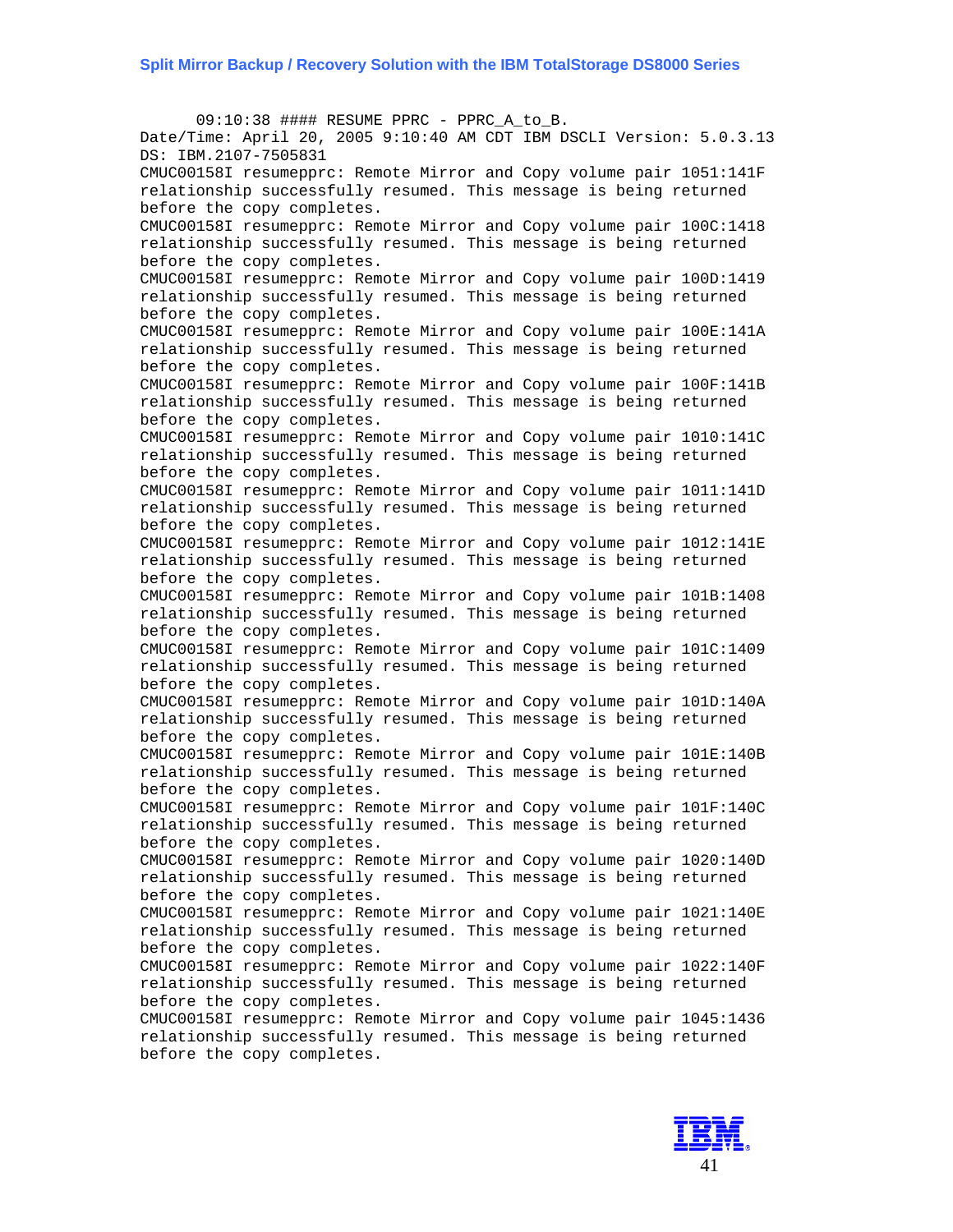CMUC00158I resumepprc: Remote Mirror and Copy volume pair 1046:1437 relationship successfully resumed. This message is being returned before the copy completes. CMUC00158I resumepprc: Remote Mirror and Copy volume pair 1047:1438 relationship successfully resumed. This message is being returned before the copy completes. CMUC00158I resumepprc: Remote Mirror and Copy volume pair 1048:1439 relationship successfully resumed. This message is being returned before the copy completes. CMUC00158I resumepprc: Remote Mirror and Copy volume pair 1049:143A relationship successfully resumed. This message is being returned before the copy completes. CMUC00158I resumepprc: Remote Mirror and Copy volume pair 104A:143B relationship successfully resumed. This message is being returned before the copy completes. CMUC00158I resumepprc: Remote Mirror and Copy volume pair 102B:1426 relationship successfully resumed. This message is being returned before the copy completes. CMUC00158I resumepprc: Remote Mirror and Copy volume pair 102C:1427 relationship successfully resumed. This message is being returned before the copy completes. CMUC00158I resumepprc: Remote Mirror and Copy volume pair 102D:1428 relationship successfully resumed. This message is being returned before the copy completes. CMUC00158I resumepprc: Remote Mirror and Copy volume pair 102E:1429 relationship successfully resumed. This message is being returned before the copy completes. CMUC00158I resumepprc: Remote Mirror and Copy volume pair 1037:142E relationship successfully resumed. This message is being returned before the copy completes. CMUC00158I resumepprc: Remote Mirror and Copy volume pair 1038:142F relationship successfully resumed. This message is being returned before the copy completes. CMUC00158I resumepprc: Remote Mirror and Copy volume pair 1088:1440 relationship successfully resumed. This message is being returned before the copy completes. CMUC00158I resumepprc: Remote Mirror and Copy volume pair 1089:1441 relationship successfully resumed. This message is being returned before the copy completes. CMUC00158I resumepprc: Remote Mirror and Copy volume pair 102F:142A relationship successfully resumed. This message is being returned before the copy completes. CMUC00158I resumepprc: Remote Mirror and Copy volume pair 1030:142B relationship successfully resumed. This message is being returned before the copy completes. real 0m14.56s user 0m5.53s sys 0m0.35s 09:10:52 #### LIST PPRC - PPRC\_A\_TO\_B\_VOLS\_ARCH - check Full Duplex. 09:11:24 #### List PPRC - PPRC\_A\_TO\_B\_VOLS\_ARCH - not all luns are in Full Duplex state. 09:11:41 #### List PPRC - PPRC\_A\_TO\_B\_VOLS\_ARCH - not all luns

are in Full Duplex state.

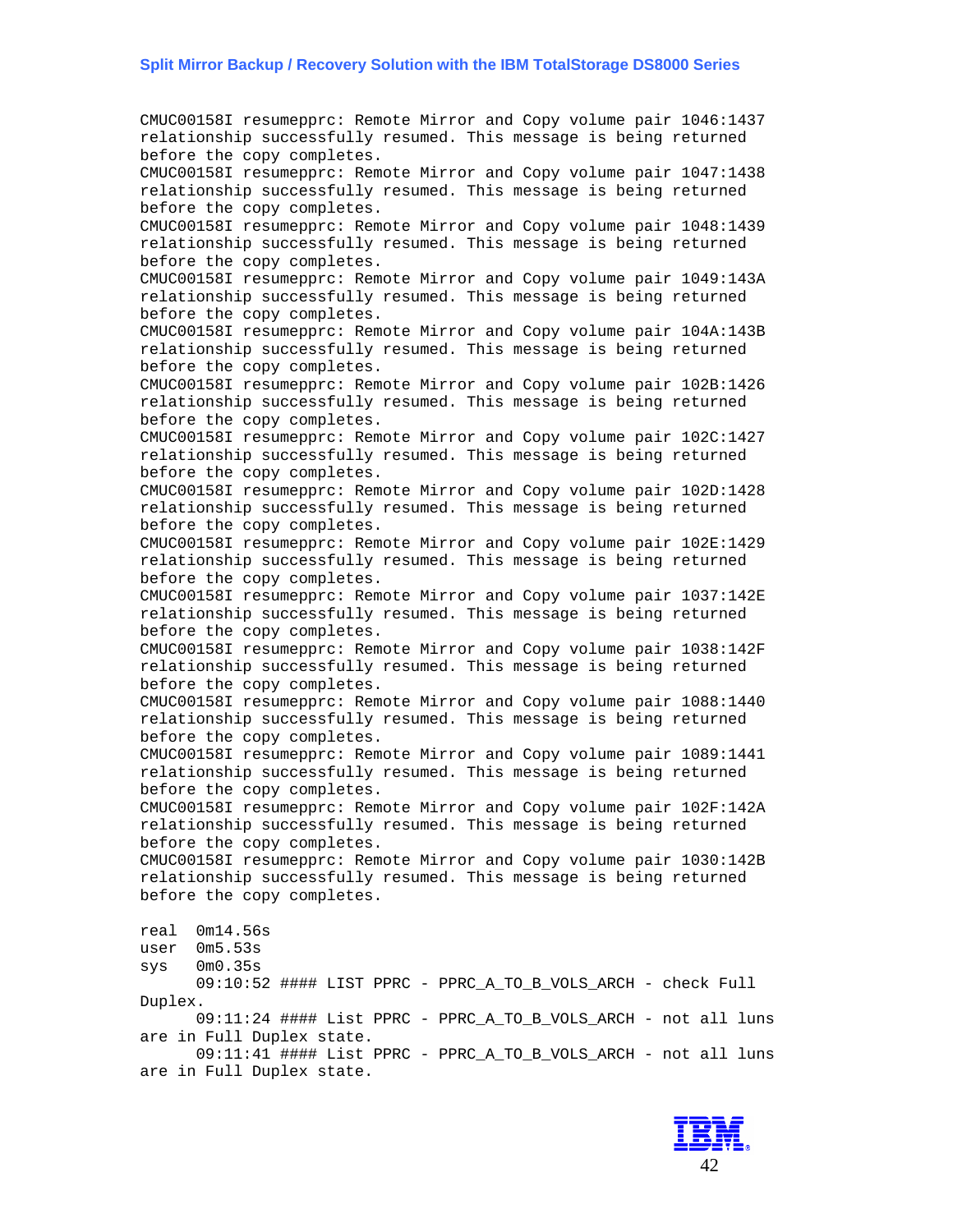09:11:58 #### List PPRC - PPRC\_A\_TO\_B\_VOLS\_ARCH - not all luns are in Full Duplex state. 09:12:16 #### List PPRC - PPRC\_A\_TO\_B\_VOLS\_ARCH - not all luns are in Full Duplex state. 09:12:32 #### List PPRC - PPRC\_A\_TO\_B\_VOLS\_ARCH - not all luns are in Full Duplex state. 09:12:50 #### List PPRC - PPRC\_A\_TO\_B\_VOLS\_ARCH - not all luns are in Full Duplex state. 09:13:07 #### List PPRC - PPRC\_A\_TO\_B\_VOLS\_ARCH - not all luns are in Full Duplex state. 09:13:24 #### List PPRC - PPRC\_A\_TO\_B\_VOLS\_ARCH - not all luns are in Full Duplex state. 09:13:24 #### RESYNCFLASH - FCS\_B\_TO\_C\_VOLS\_ARCH. Date/Time: April 20, 2005 9:13:27 AM CDT IBM DSCLI Version: 5.0.3.13 DS: IBM.2107-7510621 CMUC00168I resyncflash: FlashCopy volume pair 142A:112A successfully resynched. CMUC00168I resyncflash: FlashCopy volume pair 142B:112B successfully resynched. real 0m21.79s user 0m4.77s sys 0m0.39s ####################################################################### 09:13:46 DSCLI - PPRC STEPS - COMPLETED ON SOURCE

#######################################################################